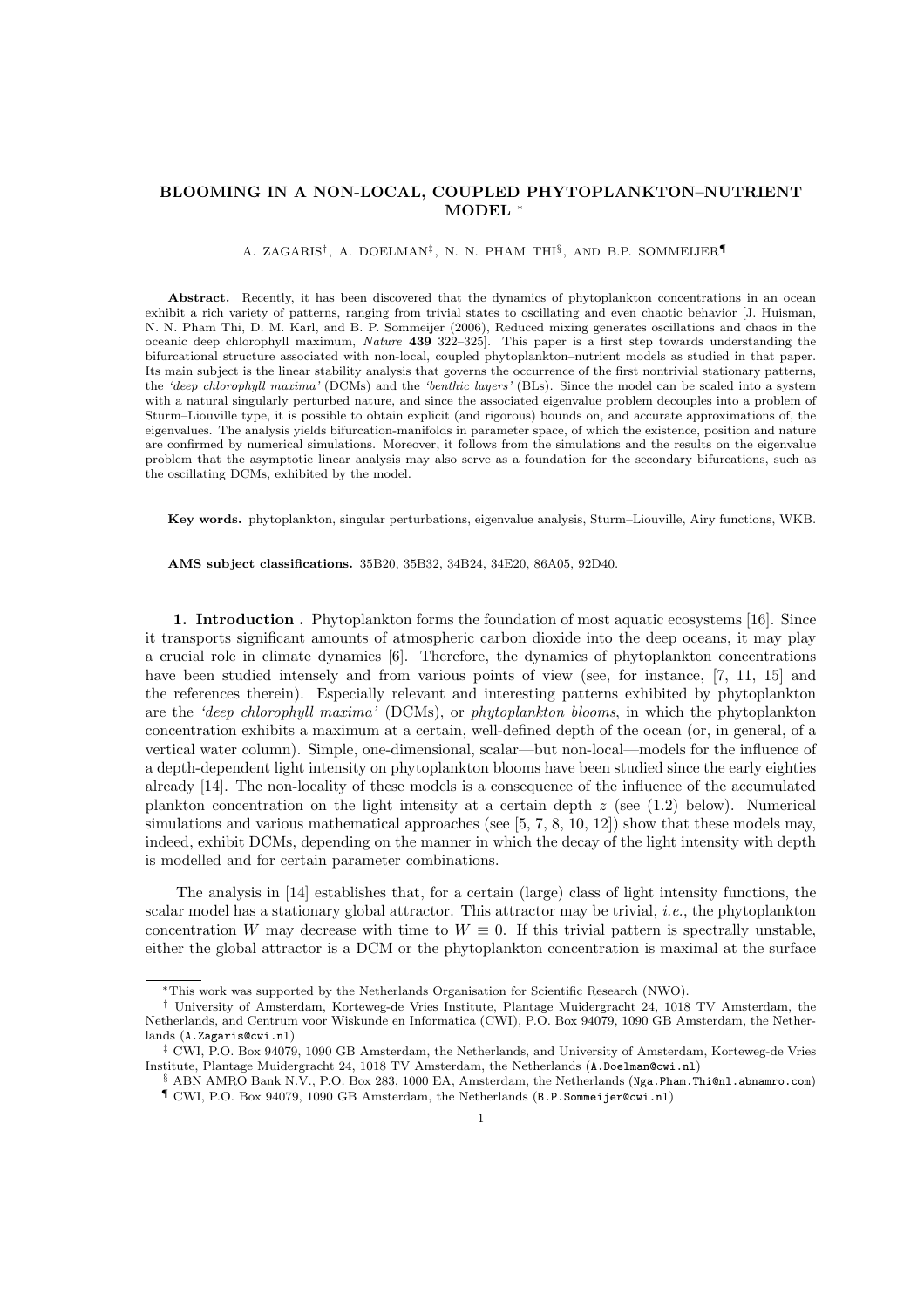of the ocean (this latter case is called a 'surface layer' (SL)  $[10, 15]$ ). It should be noted here that 'benthic layers' (BLs)  $[15]$ —i.e., phytoplankton blooms that become maximum at the bottom of the water column—cannot occur in the setting of [14], due to the choice of boundary conditions. Although the analysis in [14] cannot be applied directly to all scalar models in the literature, the main conclusion—that such models may only exhibit stationary nontrivial patterns (DCMs, SLs, or BLs)—seems to be true for each one of these models.

In sharp contrast to this, it has been numerically discovered recently [11] that systems—i.e., non-scalar models in which the phytoplankton concentration  $W$  is coupled to an evolution equation for a nutrient N—may exhibit complex behavior ranging from periodically oscillating DCMs to chaotic dynamics. These non-stationary DCMs have also been observed in the Pacific Ocean [11].

In this paper, we take a first step towards understanding the rich dynamics of the phytoplankton– nutrient models considered in [11]. Following [11], we consider the one-dimensional (*i.e.*, depthdependent only), non-local model,

(1.1) 
$$
\begin{cases} W_t = D W_{zz} - V W_z + [\mu P(L, N) - l] W, \\ N_t = D N_{zz} - \alpha \mu P(L, N) W, \end{cases}
$$

for  $(z,t) \in [0,z_B] \times \mathbf{R}_+$  and where  $z_B > 0$  determines the depth of the water column. The system is assumed to be in the turbulent mixing regime (see, for instance, [5, 10]), and thus the diffusion coefficient D is taken to be identically the same for W and N. The parameters V, l,  $\alpha$ , and  $\mu$  measure, respectively, the sinking speed of phytoplankton, the species-specific loss rate, the conversion factor and the maximum specific production rate, and they are all assumed to be positive (see Remark 1.1 also). The light intensity  $L$  is modeled by

(1.2) 
$$
L(z,t) = L_I e^{-K_{bg}z - R \int_0^z W(\zeta,t)d\zeta},
$$

where  $L_I$  is the intensity of the incident light at the water surface,  $K_{bq}$  is the light absorption coefficient due to non-plankton components and  $R$  is the light absorption coefficient due to the plankton. Note that L is responsible for the introduction of non-locality into the system. The function  $P(L, N)$ , which is responsible for the coupling, models the influence of light and nutrient on the phytoplankton growth, and it is taken to be

(1.3) 
$$
P(L, N) = \frac{LN}{(L + L_H)(N + N_H)},
$$

where  $L_H$  and  $N_H$  are the half-saturation constants of light and nutrient, respectively. We note that, from a qualitative standpoint, the particular form of  $P$  is of little importance. Different choices for P yield the same qualitative results, as long as they share certain common characteristics with the function given in (1.3), see Remark 1.1. Finally, we equip the system with the boundary conditions

(1.4) 
$$
D W_z - V W|_{z=0, z_B} = 0, \quad N_z|_{z=0} = 0, \quad \text{and} \quad N|_{z=z_B} = N_B,
$$

*i.e.*, no-flux through the boundaries except at the bottom of the column where  $N$  is at its maximum (prescribed by  $N_B$ ). We refer the reader to Remark 1.1 for a discussion of more general models. To recast the model in nondimensional variables, we rescale time and space by setting

$$
x = z/z_B \in (0,1) \quad \text{and} \quad \tau = \mu t \ge 0,
$$

introduce the scaled phytoplankton concentration  $\omega$ , nutrient concentration  $\eta$ , and light intensity j,

$$
\omega(x,\tau) = \frac{l\alpha z_B^2}{DN_B} W(z,t), \quad \eta(x,\tau) = \frac{N(z,t)}{N_B}, \quad j(x,\tau) = \frac{L(z,t)}{L_I},
$$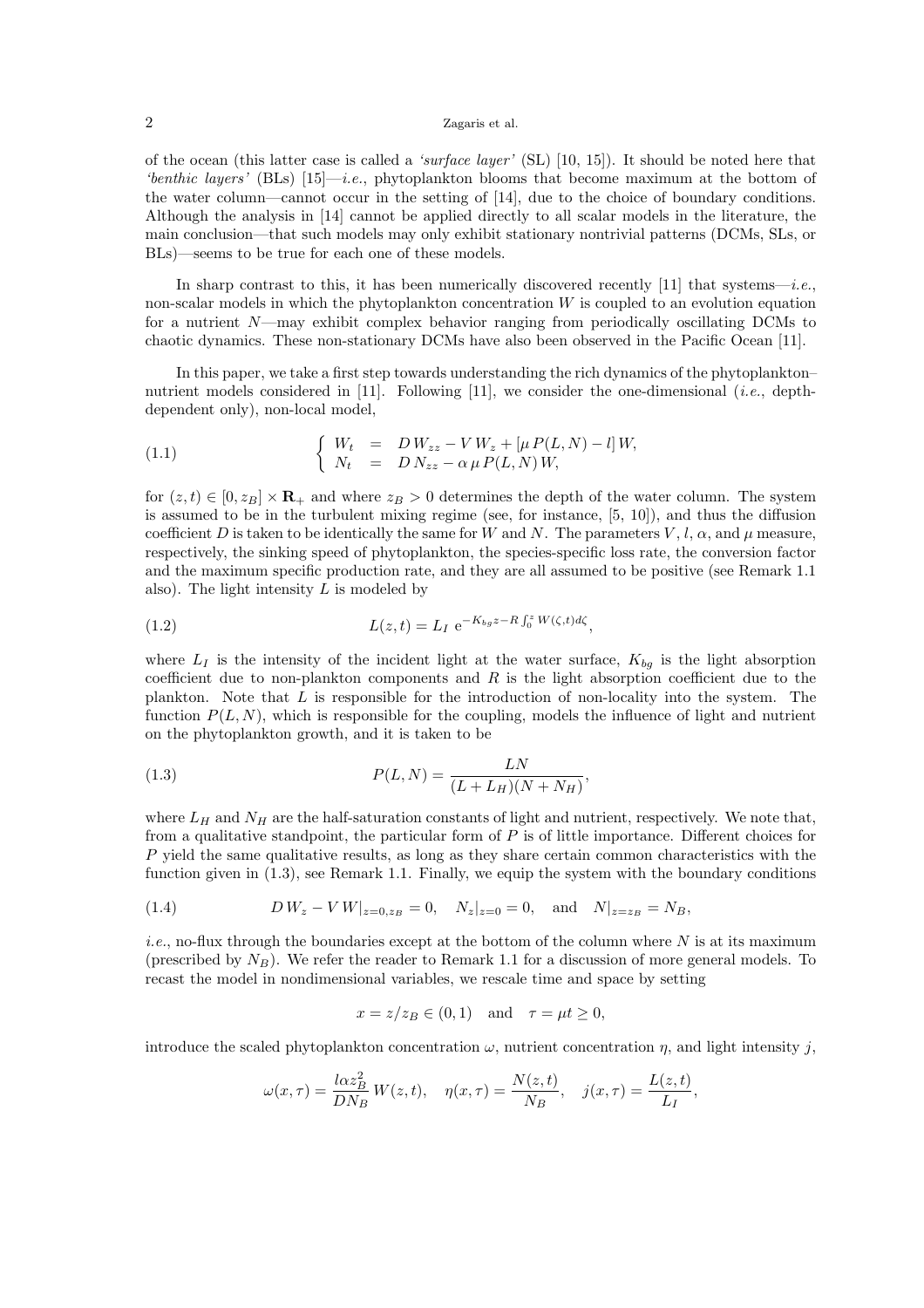and thus recast (1.1) in the form

(1.5) 
$$
\begin{cases} \omega_{\tau} = \varepsilon \omega_{xx} - \sqrt{\varepsilon} a \omega_x + (p(j, \eta) - \ell) \omega, \\ \eta_{\tau} = \varepsilon \left( \eta_{xx} - \frac{1}{\ell} p(j, \eta) \omega \right). \end{cases}
$$

Here,

(1.6) 
$$
j(x,\tau) = \exp\left(-\kappa x - r \int_0^x \omega(s,\tau)ds\right), \text{ with } \kappa = K_{bg}z_B \text{ and } r = \frac{RDN_B}{l\alpha z_B},
$$

and

(1.7) 
$$
\varepsilon = \frac{D}{\mu z_B^2}, \quad a = \frac{V}{\sqrt{\mu D}}, \quad \ell = \frac{l}{\mu}, \quad \text{and} \quad p(j, \eta) = \frac{j\eta}{(j + j_H)(\eta + \eta_H)},
$$

where  $j_H = L_H/L_I$ ,  $\eta_H = N_H/N_B$ . The rescaled boundary conditions are given by

(1.8) 
$$
\left(\sqrt{\varepsilon}\omega_x - a\,\omega\right)(0) = \left(\sqrt{\varepsilon}\omega_x - a\,\omega\right)(1) = 0, \quad \eta_x(0) = 0, \text{ and } \eta(1) = 1.
$$

These scalings are suggested by realistic parameter values in the original model (1.1) as reported in [11]. Typically,

$$
D \approx 0.1 \, \text{cm}^2/\text{s}, \quad V \approx 4.2 \, \text{cm}/h, \quad z_B \approx 3 \cdot 10^4 \, \text{cm}, \quad l \approx 0.01/h, \quad \text{and} \quad \mu \approx 0.04/h,
$$

so that

(1.9) 
$$
\varepsilon \approx 10^{-5}
$$
,  $a \approx 1$  and  $\ell \approx 0.25$ 

in  $(1.5)$ . Thus, realistic choices of the parameters in  $(1.1)$  induce a natural singularly perturbed structure in the model, as is made explicit by the scaling of (1.1) into (1.5). In this article,  $\varepsilon$  will be considered as an asymptotically small parameter, *i.e.*,  $0 < \varepsilon \ll 1$ .

The simulations in [11] indicate that the DCMs bifurcate from the trivial stationary pattern,

(1.10) 
$$
\bar{\omega}(x,\tau) \equiv 0, \quad \bar{\eta}(x,\tau) \equiv 1, \quad \text{for all} \quad (x,\tau) \in [0,1] \times \mathbf{R}_+,
$$

see also Section 3. To analyze this (first) bifurcation, we set

$$
(\omega(x,\tau), \eta(x,\tau)) = (\tilde{\omega}e^{\lambda \tau}, 1 + \tilde{\eta}e^{\lambda \tau}), \text{ with } \lambda \in \mathbf{C},
$$

and consider the (spectral) stability of  $(\bar{\omega}, \bar{\eta})$ . This yields the linear eigenvalue problem

(1.11) 
$$
\begin{cases} \varepsilon \omega_{xx} - \sqrt{\varepsilon} a \omega_x + (f(x) - \ell) \omega = \lambda \omega, \\ \varepsilon \left( \eta_{xx} - \frac{1}{\ell} f(x) \omega \right) = \lambda \eta, \end{cases}
$$

where we have dropped the tildes with a slight abuse of notation. The boundary conditions are

(1.12) 
$$
\left(\sqrt{\varepsilon}\omega_x - a\,\omega\right)(0) = \left(\sqrt{\varepsilon}\omega_x - a\,\omega\right)(1) = 0 \text{ and } \eta_x(0) = \eta(1) = 0,
$$

while the function f is the linearization of the function  $p(j, \eta)$ ,

(1.13) 
$$
f(x) = \frac{1}{(1 + \eta_H)(1 + j_H e^{\kappa x})}.
$$

The linearized system (1.11) is partially decoupled, so that the stability of  $(\bar{\omega}, \bar{\eta})$  as solution of the two-component system (1.5) is determined by two one-component Sturm–Liouville problems,

(1.14) 
$$
\varepsilon \omega_{xx} - \sqrt{\varepsilon} a \omega_x + (f(x) - \ell) \omega = \lambda \omega, (\sqrt{\varepsilon} \omega_x - a \omega) (0) = (\sqrt{\varepsilon} \omega_x - a \omega) (1) = 0,
$$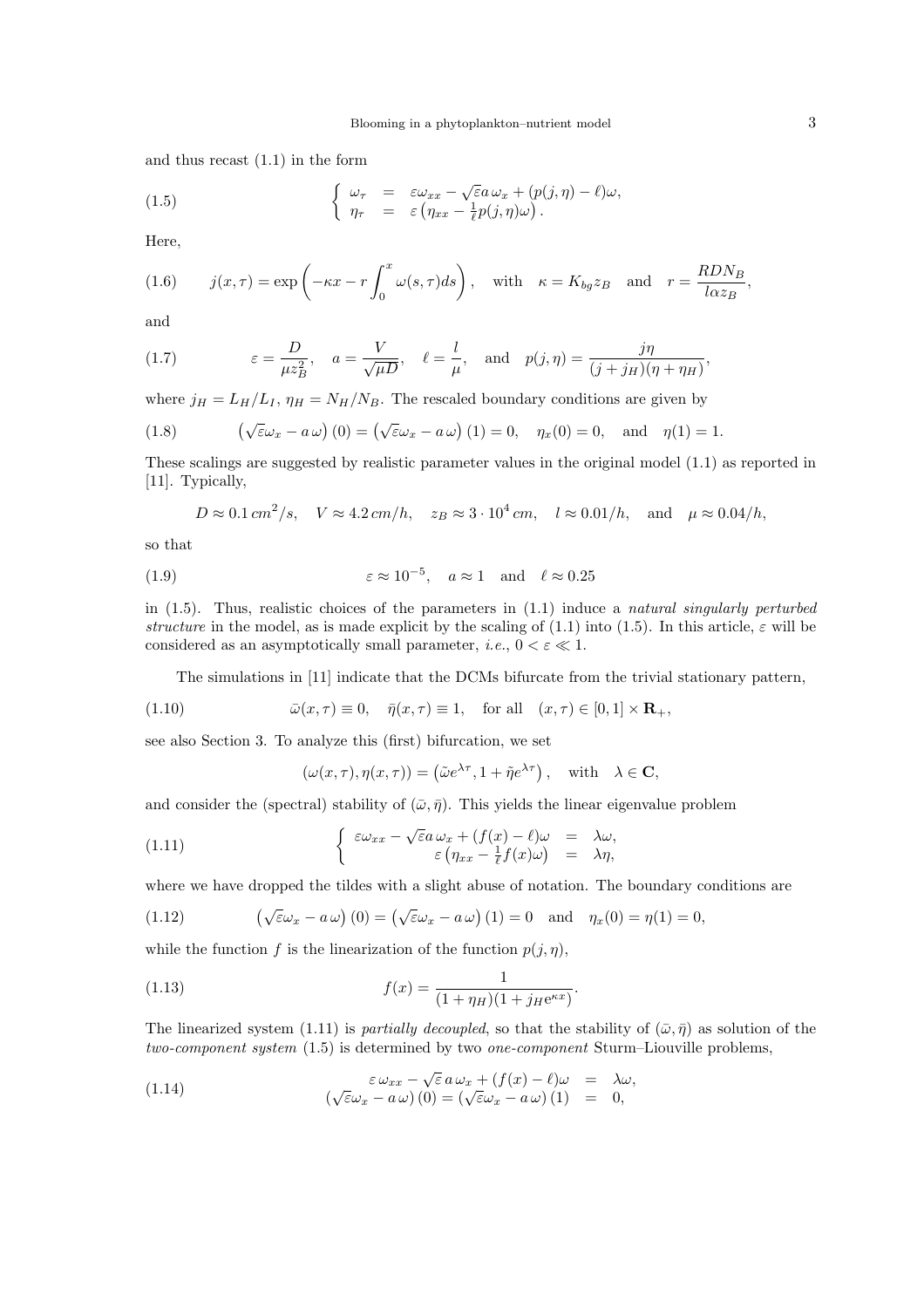with  $\eta$  determined from the second equation in (1.11), and

(1.15) 
$$
\varepsilon \eta_{xx} = \lambda \eta \quad \text{with} \quad \eta_x(0) = \eta(1) = 0,
$$

with  $\omega$  identically equal to zero. The second of these problems, (1.15), is exactly solvable and describes the diffusive behavior of the nutrient in the absence of phytoplankton. Thus, it is not directly linked to the phytoplankton bifurcation problem which we consider, and we will not consider it further. The phytoplankton behavior that we focus at is described by (1.14) instead, and hence we have returned to a scalar system as studied in [5, 7, 8, 10, 12, 14, 15]. However, our viewpoint differs significantly from that of these studies. The simulations in [11] (and Section 3 of the present article) suggest that the destabilization of  $(\bar{\omega}, \bar{\eta})$  into a DCM is merely the first in a series of bifurcations. In fact, Section 3 shows that this DCM undergoes 'almost immediately' a second bifurcation of Hopf type, i.e., it begins to oscillate periodically in time. According to [14], this is impossible in a scalar model (also, it has not been numerically observed in such models), and so the Hopf bifurcation must be induced by the *weak* coupling between  $\omega$  and  $\eta$  in the full model (1.5).

Our analysis establishes that the largest eigenvalue  $\lambda_0$  of (1.14) which induces the (stationary) DCM as it crosses through zero is the first of a sequence of eigenvalues  $\lambda_n$  that are only  $\mathcal{O}(\varepsilon^{1/3})$  apart (see Fig. 3.3, where  $\varepsilon^{1/3} \approx 0.045$ ). The simulations in Section 3 show that the distance between this bifurcation and the subsequent Hopf bifurcation of the DCM is of the same magnitude, see Fig. 3.3 especially. Thus, the stationary DCM already destabilizes while  $\lambda_0$  is still asymptotically small in  $\varepsilon$ , which indicates that the amplitude of the bifurcating DCM is also still asymptotically small and determined (at leading order) by  $\omega_0(x)$ , the eigenfunction associated with  $\lambda_0$ . This agrees fully with our linear stability analysis, since  $\omega_0(x)$  indeed has the structure of a DCM (see Sections 2 and 7). As a consequence, the leading order (in  $\varepsilon$ ) stability analysis of the DCM is also governed by the partially decoupled system  $(1.11)$ . In other words, although what drives the secondary bifurcation(s) is the coupling between  $\omega(x)$  and  $\eta(x)$  in (1.5), the leading order analysis is governed by the eigenvalues and eigenfunctions of (1.14). Naturally, the next eigenvalues and their associated eigenfunctions will play a key role in such a secondary bifurcation analysis, as will the eigenvalues and eigenfunctions of the trivial system (1.15).

Therefore, a detailed knowledge of the nature of the eigenvalues and eigenfunctions of (1.14) forms the foundation of analytical insight in the bifurcations exhibited by (1.5). This is the topic of the present paper; the subsequent (weakly) nonlinear analysis is the subject of work in progress.

The structure of the eigenvalue problem (1.14) is rather subtle, and therefore we employ two different analytical approaches. In Sections 4–6, we derive explicit and rigorous bounds on the eigenvalues in terms of expressions based on the zeroes of the Airy function of the first kind and its derivative, see Theorem 2.1. We supplement this analysis with a WKB approach in Section 7, where we show that the critical eigenfunctions have the structures of a DCM or a BL. This analysis establishes the existence of, first, the aforementioned sequence of eigenvalues which are  $\mathcal{O}(\varepsilon^{1/3})$  apart and which is associated with the bifurcation of a DCM; and second, of another eigenvalue which also appears for biologically relevant parameter combinations and which is associated with the bifurcation of a BL—this bifurcation has not been observed in [11]. This eigenvalue is isolated, in the sense that it is not part of the eigenvalue sequence associated with the DCMs—instead, it corresponds to a zero of a linear combination of the Airy function of the second kind and its derivative. Depending on the value of the dimensionless parameter a, the trivial state  $(\bar{\omega}, \bar{\eta})$  either bifurcates into a DCM or into a BL. Our analysis establishes the bifurcation sets explicitly in terms of the parameters in the problem (Section 2.2) and is confirmed by numerical simulations (Section 3). Note that the co-dimension 2 point, at which DCM- and BL-patterns bifurcate simultaneously and which we determine explicitly, is related to that studied in [20]. Nevertheless, the differences are crucial—for instance, [20] considers a two-layer ODE model where, additionally, the DCM interacts with a SL instead of a BL (a SL cannot occur in our setting because  $V > 0$  in (1.1), see Remark 1.1).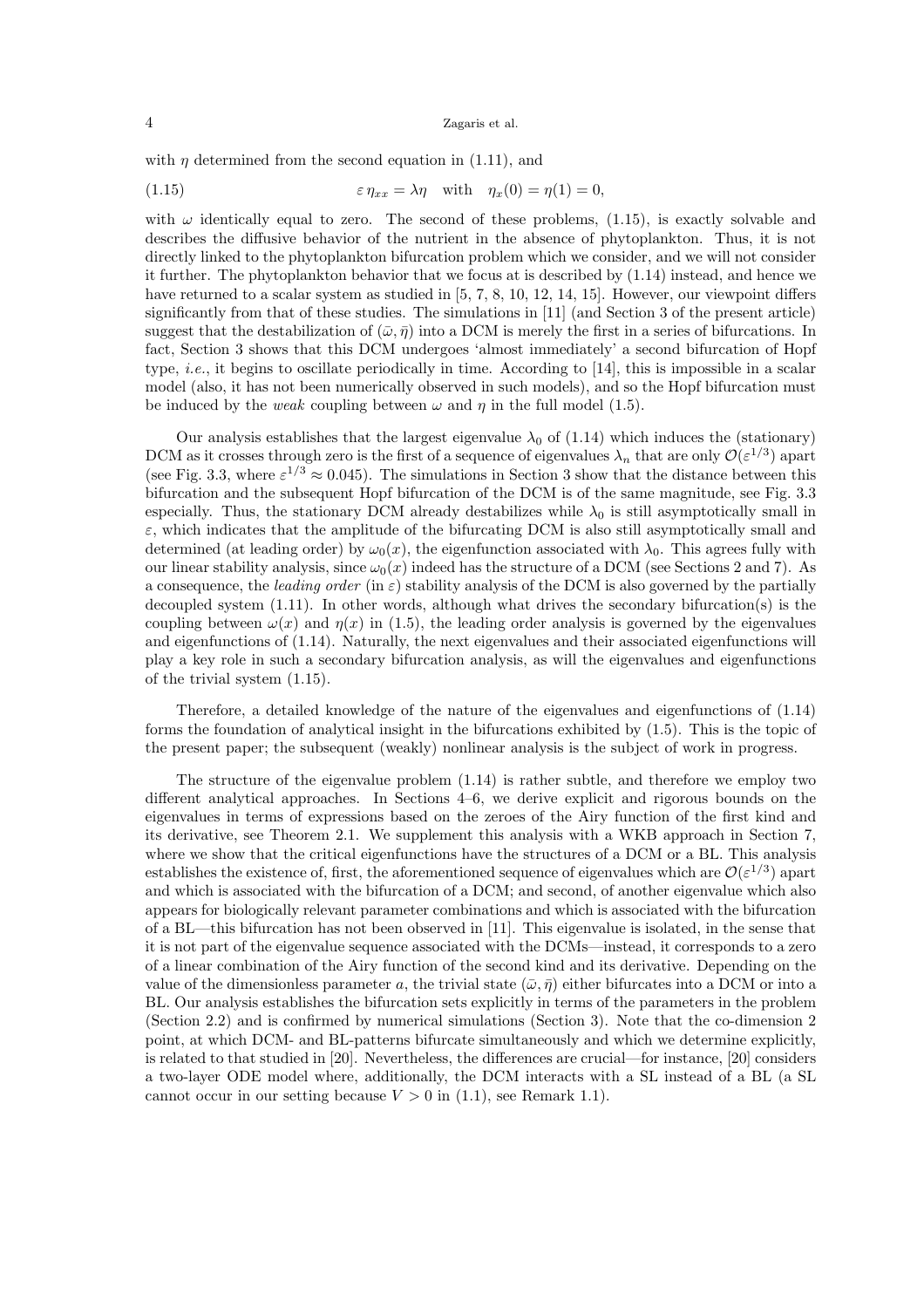The outcome of our analysis is summarized in Section 2, in which we also summarize the biomathematical interpretations of this analysis. We test and challenge the results of the stability analysis by numerical simulations of the full model in Section 3. Although our insights are only based on linear predictions, and we do not yet have analytical results on the (nonlinear) stability of the patterns that bifurcate, we do find that there is an excellent agreement between the linear analysis and the numerical simulations. Thus, our analysis of (1.14) yields explicit bifurcation curves in the biological parameter space associated with (1.1). For any given values of the parameters, our analysis predicts whether one may expect a phytoplankton pattern with the structure of a (possibly oscillating) DCM, a pattern with the structure of a BL, or whether the phytoplankton will become extinct. Moreover, we also briefly consider secondary bifurcations into time-periodic patterns. These bifurcations are not directly covered by our linear analysis, but the distance between the first and second bifurcation in parameter space implies that the linearized system (1.14) must play a crucial role in the subsequent (weakly) nonlinear analysis, see the discussion above.

REMARK 1.1. Our approach and findings for the model  $(1.1)$  (equivalently,  $(1.5)$ ) are also applicable and relevant for more extensive models:

• In [11], (1.1) was extended to a model for various phytoplankton species  $W_i(z,t)$   $(i = 1,\ldots,n)$ . A stability analysis of the trivial pattern  $W_i \equiv 0$ ,  $N \equiv N_B$  yields n uncoupled copies of (1.14) in which the parameters depend on the species, *i.e.* on the index *i*. As a consequence, the results of this paper can also be applied to this multi-species setting.

• It is natural to include the possibility of horizontal flow and diffusion in the model (1.1). In the most simple setting, this can be done by allowing W and N to vary with  $(x,y,z,t)$  and to include horizontal diffusion terms in (1.1), *i.e.*,  $D_H(W_{xx} + W_{yy})$  and  $D_H(N_{xx} + N_{yy})$  with  $D_H \neq D$ , in general—see [17], for instance. Again, the linear stability analysis of the trivial state is essentially not influenced by this extension. The exponentials in the Ansatz following (1.10) now need to be replaced by  $\exp(\lambda \tau + i(k_x \tilde{x} + k_y \tilde{y}))$ , where  $k_x$  and  $k_y$  are wave numbers in the (rescaled) x and y directions. As a consequence, one only has to replace  $\ell$  by  $\ell - D_H(k_x^2 + k_y^2)$  in (1.14).

• Neither the character, nor the fact that we assign specific formulas to the growth and light intensity functions  $P(L, N)$  (see (1.3)) and  $L(z, t)$  (see (1.2)) is essential for our analysis. One only needs that  $f(x)$  is decreasing and bounded in [0, 1]—both assumptions are natural from a biological standpoint. • We have considered 'sinking' phytoplankton species in our model, *i.e.*,  $V > 0$  in (1.1) and thus  $a > 0$  in (1.14). Our analysis can also be applied to buoyant species  $(V \leq 0)$ . In that case, the bifurcating DCMs may transform into SLs—see, also, [10, 15].

• The values of  $\varepsilon$ ,  $a$ , and  $\ell$  in (1.9) are typical of oceanic settings [11]. These values differ in an estuary, and  $\varepsilon$  can no longer be assumed to be asymptotically small, see [18] and the references therein. Moreover, phytoplankton blooms in an estuary are strongly influenced by the concentration of suspended sediment and typically occur not only at a certain depth z, but also at a certain horizontal position in the estuary. Thus,  $(1.14)$  must be extended to account for such blooms; however, it may still play an important role as a limiting case or a benchmark [18].

2. The main results . In the first part of this section, we present our main results in full mathematical detail. In Section 2.2, we present a bio-mathematical interpretation of these results.

**2.1.** Mathematical analysis. We define the parameter  $\nu = 1/(1+\eta_H)$ , the function F through

(2.1) 
$$
F(x) = F(x; j_H, \kappa, \nu) = f(0) - f(x) \ge 0, \text{ for all } x \in [0, 1],
$$

see (1.13), and the constants  $\sigma_L = \sigma_L(\kappa, j_H, \nu)$  and  $\sigma_U = \sigma_U(\kappa, j_H, \nu)$  so that

(2.2) 
$$
\sigma_L x \leq F(x) \leq \sigma_U x, \text{ for all } x \in [0,1].
$$

The optimal values of  $\sigma_U$  and  $\sigma_L$  can be determined explicitly. This (simple yet technical) analysis is postponed until after the formulation of Theorem 2.1, see Lemma 2.1 and Figures 2.2 and 2.3.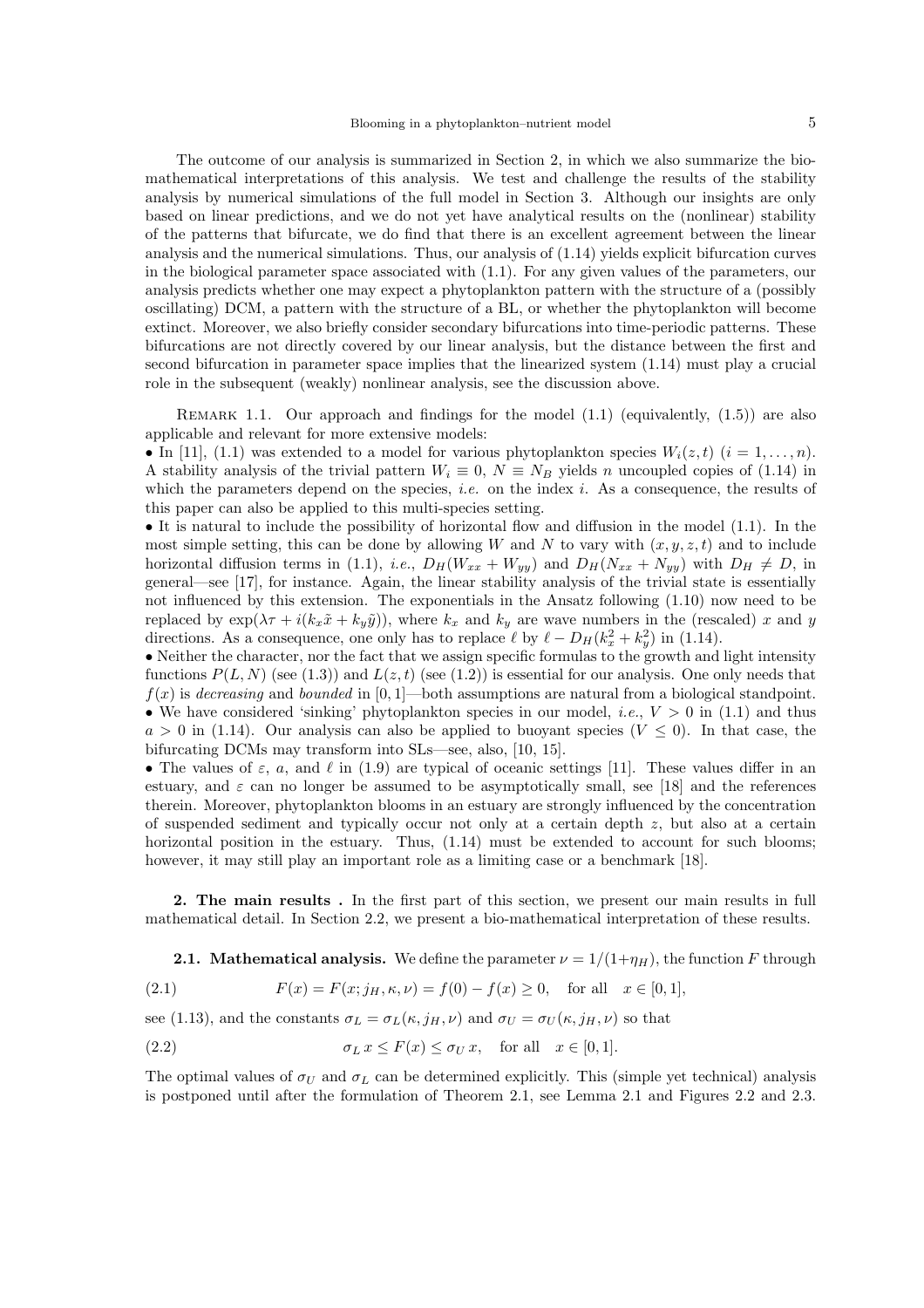

Fig. 2.1. The Airy functions of first and second kind (plotted in thick lines in the left and right panel, respectively) together with the functions  $\Gamma(\text{Ai}, \cdot)$  and  $\Gamma(\text{Bi}, \cdot)$  (plotted in thin lines). Here,  $\varepsilon = 0.1$ ,  $a = 3$ , and  $\sigma = 2$ .

Next, we define the parameters

(2.3) 
$$
A = \frac{a^2}{4}, \quad \beta = \sqrt{\frac{A}{\sigma}}, \text{ and } 0 < \gamma \equiv \left(\frac{\varepsilon}{\sigma}\right)^{1/3} \ll 1,
$$

with a as in (1.7) and  $\sigma$  an a priori parameter (later,  $\sigma$  will be set equal to either  $\sigma_L$  or  $\sigma_U$ ). Furthermore, we write Ai and Bi for the Airy functions of the first and second kind [1], respectively, and  $A_n < 0$ ,  $n \in \mathbb{N}$ , for the n-th zero of Ai(x), see Fig. 2.1. We also define the functions

(2.4) 
$$
\Gamma(\text{Ai}, x) = \text{Ai}(x) - \sqrt{\gamma} \beta^{-1} \text{Ai}'(x) \text{ and } \Gamma(\text{Bi}, x) = \text{Bi}(x) - \sqrt{\gamma} \beta^{-1} \text{Bi}'(x),
$$

see Fig. 2.1 and Section 5.1, and write  $A'_{n,\sigma}$  for the n-th zero of  $\Gamma(\mathbf{Ai},x)$   $(n \in \mathbf{N})$ —which is  $\mathcal{O}(\sqrt{\gamma})$ close to  $A_n$ —and  $B_{0,\sigma}$  for the positive zero of  $\Gamma(\text{Bi}, \gamma^{-1}(1+x))$ —which exists for all  $\beta > 1$  and is equal to  $\beta^2 - 1$  at leading order in  $\gamma$ —, see Lemma A.2 for more accurate estimates. Finally, we let

$$
(2.5)\ \lambda^* = f(0) - \ell - A, \quad \lambda_0^{*,\sigma} = \lambda^* + A\,\beta^{-2}\,B_{0,\sigma}, \quad \text{and} \quad \lambda_n^{*,\sigma} = \lambda^* - \gamma\,A\,\beta^{-2}\,\left|A'_{n,\sigma}\right|, \quad n \in \mathbb{N},
$$

and we note that  $\lambda_0^{*,\sigma}$  and  $\lambda_n^{*,\sigma}$  are decreasing functions of  $\sigma$ . We can now formulate our main result.

THEOREM 2.1. Let  $M \in \mathbb{N}$ . There exists an  $\varepsilon_0 > 0$  and a constant  $C > 0$  such that, for all  $0 < \varepsilon < \varepsilon_0$  and  $0 \le n \le M$ , the first  $M + 1$  eigenvalues  $\lambda_0 > \ldots > \lambda_M$  of (1.14) satisfy:

(a) For each  $0 < \sigma_U < A$ , there exists a constant  $B > 0$  such that

$$
\lambda_0^{*,\sigma_U}-C\,\varepsilon^{2/3}\,{\rm e}^{-B/\sqrt{\varepsilon}}\le\lambda_0\le \lambda_0^{*,\sigma_L}+C\,\varepsilon^{2/3}\,{\rm e}^{-B/\sqrt{\varepsilon}}
$$

and

$$
\lambda_n^{*, \sigma_U} - C \, \varepsilon^{1/6} \, {\rm e}^{-B/\sqrt{\varepsilon}} \le \lambda_n \le \lambda_n^{*, \sigma_L} + C \, \varepsilon^{1/6} \, {\rm e}^{-B/\sqrt{\varepsilon}}, \quad {\rm for \ all} \quad 1 \le n \le M.
$$

(b) For each  $\sigma_L > A$ , there exists a constant  $B > 0$  such that

$$
\lambda_{n+1}^{*,\sigma_U}-C\,\varepsilon^{1/6}\,\mathrm{e}^{-B/\sqrt{\varepsilon}}\leq \lambda_n\leq \lambda_{n+1}^{*,\sigma_L}+C\,\varepsilon^{1/6}\,\mathrm{e}^{-B/\sqrt{\varepsilon}},\quad\text{for all}\quad 0\leq n\leq M.
$$

Theorem 2.1 and (2.5) establish that, for any  $M \in \mathbb{N}$  and for sufficiently small  $\varepsilon > 0$  (equivalently, for sufficiently small  $\gamma > 0$ ), all first  $M + 1$  eigenvalues of (1.14) are  $\mathcal{O}(\varepsilon^{1/3})$  close to  $\lambda^*$ , except for the special eigenvalue  $\lambda_0$  if  $\sigma_U < A$ . Both types of eigenvalues correspond to biologically relevant patterns in (1.1)—to DCMs and BLs, respectively, see Section 2.2. This dependence on the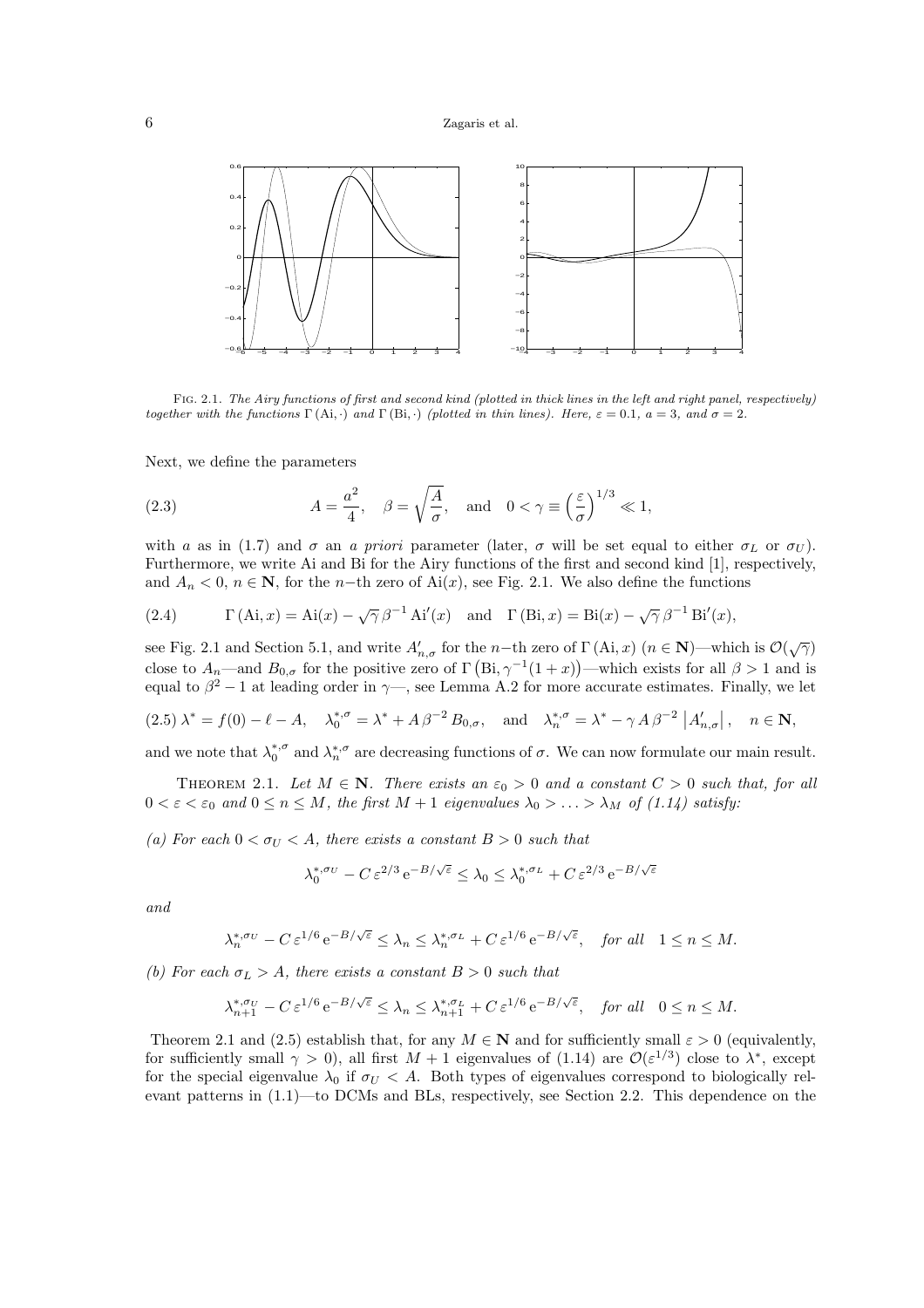

FIG. 2.2. The function F (thick curve) and the linear functions bounding it (thin lines). Here,  $\eta_H = 1$ ,  $\kappa = 6$ , and  $j_H = 0.01 < j_H^{(1)}$  (top left panel),  $j_H^{(1)} < j_H = 0.1 < j_H^{(2)}$  (top right panel),  $j_H^{(2)} < j_H = 0.2 < 1$  (bottom left panel), and  $j_H = 1.2 > 1$  (bottom right panel).

parameters is quite subtle; further, the weakly nonlinear stability analysis must be based on a detailed understanding of the linear eigenvalue problem including all of the eigenmodes associated with the asymptotically close eigenvalues (see also the Introduction). As a result, the required analysis becomes rather extensive. For this reason, we defer the proof of Theorem 2.1 to Sections 4–6.

Moreover, this analysis establishes that the bounds on the eigenvalues are, up to exponentially small terms, explicitly given in terms of zeroes of the Airy functions  $Ai(x)$  and  $Bi(x)$  (and their derivatives (2.4)) and of the bounds  $\sigma_L x$  and  $\sigma_U x$  on  $F(x)$  in (2.2). This enables us (by unscaling) to quantify explicitly the regions in the parameter space associated with (1.1) in which DCMs or BLs can be expected to appear (see Sections 2.2 and 3).

The following lemma provides explicit control on  $\sigma_L x$  and  $\sigma_U x$ .

Lemma 2.1. Let

$$
j_H^{(1)}(\kappa) = \frac{e^{-\kappa} - 1 + \kappa}{e^{\kappa} - 1 - \kappa}
$$
 and  $j_H^{(2)}(\kappa) = \frac{e^{-\kappa}}{j_H^{(1)}(\kappa)}$ ,

so that  $0 < j_H^{(1)}(\kappa) < j_H^{(2)}(\kappa) < 1$  for all  $\kappa > 0$ . Also, for all  $\kappa > 0$  and  $j_H \in (j_H^{(1)}(\kappa), 1)$ , define the point  $x_0 = x_0(\kappa, j_H) \in (0, 1)$  via  $F(x_0) = x_0 F'(x_0)$ . Then,

(2.6) 
$$
\sigma_L = \begin{cases} F'(0), & 0 < j_H \le j_H^{(2)}, \\ F(1), & j_H > j_H^{(2)}, \end{cases} \qquad \sigma_U = \begin{cases} F(1), & 0 < j_H \le j_H^{(1)}, \\ F'(x_0), & j_H^{(1)} < j_H < 1, \\ F'(0), & j_H \ge 1, \end{cases}
$$

and

(2.7) 
$$
\sigma_L(\kappa, j_H, \nu) = \nu \sigma_L(\kappa, j_H, 1), \qquad \sigma_U(\kappa, j_H, \nu) = \nu \sigma_U(\kappa, j_H, 1).
$$

This lemma is proved by straightforward calculus. Figures 2.2 and 2.3 give a graphical representation of the lemma for various representative subcases.

As we shall see in Section 3, the eigenvalue bounds established in Theorem 2.1 are quite sharp and predict very well the bifurcations of the full unscaled model (1.1). Nevertheless, the rigorous analysis of Sections 4–6 yields no information on the characteristics of the associated eigenfunctions, which are of particular interest to the nature of the patterns generated by  $(1.1)$  as  $\lambda_0$  crosses through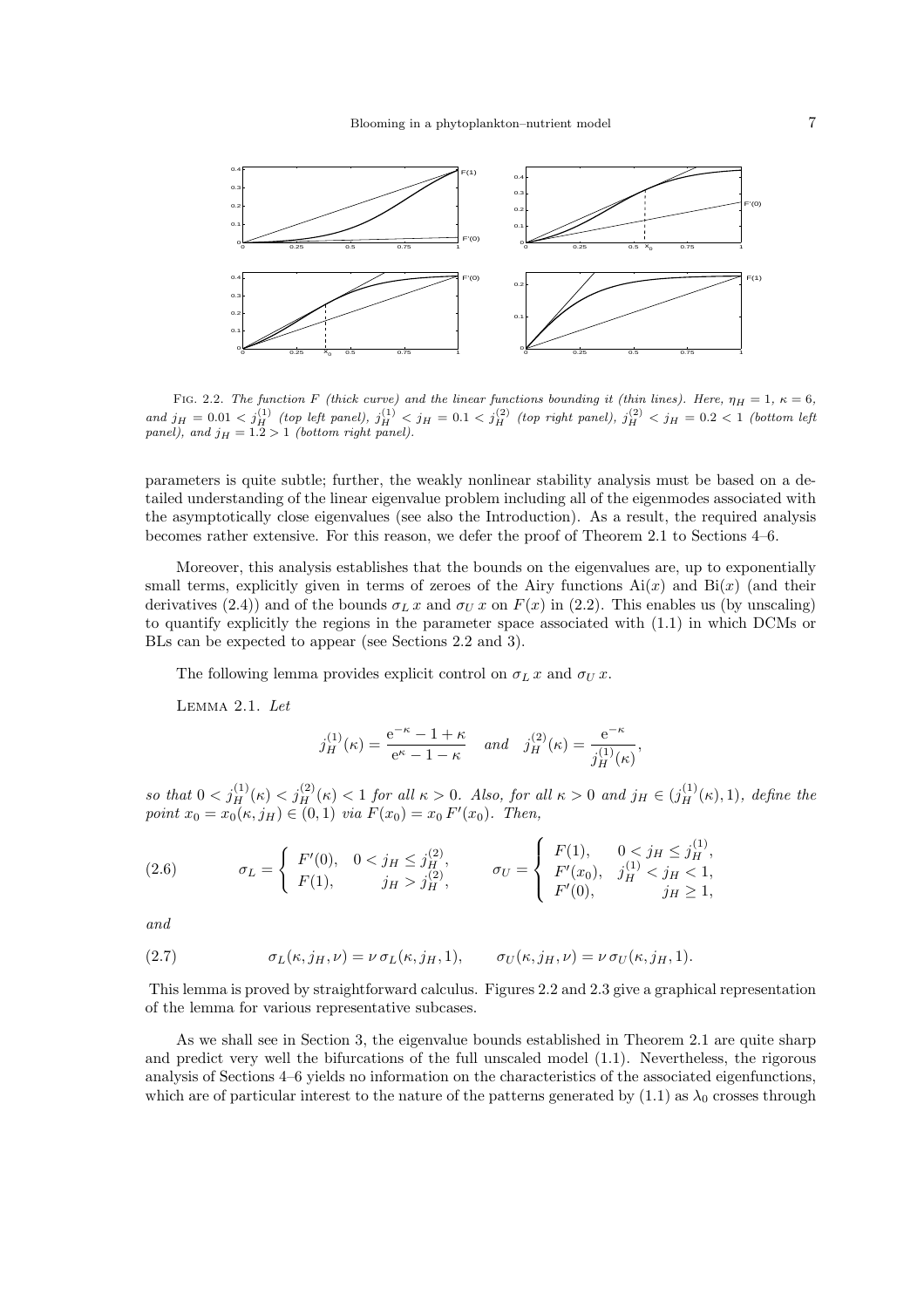

FIG. 2.3. The quantities  $\sigma_U$  (upper thick curve),  $\sigma_L$  (lower thick curve), F(1) (dashed curve to the left), and  $F'(0)$  (dashed curve to the right) as functions of  $j_H$  and for  $\eta_H = 0.1$ ,  $\kappa = 2$ . Note that  $F(1)$  merges with  $\sigma_U$  for  $j_H \leq j_H^{(1)}$  and with  $\sigma_L$  for  $j_H \geq j_H^{(2)}$ , while  $F'(0)$  merges with  $\sigma_L$  for  $j_H \leq j_H^{(2)}$  and with  $\sigma_U$  for  $j_H \geq 1$ . Also note<br>that the WKB method (see Section 7) yields that the location of the eigenvalue close determined by  $F(1)$ , at leading order, whereas the locations of the eigenvalues close to  $\lambda_n^{*,\sigma}$ ,  $n \in \mathbb{N}$ , are determined by  $F'(0)$  at leading order.

zero (see Section 3). Moreover, the width of the intervals bounding the eigenvalues of (1.14) is of the same order in  $\varepsilon$ —namely of  $\mathcal{O}(\varepsilon^{1/3})$ —as the distance between successive eigenvalues. This is especially relevant in the transitional case  $\sigma_L < A < \sigma_U$ , for which Theorem 2.1 offers no information.

For these reasons, we complete our analysis of (1.14) with an asymptotic WKB approximation (Section 7). We derive asymptotic formulas for the eigenvalues and for the corresponding eigenfunctions. Using these formulas, we show that:

• In case (a) of Theorem 2.1, the profile of the eigenfunction  $\omega_0$  corresponding to the largest eigenvalue  $\lambda_0$  is of boundary layer type near the bottom. In terms of the phytoplankton concentration, this profile corresponds to a BL.

• In case (b) of the same theorem,  $\omega_0$  has the shape of a spike around the point  $x = x_{\text{DCM}}$ , where  $x_{\text{DCM}}$  is determined, to leading order in  $\varepsilon$ , by  $F(x_{\text{DCM}}) = A$  (see Fig. 7.1). This profile corresponds to a DCM around  $x_{\text{DCM}}$ .

• The transitional region between cases (a) and (b) in Theorem 2.1 is described, to leading order in  $\varepsilon$ , by the equation  $A = F(1)$ . Indeed, the leading order approximation to  $\lambda_0$  is

 $(2.8) \lambda_{0,0} = f(1) - \ell$ , in the region  $F(1) = f(0) - f(1) < A$  (and  $\omega_0$  is a BL),  $(2.9) \lambda_{0,0} = \lambda^* = f(0) - \ell - A$ , in the region  $F(1) = f(0) - f(1) > A$  (and  $\omega_0$  is a DCM).

Recalling Lemma 2.1, we see that this transition occurs at a value of A which is, to leading order in  $\varepsilon$ , equal to  $\sigma_U$ , when  $0 < j_H \le j_H^{(1)}$ , equal to  $\sigma_L$ , when  $j_H \ge j_H^{(2)}$ , and between  $\sigma_U$  and  $\sigma_L$ , when  $j_H^{(1)} < j_H < j_H^{(2)}$ .

2.2. Bio-mathematical interpretation. The agreement between the numerical simulations and the field data reported in [11] establishes the biological relevance of model problem (1.1) and of its dynamics. This paper contains the first steps towards a bio-mathematical understanding of this model, especially in relation to the existing models in the literature that only exhibit simple, stationary patterns [5, 7, 8, 10, 12, 14].

The fact that  $(1.1)$  can be scaled into the singularly perturbed equation  $(1.5)$  for biologically relevant choices of the parameters is essential to the analysis in this paper. Moreover, together with the linear stability analysis, these scalings enable us to understand the fundamental structure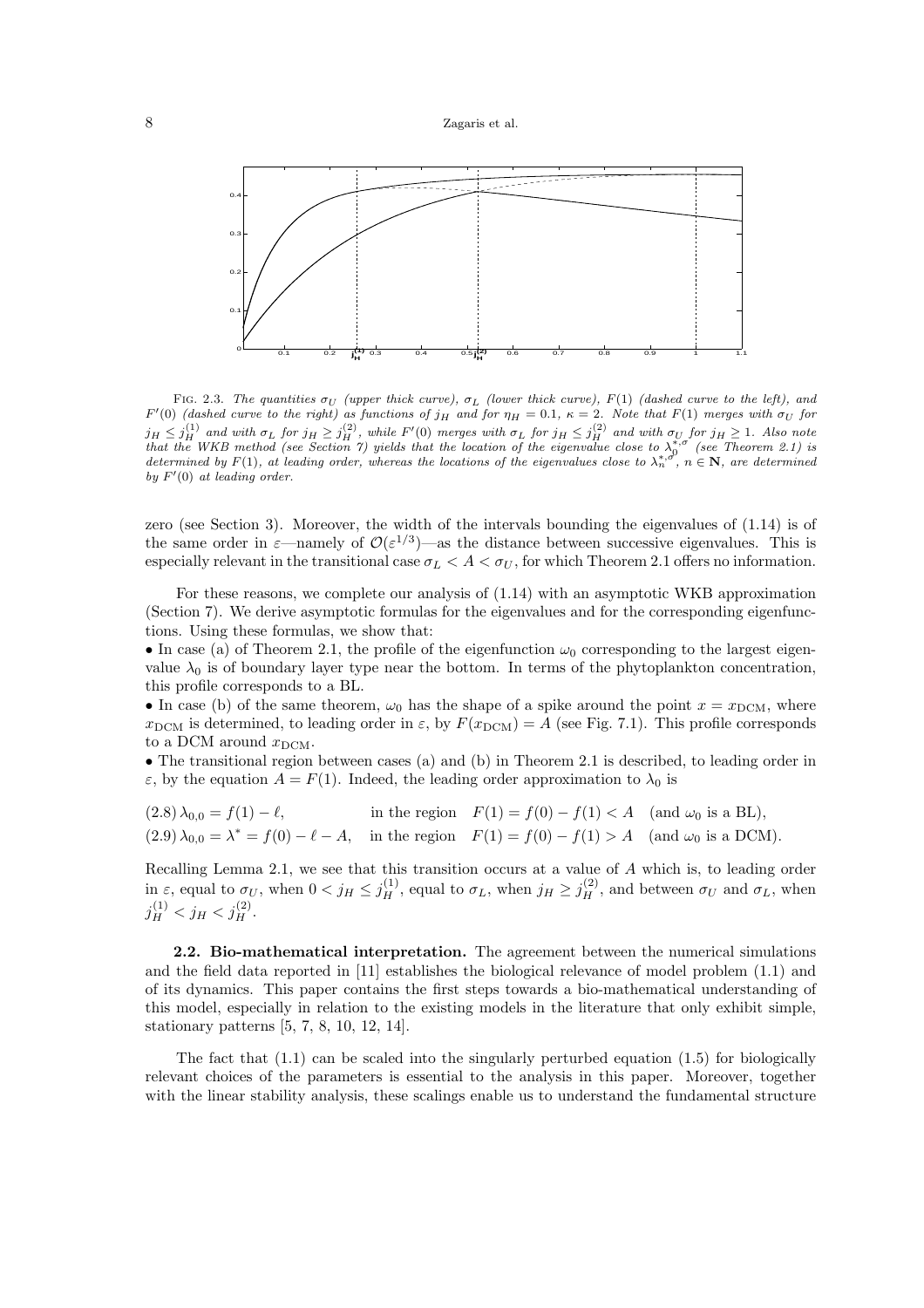of the 12−dimensional parameter space associated with (1.1) and its boundary conditions (1.4) (in the biologically relevant region). In fact, it follows from Theorem 2.1 and  $(2.8)$ – $(2.9)$  that the dimensionless parameters A,  $\ell$ ,  $f(0)$ , and  $f(1)$ , which are defined in Section 2.1, are the main parameter combinations in the model as they capture its most relevant biological aspects.

Our stability analysis determines the regions in parameter space in which phytoplankton may persist, *i.e.*, in which the trivial solution of  $(1.1)$  and  $(1.4)$  corresponding to absence of phytoplankton  $(W(z,t) \equiv 0$  in (1.1)) is unstable. In that case, nontrivial patterns with  $W(z,t) > 0$ , for all t, bifurcate from the trivial solution, which implies that the model admits stable, positive phytoplankton populations. Theorem 2.1 establishes the existence of two distinct types of phytoplankton populations at onset. One is formed by a large—in fact infinite—family of 'DCM-modes' and occurs for A below the threshold value  $f(0) - f(1)$ ; the region where these modes become stable is determined by  $\lambda^* = f(0) - \ell - A$ , see (2.9). Within this family, the phytoplankton concentrations are negligible for most  $z$ , except for a certain localized (spatial) region in which the phytoplankton population is concentrated—see Fig. 7.1 in which the first, most unstable member of this family is plotted (in scaled coordinates). These are the 'deep chlorophyll maxima'-patterns observed in [11]. Our analysis shows that many different DCM-patterns appear almost instantaneously. More precisely, as a parameter enters into the region in which the trivial solution is unstable, a succession of asymptotically close bifurcations in which different types of DCM-patterns are created takes place. In other words, even asymptotically close to onset, there are many competing DCM-modes. This partly explains why the 'pure' DCM-mode as represented in Fig. 7.1 can only be observed very close to onset (see [11] and Section 3.2): it may be destabilized by the competition with other modes.

The second type of phytoplankton population that may appear at onset occurs for A above the threshold value  $f(0)-f(1)$  and has the structure of a 'benthic layer': the phytoplankton population is concentrated near  $z = z_B$ , *i.e.*, at the bottom of the water column. Unlike the DCM-modes, there is a *single* BL-mode; the region where this mode becomes stable is determined, in this case, by  $f(1) - \ell$ , see (2.8). This mode may also dominate the dynamics of (1.1) in a part of the biologically relevant parameter space, as may be seen in Section 3.2. Note that the BL-mode has not been observed in [11]; naturally, this is hardly surprising since one can only sample numerically a very limited region of a 12-dimensional parameter space. From the biological point of view, the fact that the model (1.1) allows for attractors of the BL-type may be the most important finding of this paper. Like DCMs, BLs have been observed in field data (see [15] and references therein). The analysis here quantifies the parameter values for which DCM- or BL-patterns occur. Hence, our results may be used to determine oceanic regions and/or phytoplankton species for which BLs may be expected to exist. It would be even more interesting to locate a setting in which DCMs and BLs interact, as they are expected to do because of the existence of the co-dimension 2 point at which the (first) DCM-mode and the BL-mode bifurcate simultaneously, see Section 3.

## 3. Bifurcations and simulations.

**3.1. The bifurcation diagram.** In this section, we use the WKB expressions  $(2.8)$ – $(2.9)$  for the first few eigenvalues to identify the bifurcations that system (1.14) undergoes. In this way, we identify the regions in the parameter space where the BL and DCM steady states become stable. As already mentioned in the Introduction, we are primarily interested in the effect of environmental conditions—in particular, of nutrient concentration and diffusion—on phytoplankton. For this reason, we choose to vary the parameters  $\eta_H = N_H/N_B$  (which encapsulates information pertaining to the nutrient levels and nutrient absorption by phytoplankton) and  $a = V/\sqrt{\mu D}$  (which is a measure of diffusion, see (1.7)). The remaining four dimensionless parameters  $(\varepsilon, \kappa, j_H, \text{ and } \ell)$  are kept constant. We recall here the definitions  $\nu = 1/(1 + \eta_H)$  and  $A = a^2/4$ .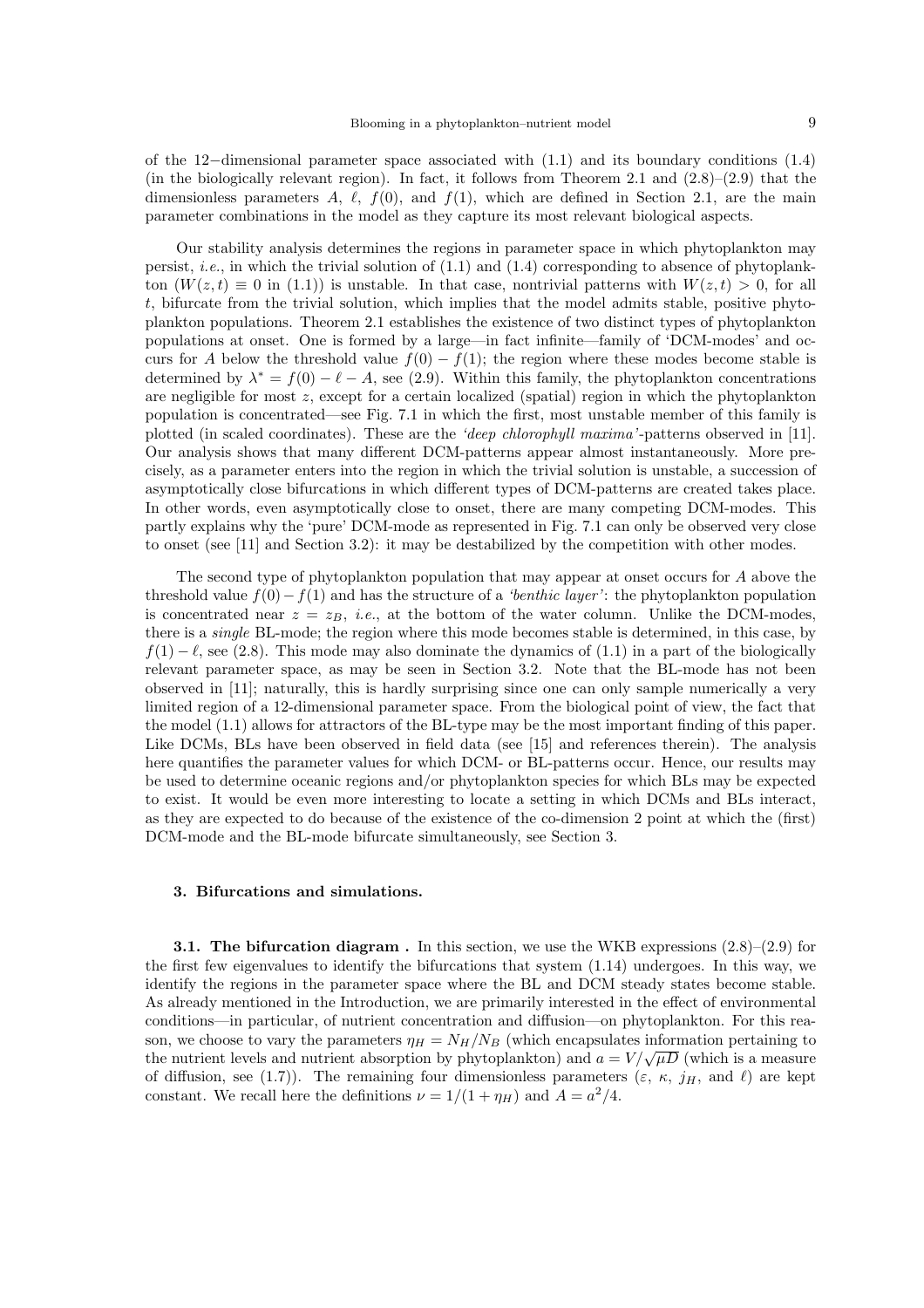The curves separating the regions in the  $(\nu, A)$ −plane which are characterized by qualitatively different behavior of the rescaled model  $(1.5)$ ,  $(1.8)$  may be found by recasting  $(2.9)$  and  $(2.8)$  in terms of the rescaled parameters. In particular, using  $(1.13)$ ,  $(2.1)$ , and  $(2.5)$ , we find (see Fig. 3.1): • In regions I and II,  $\lambda_0$  is given, to leading order, by (2.8) (in region I) and by (2.9) (in region II). In either case,  $\lambda_0 < 0$ , and hence the zero (trivial) state is stable.

• In region III,  $\lambda_0$  is given by (2.9) and it is positive. In fact, the further into this region one goes, the more eigenvalues cross zero and become positive, since they are  $\mathcal{O}(\varepsilon^{1/3})$  apart by Theorem 2.1. All of these eigenvalues are associated with DCMs.

• In region  $VI$ ,  $\lambda_0$  is given by (2.8) and it is positive, while all other eigenvalues are negative. Thus, the only bifurcating patterns in this regime are BL profiles.

 $\bullet$  Finally, in regions IV and V, eigenvalues associated with both BL and DCM profiles are positive, and thus no further info can be derived from our linear analysis.

The boundaries of these regions may be deduced explicitly in the aforementioned manner. First, setting the expression for  $\lambda_0$  in (2.8) equal to zero, we obtain, to leading order, the vertical line separating the regions  $I, II$ , and  $III$  from the regions  $IV, V$ , and  $VI$ ,

$$
\nu = \ell (1 + e^{\kappa} j_H).
$$

Next, setting the expression for  $\lambda_0$  in (2.9) equal to zero, we obtain, to leading order, the diagonal line separating the regions  $I, II$ , and  $VI$  from  $III, IV$ , and  $V$ ,

$$
A = \frac{1}{1+j_H} \nu - \ell.
$$

Finally, setting the expressions for  $\lambda_0$  in (2.8) and (2.9) equal to each other, we obtain the transitional regime  $A = F(1)$ . In terms of the rescaled parameters, we find

$$
A = \left(\frac{1}{1+j_H} - \frac{1}{1+e^{\kappa}j_H}\right)\,\nu.
$$

Since the physical region  $n_H > 0$  corresponds to the region  $0 < \nu < 1$ , these formulas imply that (a) for  $0 < \ell < (1 + e^{\kappa} j_H)^{-1}$ , both a BL and a DCM may bifurcate,

(b) for  $(1 + e^{\kappa} j_H)^{-1} < \ell < (1 + j_H)^{-1}$ , only a DCM may bifurcate,

(c) for  $\ell > (1+j_H)^{-1}$ , the trivial state is stable.

REMARK 3.1. Similar information may be derived by the rigorous bounds in Theorem 2.1, with the important difference that the dividing curves have to be replaced by regions of finite thickness.

3.2. Numerical simulations . In this section, we present numerical simulations on the full model  $(1.1)$ – $(1.4)$ , and we compare the results with our theoretical predictions. The parameters are chosen in biologically relevant regions [11].

We considered first the validity of our asymptotic analysis, *i.e.*, we checked whether the analytically obtained bounds for the occurrence of the DCMs and BLs—see Theorem 2.1, Section 3.1, Fig. 3.1, and Remark 3.1—can be recovered by numerical simulations of the PDE  $(1.1)–(1.4)$ . We used the numerical method described in Remark 3.2 at each node of a two-dimensional grid of a part of the  $(\nu, A)$ −parameter plane (keeping all other parameters fixed) to determine the attracting pattern generated by  $(1.1)$ – $(1.4)$  and chose the initial profile at each node in the parameter space to be the numerically converged pattern for an adjacent node at the previous step.

In Figure 3.2, we present the region near the co-dimension 2 point in the  $(\nu, A)$  –parameter plane at which both the DCMs and the BLs bifurcate (with all other parameters fixed:  $\varepsilon = 9 \cdot 10^{-5}$ ,  $\ell = 0.2$ ,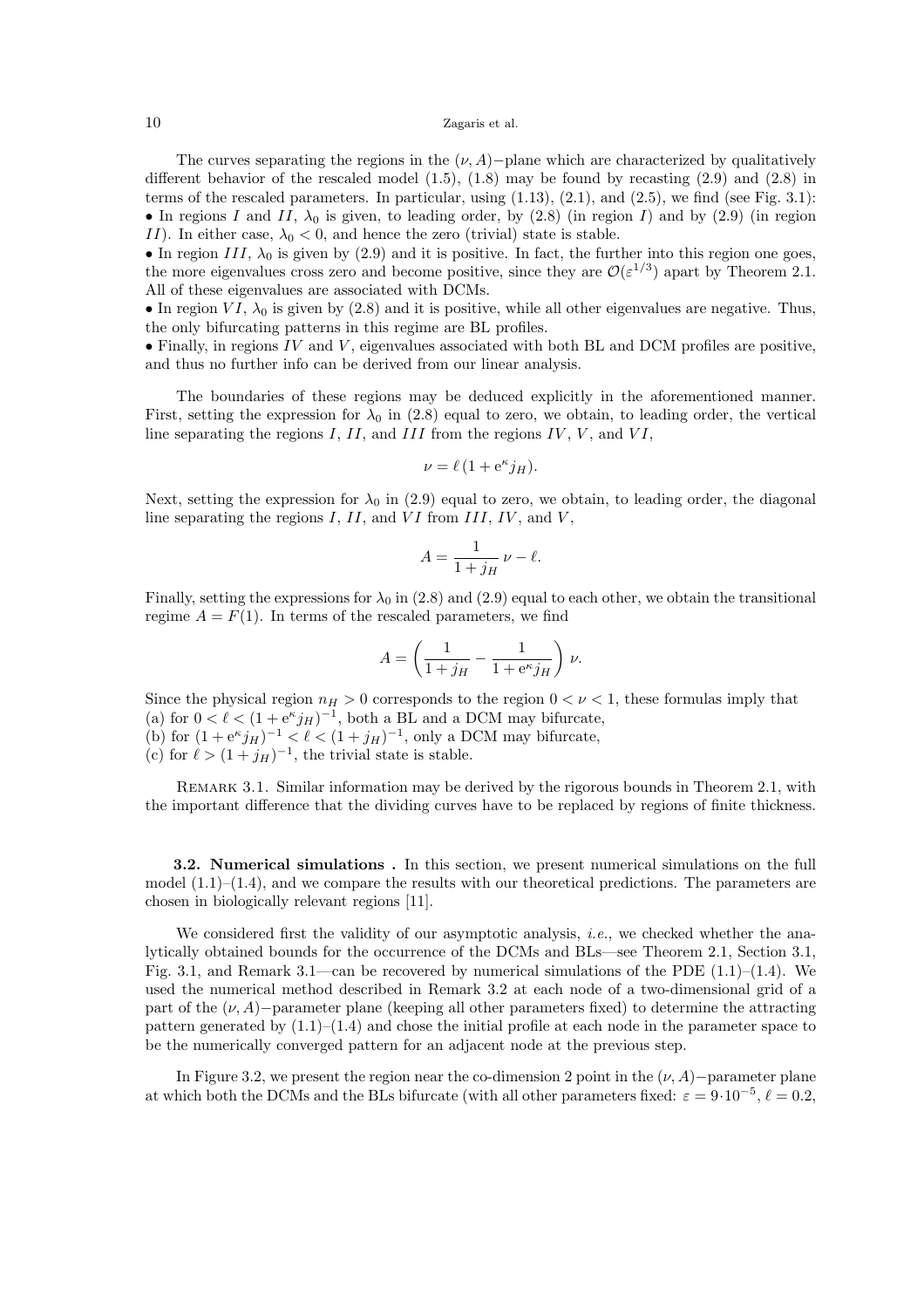

FIG. 3.1. The bifurcation diagram in the  $(\nu, A)-plane$ . The horizontal axis corresponds to  $\nu = 1/(1+\eta_H)$ , while the vertical one to  $A = a^2/4$ . In the region shaded horizontally, the trivial, zero state is stable. In the region shaded vertically, DCMs bifurcate, while BL profiles remain damped. In the region shaded diagonally, BL profiles bifurcate, while DCM profiles remain damped. Finally, in the unshaded region, both profiles grow linearly.

 $j_H = 0.5, \ \kappa = 1$ ). Away from this co-dimension 2 point, the numerically determined bifurcation curves are clearly within the bounds given by Theorem 2.1 and thus confirm our analysis. Note that this suggests that the bifurcations have a supercritical nature—an observation that does not follow from our linear analysis. Near the co-dimension 2 point, a slight discrepancy between our analysis and the numerical findings becomes apparent. First, we note that the bifurcation from the trivial state (no phytoplankton) to the DCM state is not exactly in the region determined by Theorem 2.1. However, for this combination of parameters, this region is quite narrow—in fact, it is narrower than the width of the rectangular grid of the  $(\nu, A)$ −parameter plane that we used to determine Figure 3.2, which implies that the simulations do not disagree with the analysis. The other discrepancy, namely the occurrence of a small 'triangle' of BL patterns in the region where one would expect DCMs, is related to the presence of the co-dimension 2 point. To understand the true nature of the dynamics, one needs to perform a weakly nonlinear analysis near this point and, presumably, a more detailed numerical analysis that distinguishes between DCMs, BLs and patterns that have the structure of a combined DCM and BL. This is the topic of work in progress.

Unlike the simulations presented in [11], here we considered the secondary bifurcations only briefly. Figure 3.3 shows the primary bifurcation of the trivial state into a DCM and the secondary bifurcation (of Hopf type) of the DCM into an oscillating DCM—see [11] for more (biological) details on this behavior. A priori, one would expect that our linear stability analysis of the trivial state cannot cover this Hopf bifurcation. However, in Figure 3.3 we also plotted the leading order approximations of the curves at which the first two eigenvalues associated with the stability of the trivial state,  $\lambda_0$  and  $\lambda_1$ , cross through the imaginary axis. It follows that the distance (in parameter space) between the primary and the secondary bifurcations is asymptotically small in  $\varepsilon$ , and similar to the distance between the successive eigenvalues  $\lambda_n$ . This observation is based on several simulations realized for different values of  $\varepsilon$ . It is crucial information for the subsequent (weakly) nonlinear analysis, since the fact that the DCM undergoes its secondary Hopf bifurcation for parameter combinations that are asymptotically close (in  $\varepsilon$ ) to the primary bifurcation implies that the above a priori expectation is not correct; instead, the stability and bifurcation analysis of the DCM can, indeed, be based on the linear analysis presented here. The higher order eigenvalues  $\lambda_1, \lambda_2, \ldots$ , the associated eigenfunctions  $\omega_1(x), \omega_2(x), \ldots$ , and their 'slaved'  $\eta$ -components  $\eta_1(x), \eta_2(x), \ldots$  (which can be determined explicitly using (1.11)) will serve as necessary inputs for this nonlinear analysis.

Thus, a 'full' linear stability analysis of the uncoupled system (1.14) as presented here may serve as a foundation for the analysis of secondary bifurcations that can only occur in the coupled system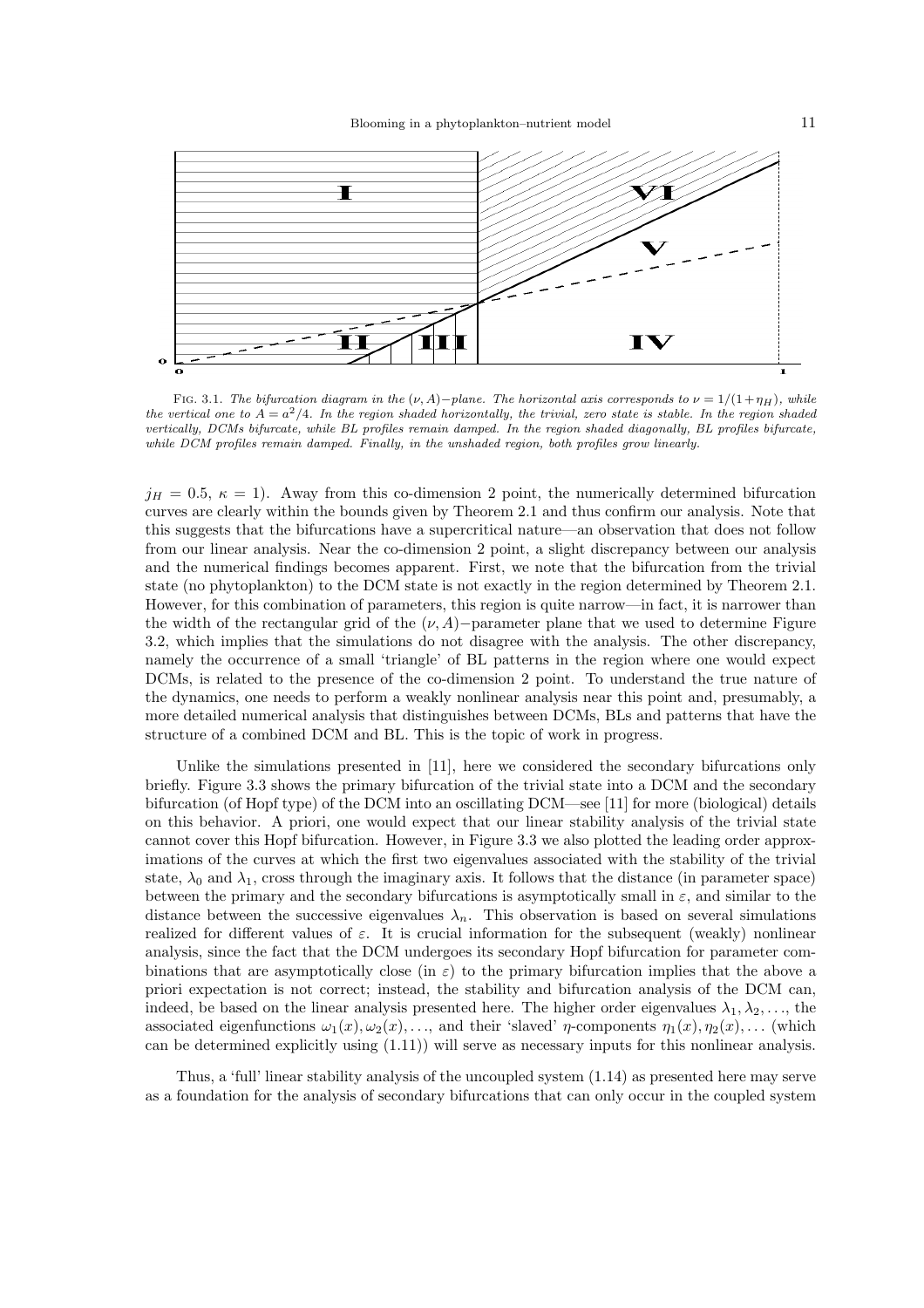

FIG. 3.2. The bifurcation diagram in the  $(\nu, A)-$ plane for  $\varepsilon = 9 \cdot 10^{-5}$ ,  $\ell = 0.2$ ,  $j_H = 0.5$ ,  $\kappa = 1$ . ('NB' stands for 'No Blooming.') The solid curves correspond to numerical simulations, while the dashed ones correspond to the bounds predicted theoretically, see Theorem 2.1.



FIG. 3.3. The bifurcation diagram in the  $(\nu, A)-$ plane for  $\varepsilon = 9 \cdot 10^{-5}$ ,  $\ell = 0.25$ ,  $j_H = 0.033$ ,  $\kappa = 20$ . Region NB corresponds to no blooming and region OSC to oscillatory DCMs. The solid curves correspond to numerical simulations and the dashed ones to the points at which  $\lambda_0$  (left line) and  $\lambda_1$  (right line) cross zero, see (2.9) and Fig. 3.1. For these parameter values, the bifurcation of the BLs occurs in a non-physical part of the domain.

(see the Introduction and [14]). This feature is very special and quite uncommon in explicit models. It is due to the natural singularly perturbed nature of the scaled system (1.5), and it provides an opportunity to obtain fundamental insight into phytoplankton dynamics. This analysis, including the aforementioned co-dimension 2 analysis and the associated secondary bifurcations of BLs, is the topic of work in progress.

Remark 3.2. The numerical results were obtained by the 'Method of Lines' approach. First, we discretized the spatial derivatives approximating the diffusion terms in the model by second-order symmetric formulae and employing a third-order upwind-biased method to discretize the advection term (see [13] for the suitability of these schemes to the current problem). Next, we integrated the resulting system of ODEs forward in time with the widely used time-integration code VODE ([3] and http://www.netlib.org/ode). Throughout all simulations, we combined a spatial grid of a sufficiently high resolution with a high precision time integration to ensure that the conclusions drawn from the simulations are essentially free of numerical errors.

4. Eigenvalue bounds . As a first step towards the proof of Theorem 2.1, we recast (1.14) in a form more amenable to analysis. First, we observe that the operator involved in this eigenvalue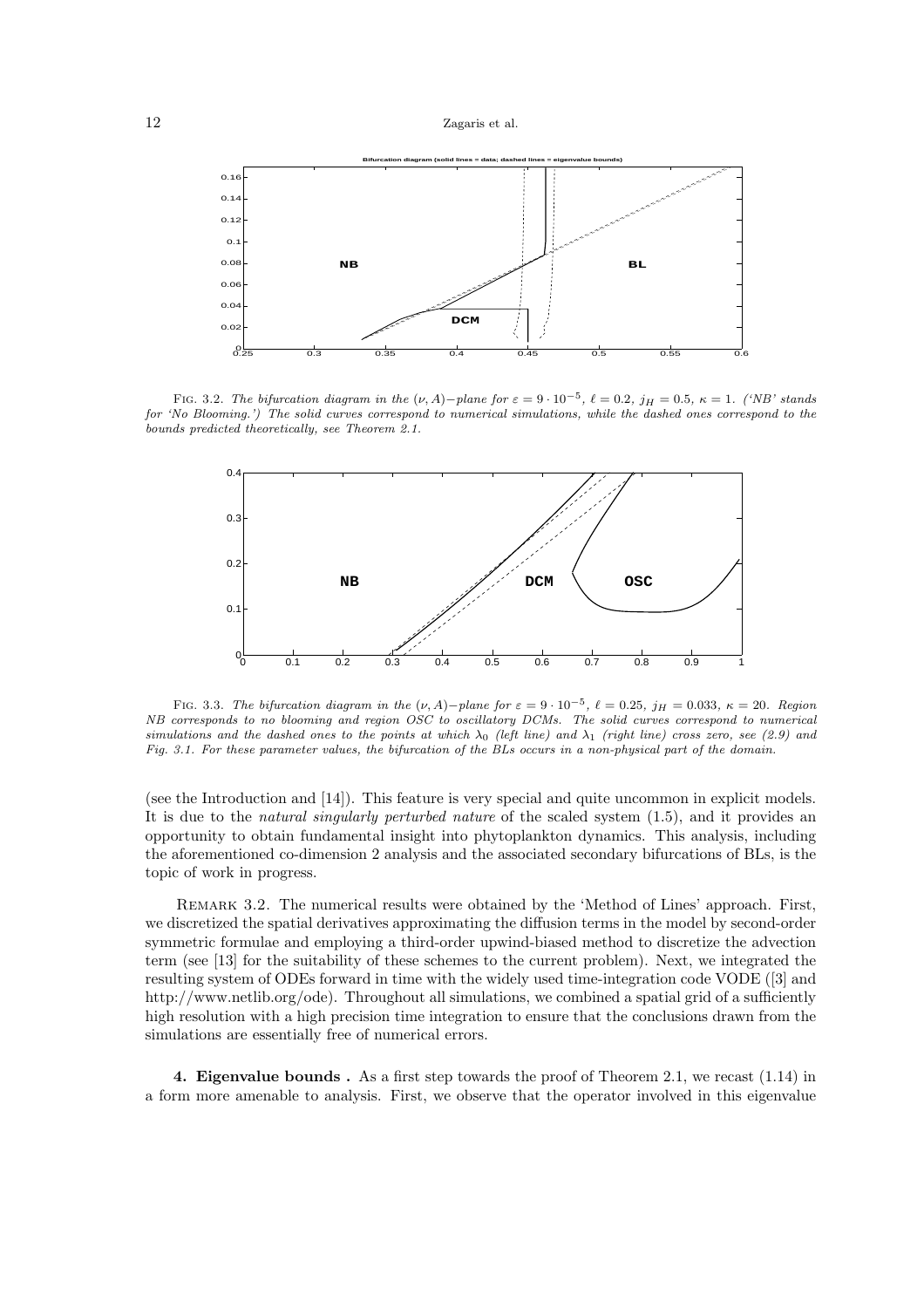problem is self-adjoint only if  $a = 0$ . Applying the Liouville transformation

(4.1) 
$$
w(x) = e^{-\sqrt{A/\varepsilon} x} \omega(x) = e^{-(\beta/\gamma^{3/2}) x} \omega(x),
$$

we obtain the self-adjoint problem

$$
\varepsilon w_{xx} + (f(x) - \ell - A)w = \lambda w,
$$
  

$$
(\sqrt{\varepsilon} w_x - \sqrt{A} w) (0) = (\sqrt{\varepsilon} w_x - \sqrt{A} w) (1) = 0.
$$

Recalling (2.1) and (2.5), we write this equation in the form

(4.2) 
$$
\mathcal{L} w = \mu w, \text{ with } \mathcal{G}(w, 0) = \mathcal{G}(w, 1) = 0.
$$

The operator  $\mathcal{L}$ , the scalar  $\mu$ , and the linear functionals  $\mathcal{G}(\cdot,x)$  are defined by

(4.3) 
$$
\mathcal{L} = -\varepsilon \frac{d^2}{dx^2} + F(x), \quad \mu = \lambda^* - \lambda, \quad \mathcal{G}(w, x) = w(x) - \sqrt{\frac{\varepsilon}{A}} w_x(x).
$$

This is the desired form of the eigenvalue problem (1.14). To prove Theorem 2.1, we decompose the operator  $\mathcal L$  into a self-adjoint part for which the eigenvalue problem is exactly solvable and a positive definite part. Then, we use the following comparison principle to obtain the desired bounds.

THEOREM 4.1. ([19, Sections 8.12–8.13]) Let  $\hat{\mathcal{A}}$  and  $\mathcal{A}$  be self-adjoint operators bounded below with compact inverses, and write their eigenvalues as  $\hat{\mu}_0 \leq \hat{\mu}_1 \leq \ldots \leq \hat{\mu}_n \leq \ldots$  and  $\mu_0 \leq \mu_1 \leq \ldots \leq \mu_n$  $\mu_n \leq \ldots$ , respectively. If  $\mathcal{A} - \hat{\mathcal{A}}$  is positive semidefinite, then  $\hat{\mu}_n \leq \mu_n$ , for all  $n \in \{0, 1, \ldots\}$ .

4.1. Crude bounds for the eigenvalues of  $\mathcal{L}$ . First, we derive crude bounds for the spectrum  $\{\mu_n\}$  of  $\mathcal L$  to demonstrate the method and establish that  $\mathcal L$  satisfies the boundedness condition of Theorem 4.1.

LEMMA 4.1. The eigenvalues  $\mu_n$  satisfy the inequalities

(4.4) 
$$
-A \le \mu_0 \le F(1) - A \quad \text{and} \quad \varepsilon n^2 \pi^2 \le \mu_n \le F(1) + \varepsilon n^2 \pi^2, \quad n \in \mathbb{N}.
$$

**Proof.** Let  $c \in \mathbb{R}$ . We start by decomposing  $\mathcal{L}$  as

(4.5) 
$$
\mathcal{L} = \mathcal{L}^{0,c} + \mathcal{F}^{0,c}
$$
, where  $\mathcal{L}^{0,c} = -\varepsilon \frac{d^2}{dx^2} + c$  and  $\mathcal{F}^{0,c} = F(x) - c$ .

Then, we write  $\{\mu_n^{0,c}\}$  for the set of eigenvalues of the problem

(4.6) 
$$
\mathcal{L}^{0,c}w^{0,c} = \mu^{0,c}w^{0,c}, \text{ with } \mathcal{G}(w^{0,c},0) = \mathcal{G}(w^{0,c},1) = 0,
$$

with the eigenvalues arranged so that  $\mu_0^{0,c} \leq \mu_1^{0,c} \leq \ldots \leq \mu_n^{0,c} \leq \ldots$ .

For  $c = c_L = 0$ , the operator  $\mathcal{L}^{0,c_L}$  is self-adjoint, while  $\mathcal{F}^{0,c_L} = F(x) \geq 0$  is a positive definite multiplicative operator. Thus, using Theorem 4.1, we obtain the inequalities

(4.7)  $\mu_n^{0, c_L} \leq \mu_n, \text{ for all } n \in \mathbb{N} \cup \{0\}.$ 

Next, for  $c = c_U = F(1)$ , the operator  $\mathcal{F}^{0, cv} = F(x) - F(1) \leq 0$  is negative definite, while  $\mathcal{L}^{0, cv}$  is self-adjoint. Hence, we may write

$$
\mathcal{L}^{0,c_U}=\mathcal{L}-\mathcal{F}^{0,c_U},
$$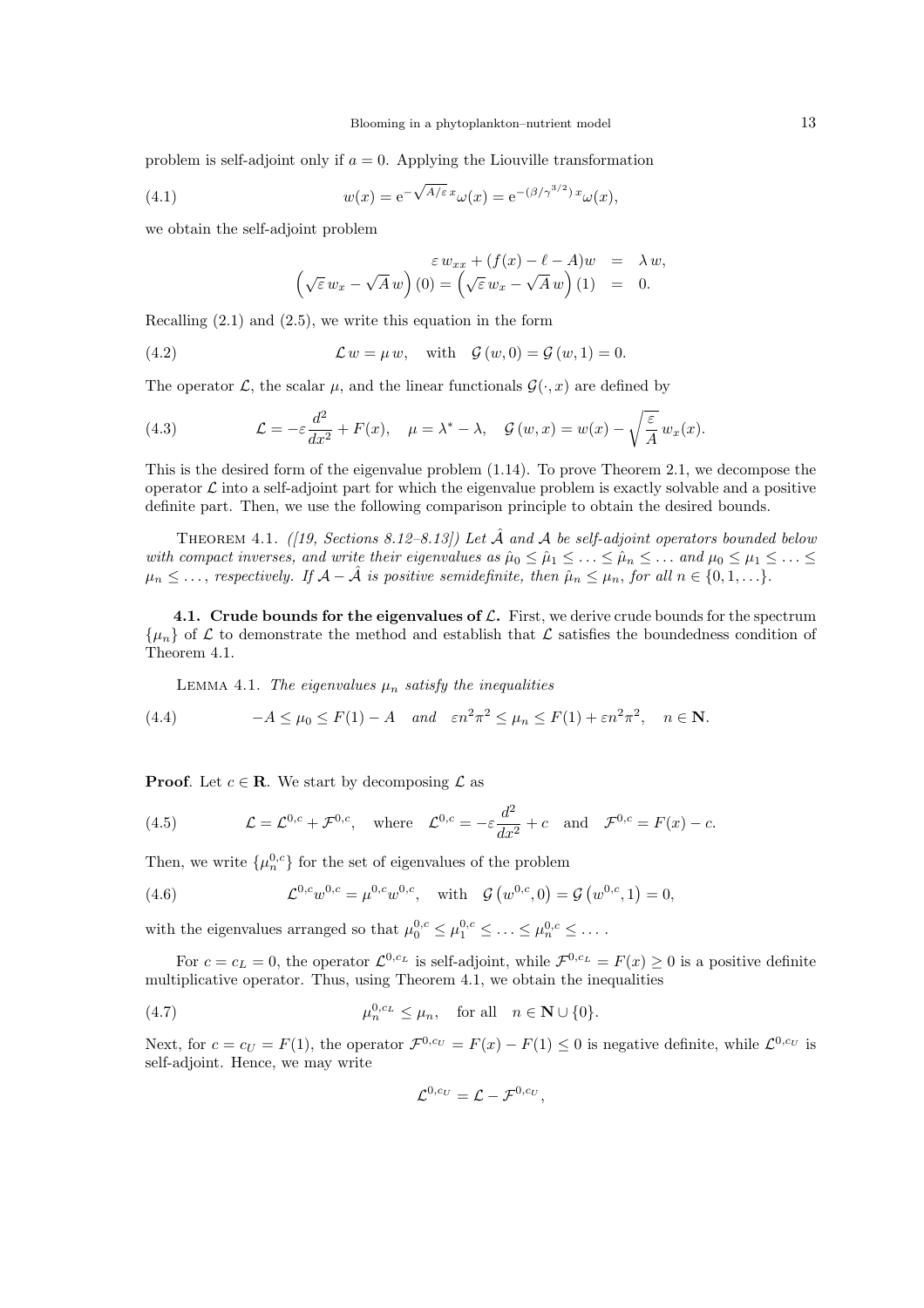where  $-\mathcal{F}^{0,c_U}$  is now positive definite. The fact that the spectrum  $\{\mu_n\}$  of  $\mathcal L$  is bounded from below by (4.7) allows us to use Theorem 4.1 to bound each  $\mu_n$  from above,

$$
\mu_n \le \mu_n^{0,c_U}
$$
, for all  $n \in \mathbb{N} \cup \{0\}$ .

Combining this bound and (4.7), we obtain

(4.8) 
$$
\mu_n^{0,c_L} \leq \mu_n \leq \mu_n^{0,c_U}, \quad \text{for all} \quad n \in \mathbf{N} \cup \{0\}.
$$

Naturally, the eigenvalue problem (4.6) may be solved exactly to obtain

(4.9) 
$$
\mu_0^{0,c} = c - A
$$
 and  $\mu_n^{0,c} = c + \varepsilon n^2 \pi^2$ ,  $n \in \mathbb{N}$ .

Combining these formulas with  $(4.8)$ , we obtain the inequalities  $(4.4)$ .

4.2. Tight bounds for the eigenvalues of  $\mathcal{L}$ . The accurate bounds for the eigenvalues of  $(4.2)$  described in Theorem 2.1 may be obtained by bounding F by linear functions, see  $(2.2)$  and Lemma 2.1. In the next lemma, we bound the eigenvalues  $\mu_n$  by the eigenvalues  $\mu_n^{1,\sigma}$  of a simpler problem. Then, in Lemma 4.3, we obtain strict, exponentially small bounds for  $\mu_n^{1,\sigma}$ .

LEMMA 4.2. Let  $\sigma \in {\{\sigma_L, \sigma_U\}}$ , with  $\sigma_L$  and  $\sigma_U$  as defined in Lemma 2.1, define the operator  $\mathcal{L}^{1,\sigma} = -\varepsilon \frac{d^2}{dx^2} + \sigma x$ , and write  $\{\mu_n^{1,\sigma}\}\$  for the eigenvalues corresponding to the problem

(4.10)  $\mathcal{L}^{1,\sigma} w = \mu^{1,\sigma} w, \text{ with } \mathcal{G}(w,0) = \mathcal{G}(w,1) = 0.$ 

Let  $\{\mu_n^{1,\sigma}\}\$  be arranged so that  $\mu_0^{1,\sigma} \leq \mu_1^{1,\sigma} \leq \ldots \leq \mu_n^{1,\sigma} \leq \ldots$ . Then,

(4.11) 
$$
\mu_n^{1,\sigma_L} \leq \mu_n \leq \mu_n^{1,\sigma_U}, \quad \text{for all} \quad n \in \mathbb{N} \cup \{0\}.
$$

**Proof.** First, we decompose  $\mathcal{L}$  as

(4.12) 
$$
\mathcal{L} = \mathcal{L}^{1,\sigma} + \mathcal{F}^{1,\sigma}, \text{ where } \mathcal{L}^{1,\sigma} = -\varepsilon \frac{d^2}{dx^2} + \sigma x, \mathcal{F}^{1,\sigma} = F(x) - \sigma x,
$$

and  $\sigma \in {\sigma_L, \sigma_U}$ . We note here that  $\mathcal{L}^{1,\sigma}$  is self-adjoint.

Next,  $\mathcal{F}^{1,\sigma_L}$  is a positive definite multiplicative operator, since  $F(x) \geq \sigma_L x$  (see (2.2)). Thus,  $\mu_n^{1,\sigma_L} \leq \mu_n$ , for all  $n \in \mathbb{N} \cup \{0\}$ , by Theorem 4.1. On the contrary,  $\mathcal{F}^{1,\sigma_U}$  is negative definite, since  $F(x) \leq \sigma_U x$ . Therefore, we write

$$
\mathcal{L}^{1,\sigma_U}=\mathcal{L}-\mathcal{F}^{1,\sigma_U},
$$

where now  $-\mathcal{F}^{1,\sigma_U}$  is positive definite. The fact that the spectrum  $\{\mu_n\}$  is bounded from below by Lemma 4.1 allows us to use Theorem 4.1 to bound each  $\mu_n$  from above,  $\mu_n \leq \mu_n^{1,\sigma_U}$ . Combining both bounds for each *n*, we obtain  $(4.11)$ .

Hence, it remains to solve the eigenvalue problem (4.10). Although this problem is not explicitly solvable, the eigenvalues may be calculated up to terms exponentially small in  $\varepsilon$ . Letting

$$
(4.13) \ \mu_0^{*,\sigma} = \lambda^* - \lambda_0^{*,\sigma} = -A\,\beta^{-2}\,B_{0,\sigma} \quad \text{and} \quad \mu_n^{*,\sigma} = \lambda^* - \lambda_n^{*,\sigma} = \gamma\,A\,\beta^{-2}\,\left|A'_{n,\sigma}\right| > 0, \quad n \in \mathbb{N},
$$

where we have recalled the definitions in Section 2, we can prove the following lemma.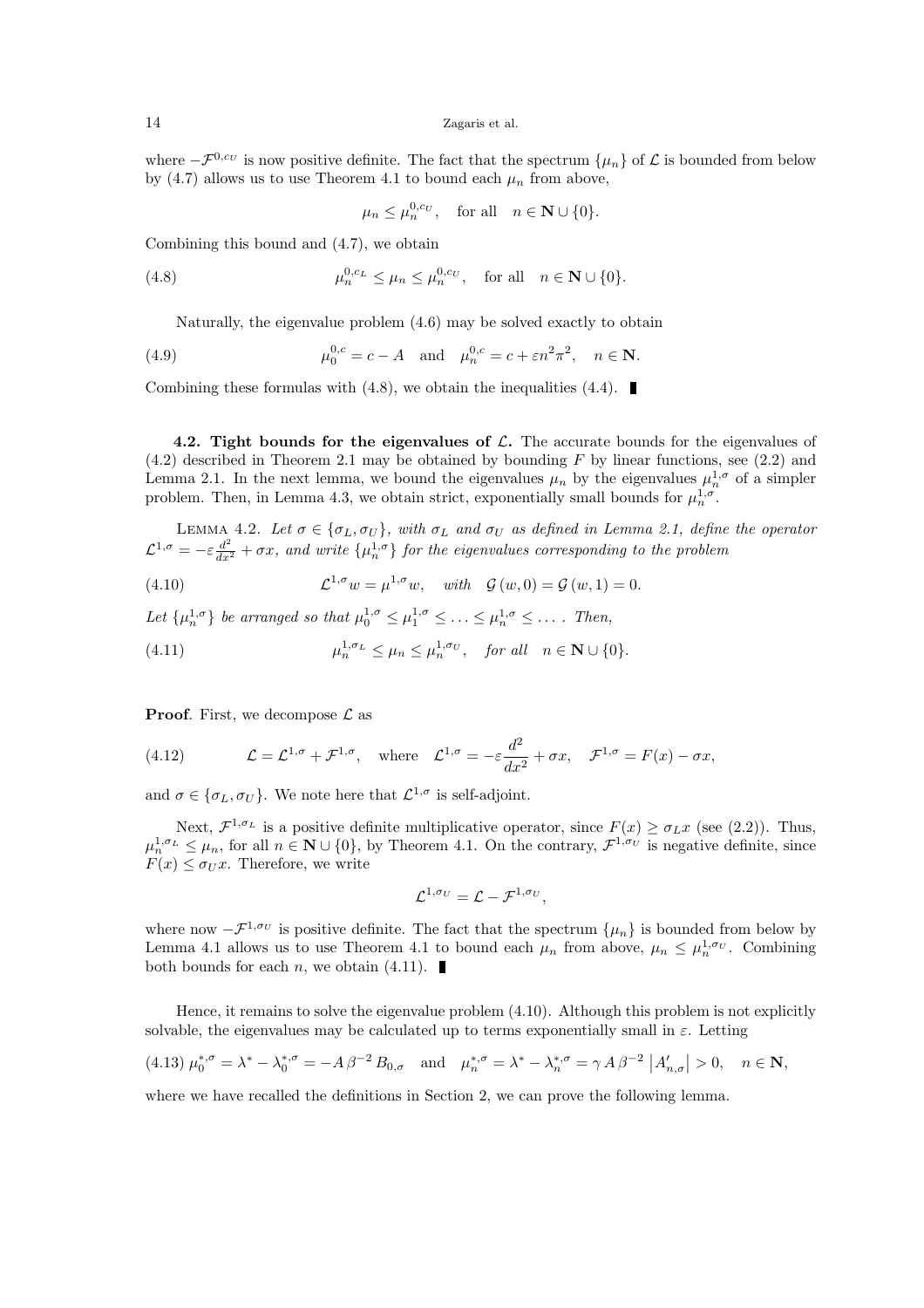LEMMA 4.3. Let  $M \in \mathbb{N}$  be fixed and define

$$
\begin{array}{l} \delta_{0,\sigma} = \gamma^2 \exp\left(-\frac{2}{3}\gamma^{-3/2} \left[3(1+B_{0,\sigma}-B)^{3/2} - 2(B_{0,\sigma}-B)^{3/2} - (1+B_{0,\sigma}+B)^{3/2}\right]\right), \\ \delta_{n,\sigma} = \sqrt{\gamma} \, A^{1/6} \, \beta^{-1/3} \exp\left(-\frac{4}{3}\, \gamma^{-3/2} + 2\, |A_{n+1}| \, \gamma^{-1/2}\right), \quad \textit{for all} \quad 1 \leq n \leq M+1, \end{array}
$$

and for all  $0 < B < B_{0,\sigma}$  for which the exponent in the expression for  $\delta_{0,\sigma}$  is negative. Then, for each such B, there exists an  $\varepsilon_0 > 0$  and positive constants  $C_0, \ldots, C_{M+1}$  such that, for all  $0 < \varepsilon < \varepsilon_0$ and  $0 \le n \le M$ , the first  $M + 1$  eigenvalues  $\mu_0^{1,\sigma}, \ldots, \mu_M^{1,\sigma}$  corresponding to  $(4.10)$  satisfy:

(a) For 
$$
\beta > 1
$$
,  $\left| \mu_0^{1,\sigma} - \mu_0^{*,\sigma} \right| < C_0 \, \delta_{0,\sigma}$  and  $\left| \mu_n^{1,\sigma} - \mu_n^{*,\sigma} \right| < C_n \, \delta_{n,\sigma}$ , for all  $1 \leq n \leq M$ . \n(b) For  $0 < \beta < 1$ ,  $\left| \mu_n^{1,\sigma} - \mu_{n+1}^{*,\sigma} \right| < C_{n+1} \, \delta_{n+1,\sigma}$ , for all  $0 \leq n \leq M$ .

Lemmas 4.2 and 4.3 in combination with definitions (2.5) and (4.13) yield Theorem 2.1. The bounds on  $\mu_0^{1,\sigma}, \ldots, \mu_M^{1,\sigma}$  are derived in Section 5. The fact that these are indeed the  $M+1$  first eigenvalues corresponding to (4.10) is proved in Section 6. Note that Theorem 2.1 follows immediately from this lemma, in combination with the above analysis and the observation that the condition  $\beta > 1$  is equivalent to  $0 < \sigma < A$  and the condition  $0 < \beta < 1$  equivalent to  $\sigma > A$ .

**5. The eigenvalues**  $\mu_0^{1,\sigma}, \ldots, \mu_M^{1,\sigma}$  . In this section, we derive the bounds on  $\mu_0^{1,\sigma}, \ldots, \mu_M^{1,\sigma}$  of Lemma 4.3. In Section 5.1, we reduce the eigenvalue problem (4.10) to the algebraic one of locating the roots of an Evans-type function  $\mathcal{D}$ . In Section 5.2, we identify the roots of  $\mathcal{D}$  with those of two functions  $\mathcal A$  and  $\mathcal B$  which are related to the Airy functions and simpler to analyze than  $\mathcal D$ . Finally, in Section 5.3, we identify the relevant roots of  $A$  and  $B$  and thus also of  $D$ .

5.1. Reformulation of the eigenvalue problem . First, we derive an algebraic equation the solutions of which correspond to the eigenvalues of  $(4.10)$ . We start by rescaling the eigenvalue  $\mu^{1,\sigma}$  and the independent variable x via

(5.1) 
$$
\bar{\chi} = -\gamma^{-1} A^{-1} \beta^2 \mu^{1,\sigma} \text{ and } x = \gamma(\chi - \bar{\chi}).
$$

Then, we define the linear functional

(5.2) 
$$
\Gamma(w,\bar{\chi}) = w(\bar{\chi}) - \sqrt{\gamma} \beta^{-1} w'(\bar{\chi}), \text{ for all differentiable functions } w,
$$

and we remark that, for  $w$  equal to Ai or Bi, this definition agrees with the one given in  $(2.4)$ . Further introducing the Wronskian

(5.3) 
$$
\mathcal{D}(\bar{\chi}) = \Gamma(\text{Ai}, \bar{\chi}) \Gamma(\text{Bi}, \gamma^{-1} + \bar{\chi}) - \Gamma(\text{Ai}, \gamma^{-1} + \bar{\chi}) \Gamma(\text{Bi}, \bar{\chi})
$$

(see also Fig. 5.1), we can prove the following lemma.

LEMMA 5.1. The eigenvalue problem (4.10) has  $\mu^{1,\sigma}$  as an eigenvalue if and only if  $\mathcal{D}(\bar{\chi}) = 0$ .

**Proof.** Using  $(5.1)$ , we rewrite problem  $(4.10)$  in the form

(5.4) 
$$
\Gamma(w,\bar{\chi}) = \Gamma(w,\gamma^{-1} + \bar{\chi}) = 0.
$$

$$
\Gamma(w,\bar{\chi}) = \Gamma(w,\gamma^{-1} + \bar{\chi}) = 0.
$$

This is an Airy equation and thus has the general solution

(5.5) 
$$
w(\chi) = D_A \text{Ai}(\chi) + D_B \text{Bi}(\chi).
$$

The boundary conditions become

(5.6) 
$$
\Gamma(w,\bar{\chi}) = D_A \Gamma(\text{Ai},\bar{\chi}) + D_B \Gamma(\text{Bi},\bar{\chi}) = 0, \n\Gamma(w,\gamma^{-1}+\bar{\chi}) = D_A \Gamma(\text{Ai},\gamma^{-1}+\bar{\chi}) + D_B \Gamma(\text{Bi},\gamma^{-1}+\bar{\chi}) = 0.
$$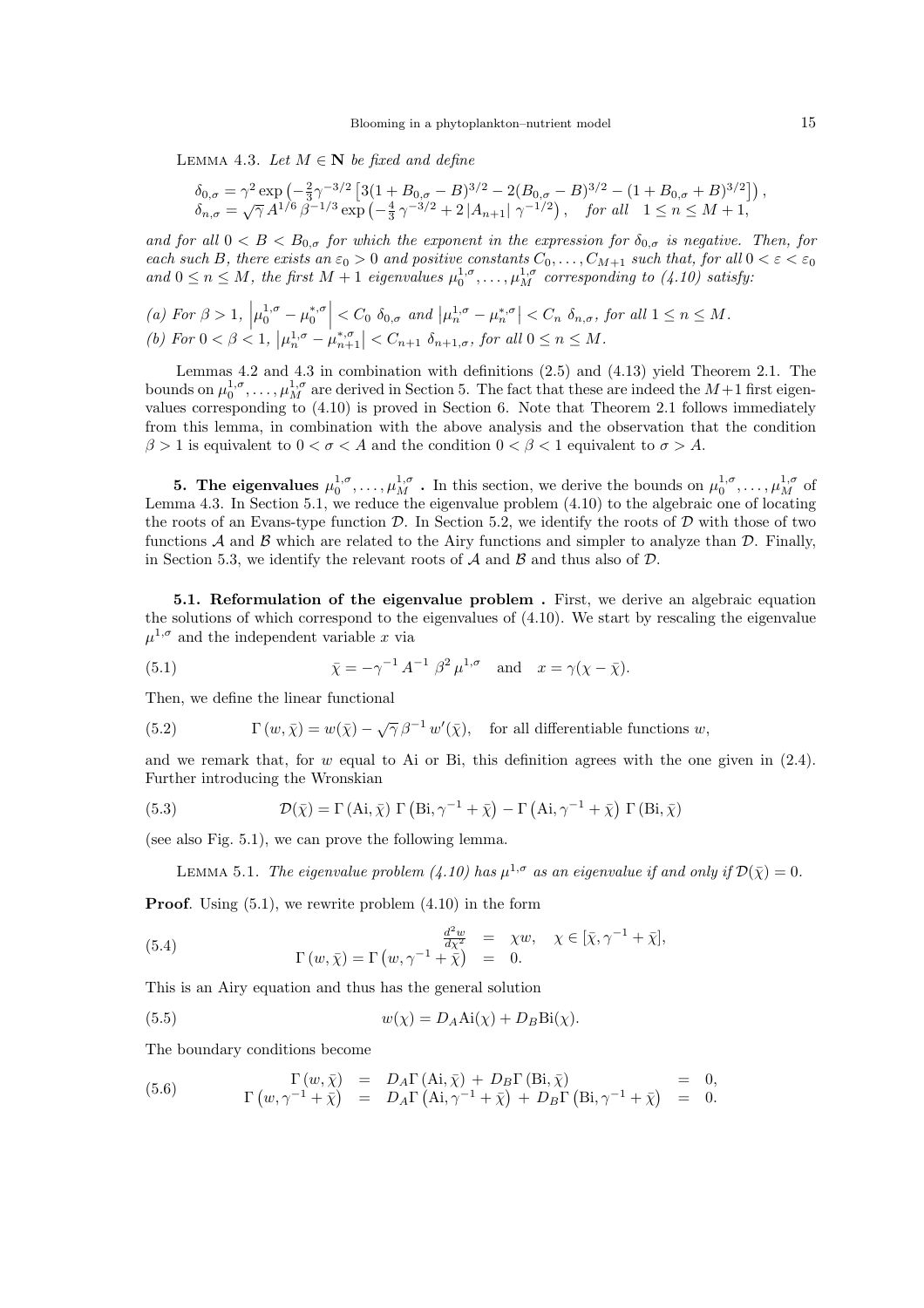

FIG. 5.1. The function  $\mathcal{D}(\bar{\chi})$  for  $a = 3$ ,  $\sigma = 1$ , and  $\varepsilon = 0.1$  (left panel),  $\varepsilon = 0.001$  (right panel).

The sufficient and necessary condition for the existence of nontrivial solutions to this system is that its determinant—which is the Wronskian  $\mathcal D$  given in (5.3)—vanishes, and the lemma is proved.

5.2. Product decomposition of the function  $\mathcal D$ . In the preceding section, we saw that the values of  $\bar{\chi}$  corresponding to the eigenvalues  $\mu^{1,\sigma}$  must be zeroes of D. In the next section, we will prove that the first few zeroes of  $D$  are all  $\mathcal{O}(1)$ , in the case  $0 < \beta < 1$ , and both  $\mathcal{O}(1)$  and  $\mathcal{O}(\gamma^{-1})$ in the case  $\beta > 1$ . To identify them, we rewrite  $\mathcal D$  in the form

(5.7) 
$$
\mathcal{D}(\bar{\chi}) = \Gamma\left(\mathrm{Bi}, \gamma^{-1} + \bar{\chi}\right) \mathcal{A}(\bar{\chi}) = \Gamma\left(\mathrm{Ai}, \bar{\chi}\right) \mathcal{B}(\bar{\chi}),
$$

where we have defined the functions

(5.8) 
$$
\mathcal{A}(\bar{\chi}) = \Gamma(\text{Ai}, \bar{\chi}) - \frac{\Gamma(\text{Ai}, \gamma^{-1} + \bar{\chi})}{\Gamma(\text{Bi}, \gamma^{-1} + \bar{\chi})} \Gamma(\text{Bi}, \bar{\chi}),
$$

(5.9) 
$$
\mathcal{B}(\bar{\chi}) = \Gamma\left(\text{Bi}, \gamma^{-1} + \bar{\chi}\right) - \frac{\Gamma\left(\text{Bi}, \bar{\chi}\right)}{\Gamma\left(\text{Ai}, \bar{\chi}\right)} \Gamma\left(\text{Ai}, \gamma^{-1} + \bar{\chi}\right).
$$

Here, A is well-defined for all  $\bar{\chi}$  such that  $\Gamma(\text{Bi},\gamma^{-1}+\bar{\chi})\neq 0$ , while B is well-defined for all  $\bar{\chi}$  such that  $\Gamma(\text{Ai}, \bar{\chi}) \neq 0$ . Equation (5.7) implies that the roots of A and B are also roots of D.

In the next section, we will establish that the  $\mathcal{O}(1)$  roots of  $\mathcal D$  coincide with roots of  $\mathcal A$  and the  $\mathcal{O}(\gamma^{-1})$  ones with roots of B. To prove this, we first characterize the behaviors of A and B for  $\mathcal{O}(1)$ and  $\mathcal{O}(\gamma^{-1})$  values of  $\bar{\chi}$ , respectively, by means of the next two lemmas. In what follows, we write  $E(x) = \exp(-(2/3)x^{3/2})$  for brevity and  $\|\cdot\|_{[X_L, X_R]}$  for the  $W^1_{\infty}$ -norm over any interval  $[X_L, X_R]$ ,

(5.10) 
$$
||w||_{[X_L, X_R]} = \max_{\bar{\chi} \in [X_L, X_R]} |w(\bar{\chi})| + \max_{\bar{\chi} \in [X_L, X_R]} |w'(\bar{\chi})|.
$$

LEMMA 5.2. Let  $X < 0$  be fixed. Then, there is a  $\gamma_0 > 0$  and a constant  $c_A > 0$  such that

$$
(5.11) \qquad ||\mathcal{A}(\cdot) - \Gamma(\mathbf{A}i, \cdot)||_{[X,0]} < c_A \,\gamma^{-1/2} \, E(\gamma^{-1}(2+3\,\gamma\,X)^{2/3}), \quad \text{for all} \quad 0 < \gamma < \gamma_0.
$$

For the next lemma, we switch to the independent variable  $\bar{\psi} = \gamma \bar{\chi}$  to facilitate calculations. We analyze the behavior of  $\mathcal{B}(\gamma^{-1}\bar{\psi})$  for  $\mathcal{O}(1)$  values of  $\bar{\psi}$  (equivalently, for  $\mathcal{O}(\gamma^{-1})$  values of  $\bar{\chi}$ ) as  $\gamma \downarrow 0$ .

LEMMA 5.3. Let  $0 < \Psi_L < \Psi_R$  be fixed. Then, there is a  $\gamma_0 > 0$  and a constant  $c_B > 0$  such that, for all  $0 < \gamma < \gamma_0$ ,

$$
\left|\left|E(\gamma^{-1}(1+\bar{\psi}))\left[\mathcal{B}(\gamma^{-1}\bar{\psi})-\Gamma(\, \text{Bi}, \gamma^{-1}(1+\bar{\psi})\,)\right]\right|\right|_{\bar{\psi}\in [\Psi_L, \Psi_R]} < c_B\, \gamma^{-1/4}\,\left[\frac{E(\gamma^{-1}(1+\Psi_L))}{E(\gamma^{-1}\Psi_L)}\right]^2.
$$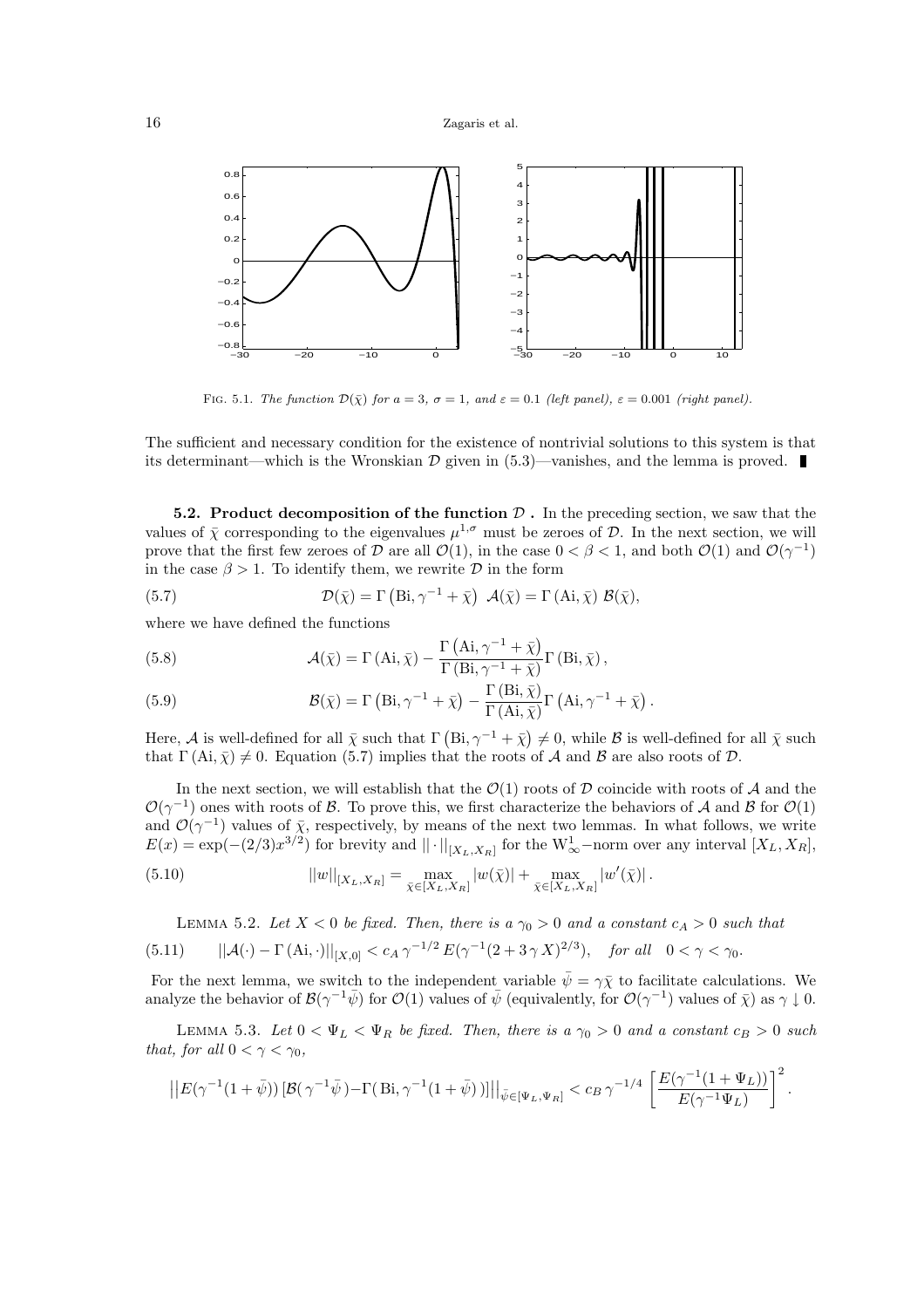The proofs of these lemmas are given in Appendices B and C, respectively.

5.3. Zeroes of  $D$ . Using Lemma 5.2 and an auxiliary result, we can locate the roots of  $D$ .

LEMMA 5.4. Let  $M \in \mathbb{N}$  be fixed,  $A'_{n,\sigma}$  and  $B_{0,\sigma}$  be defined as in Section 2, and B,  $\delta_{0,\sigma}, \ldots, \delta_{M,\sigma}$ as in Lemma 4.3. Then, for each admissible B, there is a  $\gamma_0 > 0$  and positive constants  $c_0, \ldots, c_M$ such that, for all  $0 < \gamma < \gamma_0$ ,  $\mathcal{D}(\bar{\chi})$  has roots  $\bar{\chi}_0 > \bar{\chi}_1 > \ldots > \bar{\chi}_M$  satisfying the following bounds:

(a) For  $\beta > 1$ ,

$$
\left|\bar{\chi}_0-\gamma^{-1}B_{0,\sigma}\right|
$$

(b) For  $0 < \beta < 1$ ,

$$
\left|\bar{\chi}_n - A'_{n+1,\sigma}\right| < c_n \,\gamma^{-1} \,\delta_{n+1,\sigma}, \quad \text{for all} \quad 0 \le n \le M.
$$

The proof of this lemma requires the following elementary result.

Lemma 5.5. Let C and G, be real-valued, continuous functions and H be real-valued and differentiable. Let  $\delta > 0$  and  $z_0 \in [Z_L, Z_R] \subset \mathbf{R}$  be such that

$$
H(z_0) = 0, \quad \max_{[Z_L, Z_R]} H' = -H_0 < 0, \quad \max_{[Z_L, Z_R]} |C(G - H)| < \delta, \quad \text{and} \quad \min_{[Z_L, Z_R]} C = C_0 > 0.
$$

If  $\delta < C_0 H_0 \min(z_0 - Z_L, Z_R - z_0)$ , then G has a zero  $z_*$  such that  $|z_* - z_0| \leq \delta/(C_0 H_0)$ .

**Proof.** Let  $z_{\ell} = z_0 - \delta/(C_0H_0)$  and  $z_r = z_0 + \delta/(C_0H_0)$ . Since  $Z_L < z_{\ell} < z_0 < z_r < Z_R$ , we have

$$
G(z_{\ell}) = H(z_{\ell}) + G(z_{\ell}) - H(z_{\ell}) \ge \int_{z_0}^{z_{\ell}} H'(z) dz - \frac{\max_{[Z_L, Z_R]} |C(G - H)|}{\min_{[Z_L, Z_R]} C} > (z_0 - z_{\ell}) H_0 - \frac{\delta}{C_0} = 0.
$$

Similarly, we may prove that  $G(z_r) < 0$  and the desired result follows.

**Proof of Lemma 5.4** (a) First, we prove the existence of a root  $\bar{\chi}_0$  satisfying the desired bound. We recall that  $\psi$  was defined above via  $\psi = \gamma \bar{\chi}$ ; hence, it suffices to show that there is a root  $\bar{\psi}_0$  of  $\mathcal{D}(\gamma^{-1}\bar{\psi})$  satisfying the bound  $|\bar{\psi}_0 - B_{0,\sigma}| < c_0 \delta_0$ , for some  $c_0 > 0$ . Equation (5.7) reads  $\mathcal{D}(\gamma^{-1}\bar{\psi}) = \Gamma\left(\text{Ai}, \gamma^{-1}\bar{\psi}\right) \mathcal{B}(\gamma^{-1}\bar{\psi})$ . Here,  $\Gamma\left(\text{Ai}, \gamma^{-1}\bar{\psi}\right)$  has no positive roots, by definition of  $\Gamma$  and because  $\text{Ai}(\gamma^{-1}\bar{\psi}) > 0$  and  $\text{Ai}'(\gamma^{-1}\bar{\psi}) < 0$  for all  $\bar{\psi} > 0$ . Thus,  $\bar{\chi}_0$  must be a root of  $\bar{\beta}$ . Its existence and the bound on it follow from Lemmas 5.3 and 5.5. Indeed, let  $z_0 = B_{0,\sigma}$ ,  $Z_L = B_{0,\sigma} - B$ ,  $Z_R = B_{0,\sigma} + B$ ,  $C = E$  (see Section 5.2),  $G = B$ , and  $H = \Gamma(Bi, \cdot)$ . Lemma 5.3 provides a bound δ on  $||C(G-H)||_{[Z_L,Z_R]}$ . Also, using Corollary A.1, we may calculate

$$
C_0 = \min_{[Z_L, Z_R]} E(\gamma^{-1}(1+\bar{\psi})) = E(\gamma^{-1}(1+Z_R)),
$$
  
-H\_0 = \max\_{[Z\_L, Z\_R]} \Gamma(\text{Bi}', \gamma^{-1}(1+\bar{\psi})) < -c \gamma^{5/4} [E(\gamma^{-1}(1+Z\_L))]^{-1} .

Now,  $\delta$  satisfies the condition  $\delta < C_0H_0B$  of Lemma 5.5 for all  $\gamma$  small enough. Thus, we may apply Lemma 5.5 to obtain the desired bound on  $\bar{\chi}_0$ .

Next, we show that A has the remaining roots  $\bar{\chi}_1,\ldots,\bar{\chi}_M$ . We fix  $A_{M+1} < X < A_M$  and let  $I_1,\ldots,I_M$  be disjoint intervals around the first M zeroes of Ai,  $A_1,\ldots,A_M$ , respectively. Lemma 5.2 states that  $\mathcal{A}(\bar{\chi})$  and  $\Gamma(Ai, \bar{\chi})$  are exponentially close in the  $W^1_{\infty}$ -norm over [X, 0]. Thus, for all  $0 < \gamma < \gamma_0$  (with  $\gamma_0$  small enough), A has M distinct roots  $\bar{\chi}_1 \in I_1, \ldots, \bar{\chi}_M \in I_M$  in [X,0] by Lemma A.2. Since  $\Gamma(\text{Bi}, \gamma^{-1} + \bar{\chi})$  can be bounded away from zero over [X,0] using Lemma A.1 (with  $p = 1$  and  $q = \overline{\chi}$ ), we conclude that D has the M distinct roots  $\overline{\chi}_1, \ldots, \overline{\chi}_M$  in [X, 0].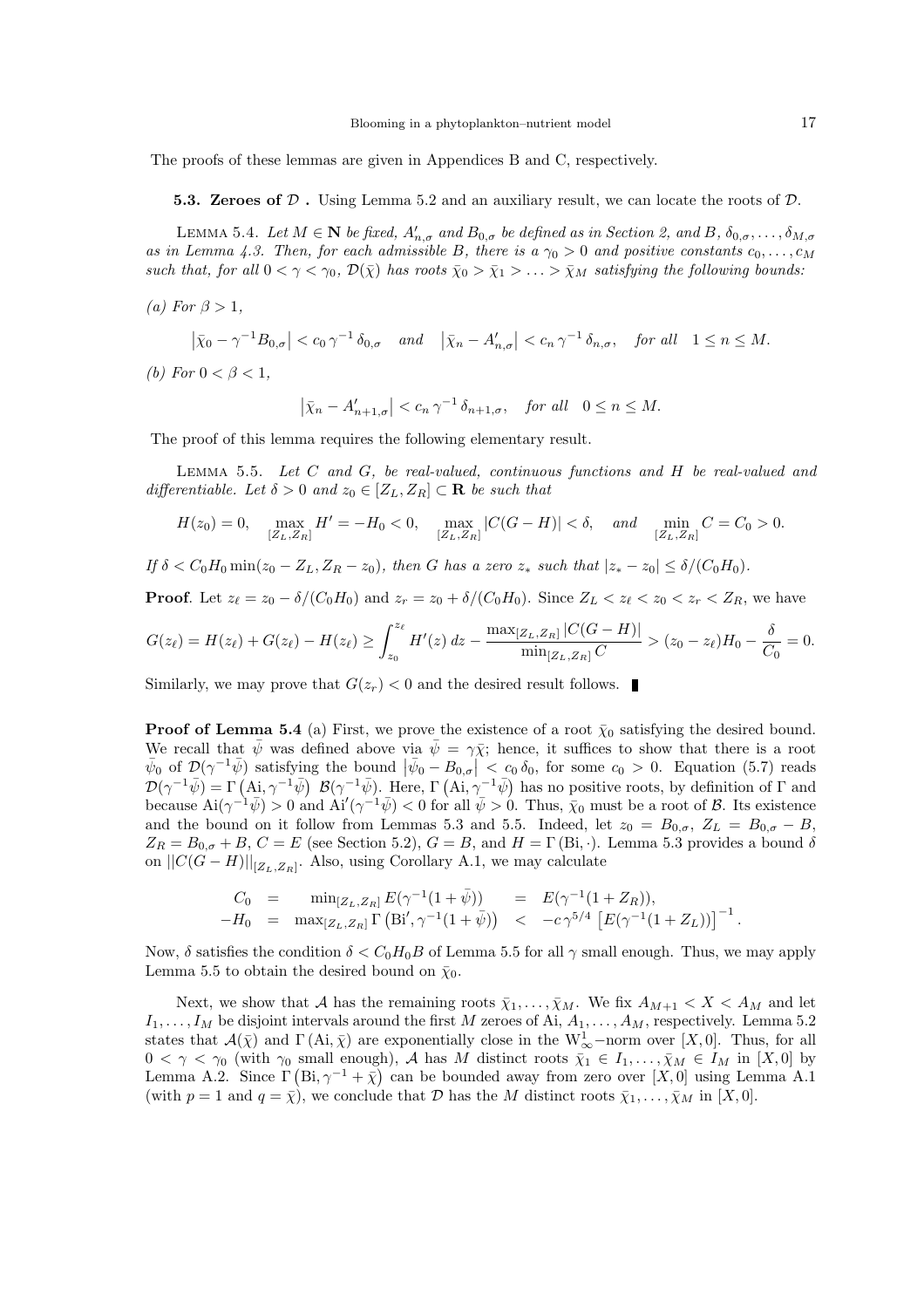(b) The argument used in part (a)—where  $\beta > 1$ —to establish the bounds on the  $\mathcal{O}(1)$  roots of A does not depend on the sign of  $\beta - 1$ . Therefore, it applies also to this case—where  $0 < \beta < 1$ —, albeit in an interval  $[X,0]$ , with  $A_{M+2} < X < A_{M+1}$ , yielding  $M+1$  roots which we label  $\bar{\chi}_0, \ldots, \bar{\chi}_M$ .

On the other hand,  $B_{0,\sigma} < 0$  for  $0 < \beta < 1$ , because of the estimate on  $B_{0,\sigma}$  in Lemma A.2. As a result, the argument used to identify that root does not apply any more, since now  $B_{0,\sigma} < 0$  and thus Lemma 5.3 may not be applied to provide the bound  $\delta$  needed in Lemma 5.5. In fact, were this root to persist and remain close to  $\gamma^{-1}B_{0,\sigma}$  as in case (a), it would become *large* and *negative* by the estimate in Lemma A.2 and hence smaller than the roots  $\bar{\chi}_0, \ldots, \bar{\chi}_M$  obtained above. Thus, it could never be the leading eigenvalue in this parameter regime.

**6.** The eigenfunctions  $w_0^{1,\sigma}, \ldots, w_M^{1,\sigma}$ . In the previous section, we located some of the eigenvalues  $\mu^{1,\sigma}$ . In this section, we show that the eigenvalues we identified are the largest ones. To achieve this, we derive formulas for the eigenfunctions  $w_0^{1,\sigma}, \ldots, w_M^{1,\sigma}$  associated with  $\mu_0^{1,\sigma}, \ldots, \mu_M^{1,\sigma}$ , respectively, and show that  $w_n^{1,\sigma}$  has n zeroes in the interval  $[\bar{\chi}_n, \gamma^{-1} + \bar{\chi}_n]$  (corresponding to the interval  $[0, 1]$  in terms of x, see  $(5.1)$ ). The desired result follows, then, from standard Sturm–Liouville theory [4]. In particular, we prove the following lemma.

LEMMA 6.1. Let  $M \in \mathbb{N}$ . Then, there is a  $\gamma_0 > 0$  such that, for all  $0 < \gamma < \gamma_0$  and for all  $n = 0, 1, \ldots, M$ , the eigenfunction  $w_n^{1,\sigma}$  corresponding to the eigenvalue  $\mu_n^{1,\sigma}$  has exactly n zeroes in the interval  $[\bar{\chi}_n, \gamma^{-1} + \bar{\chi}_n].$ 

The proof of this lemma occupies the rest of this section. Parallel to it, we show that the profile of  $\omega_0$  associated with  $w_0$  through (4.1) is that of (a) a boundary layer near the bottom of the water column (BL), for  $\beta > 1$ , and (b) an interior, non-monotone boundary layer (a spike [9]) close to the point  $0 < x_{\text{DCM}} = \beta^2 < 1$  (DCM), for  $0 < \beta < 1$ .

We start by fixing  $\bar{\chi}$  to be  $\bar{\chi}_n$ , for some  $n = 1, ..., M$ . The corresponding eigenvalue is  $\mu_n^{1,\sigma} =$  $-\gamma \sigma \bar{\chi}_n$  (see (5.1)), while the corresponding eigenfunction  $w_n$  is given by (5.5),

(6.1) 
$$
w_n^{1,\sigma}(\chi) = D_A \text{Ai}(\chi) + D_B \text{Bi}(\chi), \text{ where } \chi \in [\bar{\chi}_n, \gamma^{-1} + \bar{\chi}_n].
$$

Here, the coefficients  $D_A$  and  $D_B$  satisfy (5.6),

$$
D_A \Gamma_{L,n}(\mathbf{Ai}) + D_B \Gamma_{L,n}(\mathbf{Bi}) = D_A \Gamma_{R,n}(\mathbf{Ai}) + D_B \Gamma_{R,n}(\mathbf{Bi}) = 0,
$$

where  $\Gamma_{L,n}(\cdot) = \Gamma(\cdot, \bar{\chi}_n)$  and  $\Gamma_{R,n}(\cdot) = \Gamma(\cdot, \gamma^{-1} + \bar{\chi}_n)$ . We treat the cases  $\beta > 1$  and  $0 < \beta < 1$ separately.

**6.1.** The case  $\beta > 1$ . In this section, we select  $D_A$  and  $D_B$  so that (6.1) becomes

(6.2) 
$$
w_n^{1,\sigma}(\chi) = D_n \text{Bi}(\chi) - \text{Ai}(\chi), \text{ with } D_n = \frac{\Gamma_{L,n}(\text{Ai})}{\Gamma_{L,n}(\text{Bi})} = \frac{\Gamma_{R,n}(\text{Ai})}{\Gamma_{R,n}(\text{Bi})}.
$$

Using this formula, we prove Lemma 6.1 and verify that  $\omega_0$  is of boundary layer type near  $x = 1$ .

**6.1.1.** The eigenfunction  $w_0^{1,\sigma}$ . First, we show that  $w_0^{1,\sigma}$  has no zeroes in the corresponding interval. Using Lemma A.1 and the estimates of Lemmas 5.4 for  $\bar{\chi}_0$  and A.2 for  $B_{0,\sigma}$ , we estimate

$$
D_0 = \left(\frac{\Delta_1^2}{2} + \bar{C}_0(\gamma)\right) \exp\left(-4\left(\frac{(\beta^2 - 1)^{3/4}}{3\gamma^{3/2}} + \sqrt{1 - \frac{1}{\beta^2}}\right)\right).
$$

Here,  $\Delta_1 = \beta + \sqrt{\beta^2 - 1}$  and  $|\bar{C}_0(\gamma)| < c_0\sqrt{\gamma}$ , for some  $c_0 > 0$ . Thus also,  $D_0 > 0$ .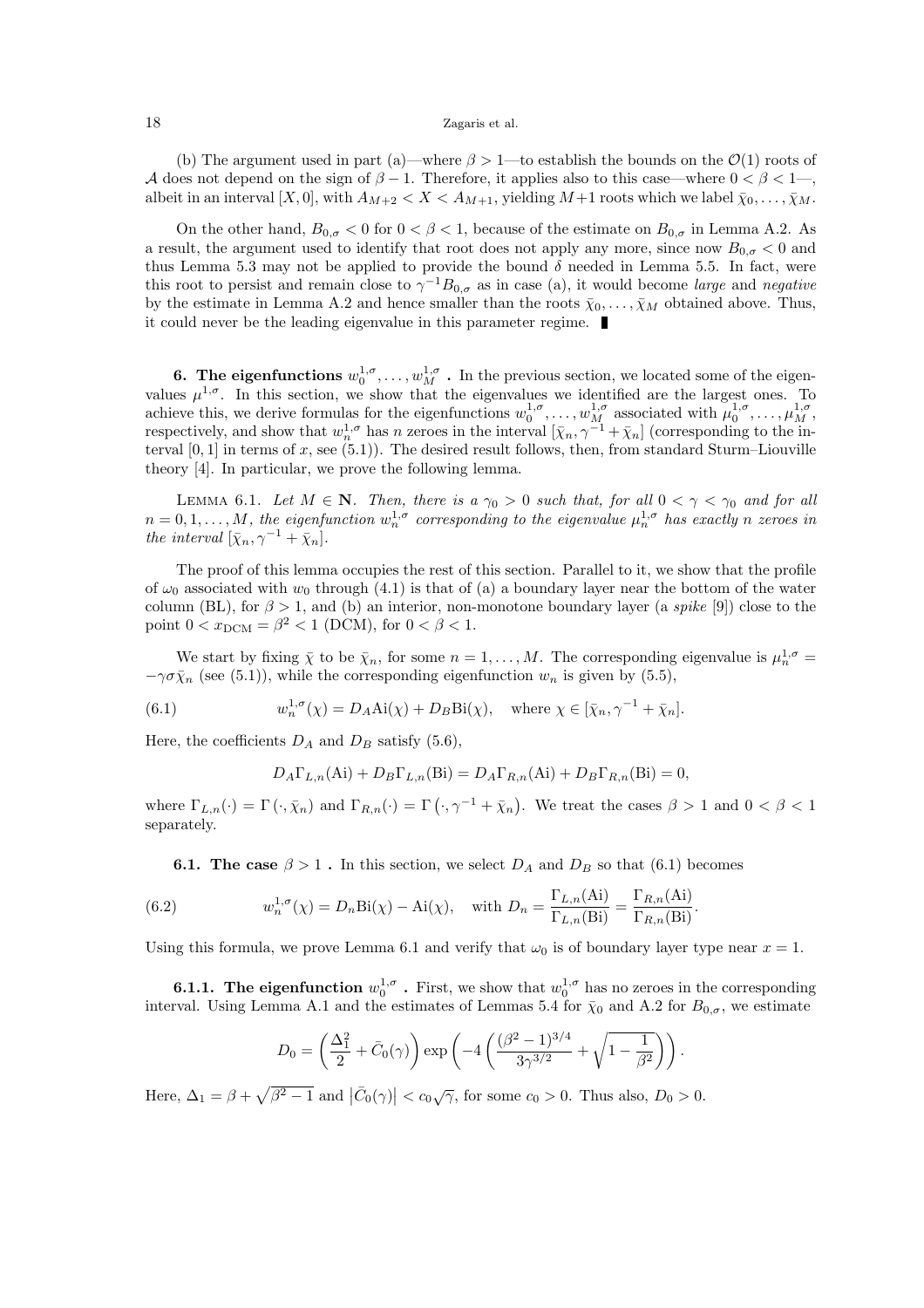It suffices to show that  $w_0^{1,\sigma}$  is positive in this interval, and thus that  $(w_0^{1,\sigma})' > 0$  everywhere on the interval and  $w_0^{1,\sigma}(\bar{x}_0) > 0$ . For  $n = 0$ , (6.2) yields  $(w_0^{1,\sigma})'(\chi) = D_0 \text{Bi}'(\chi) - \text{Ai}'(\chi)$ , while Lemma 5.4 shows that  $[\bar{\chi}_0, \gamma^{-1} + \bar{\chi}_0] \subset \mathbf{R}_+$ . Hence, Bi'( $\chi$ ) > 0 and Ai'( $\chi$ ) < 0 for all  $\chi$  in this interval. Since  $D_0 > 0$ , we conclude that  $(w_0^{1,\sigma})' > 0$ , as desired. Next, we determine the sign of  $w_0^{1, \sigma}(\bar{\chi}_0)$ . This function is given in (6.2) with  $n = 0$ , while the definition of  $\Gamma_{L,0}$  yields

$$
\mathrm{Ai}(\bar{\chi}_0) = \Gamma_{L,0}(\mathrm{Ai}) + \beta^{-1} \sqrt{\gamma} \,\mathrm{Ai}'(\bar{\chi}_0) \quad \text{and} \quad \mathrm{Bi}(\bar{\chi}_0) = \Gamma_{L,0}(\mathrm{Bi}) + \beta^{-1} \sqrt{\gamma} \,\mathrm{Bi}'(\bar{\chi}_0).
$$

Substituting in (6.2), we calculate  $w_0^{1,\sigma}(\bar{\chi}_0) = \beta^{-1} \sqrt{\gamma} [D_0 \text{Bi}'(\bar{\chi}_0) - \text{Ai}'(\bar{\chi}_0)]$ . Thus,  $w_0^{1,\sigma}(\bar{\chi}_0)$  is positive by our remarks on the signs of  $Bi'$ ,  $Ai'$ , and  $D_0$ , and the proof is complete.

Next, we study the profile of the associated solution  $\omega_0$  to the original problem (1.14). Equations  $(4.1)$  and  $(5.1)$  yield

$$
\omega_0(x) = \exp\left(\frac{\beta}{\gamma^{3/2}}x\right) \left[D_0 \text{Bi}(\gamma^{-1}x + \bar{\chi}_0) - \text{Ai}(\gamma^{-1}x + \bar{\chi}_0)\right], \quad x \in [0, 1].
$$

Using the estimation of Lemma 5.4 for  $\bar{\chi}_0$  and the estimations of Lemma A.1 for Ai and Bi, we find

$$
\omega_0(x) = C_I(x) (x + \beta^2 - 1)^{-1/4} \exp\left(\frac{\beta}{\gamma^{3/2}}x\right) \sinh(\theta_1(x)), \quad x \in [0, 1],
$$

where  $C_I(x) = C_{I,0} + C_{I,1}(x)$ ,  $\sup_{[0,1]} |C_{I,1}(x)| < c_I \sqrt{\gamma}$ , for some  $c_I > 0$ , and

$$
\theta_1(x) = \frac{2}{3\gamma^{3/2}} \left[ \left( x + \beta^2 - 1 \right)^{3/2} - \left( \beta^2 - 1 \right)^{3/2} \right] + \frac{2}{\beta} \left[ \left( x + \beta^2 - 1 \right)^{1/2} - \left( \beta^2 - 1 \right)^{1/2} \right] + \log \Delta_1.
$$

The first two terms in the right member of the expression for  $\omega_0$  are bounded, while the other two correspond to localized concentrations (boundary layers) at  $x = 1$ . Thus,  $\omega_0$  also corresponds to a boundary layer of width  $\mathcal{O}(\gamma^{3/2}) = \mathcal{O}(\sqrt{\varepsilon})$  at the same point.

**6.1.2.** The eigenfunctions  $w_1^{1,\sigma}, \ldots, w_M^{1,\sigma}$ . Next, we show that the eigenfunction  $w_n^{1,\sigma}$  has n zeroes in  $[\bar{\chi}_n, \gamma^{-1} + \bar{\chi}_n]$ , where  $n = 1, ..., M$ . The eigenfunction  $w_n^{1,\sigma}$  is given by (6.2). Here also, Lemmas A.1 and 5.4 yield

(6.3) 
$$
D_n = \left(\frac{\Delta_2^2}{2} + \bar{C}_n(\gamma)\right) \exp\left(-\frac{4}{3\gamma^{3/2}} + 2\frac{|A_n|}{\sqrt{\gamma}} - \frac{2}{\beta}\right),
$$

where  $\Delta_2 = (\beta + 1)^{1/2} (\beta - 1)^{-1/2}$  and  $|\bar{C}_n(\gamma)| < c_n \sqrt{\gamma}$ , for some  $c_n > 0$ . Hence,  $D_n > 0$ .

First, we show that the function  $w_n^{1,\sigma}$  has exactly  $n-1$  zeroes in  $[\bar{\chi}_n, 0]$ . The estimate (6.3) and the fact that Bi is uniformly bounded on  $[\bar{\chi}_n, 0]$  imply that, for all  $0 < \gamma < \gamma_0$  (with  $\gamma_0$  small enough), the functions  $w_n^{1,\sigma}$  and  $-Ai$  are exponentially close in the  $W^1_{\infty}$ -norm over that interval,

(6.4) 
$$
||w_n^{1,\sigma} + A||_{[\bar{\chi}_n,0]} < c_n \exp\left(-\frac{4}{3\gamma^{3/2}} + 2\frac{|A_n|}{\sqrt{\gamma}}\right), \text{ for some } c_n > 0.
$$

As a result, we may use an argument exactly analogous to the one used in the proof of Lemma 5.4 to show that  $w_n^{1,\sigma}$  has at least  $n-1$  distinct zeroes in  $[\bar{\chi}_n, 0]$ , each of which is exponentially close to one of  $A_1, \ldots, A_{n-1}$ . Observing that  $\bar{\chi}_n$  is algebraically larger than  $A_n$ , by Lemmas 5.4 and A.2, while  $w_n^{1,\sigma}$  is exponentially close to  $-Ai$ , by estimate (6.4), we conclude that the zero of  $w_n^{1,\sigma}$  close to  $A_n$ lies to the left of  $\bar{\chi}_n$  (and hence outside  $[\bar{\chi}_n, 0]$ ) and thus there are no other zeroes in  $[\bar{\chi}_n, \gamma^{-1} + \bar{\chi}_n]$ .

It only remains to show that there is a unique zero of  $w_n^{1,\sigma}$  in  $[0,\gamma^{-1}+\bar{\chi}_n]$ . We work as in Section 6.1.1 and show that  $w_n^{1,\sigma}$  in increasing and changes sign in that interval. First, we calculate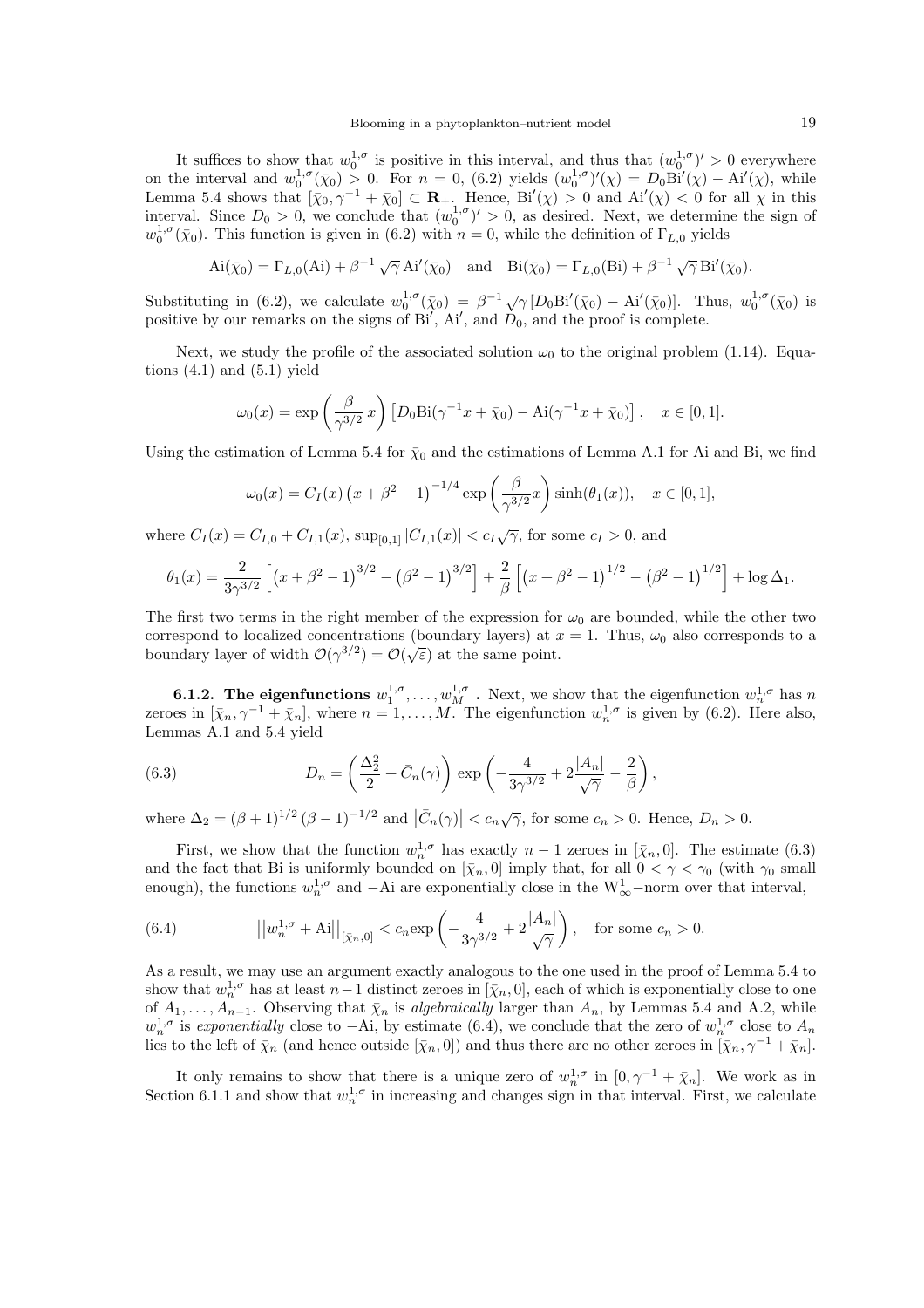

FIG. 6.1. The eigenfunctions  $w_0^{1,\sigma_L}$ ,  $w_0^{1,\sigma_U}$  (always positive and coinciding within plotting accuracy) and  $w_1^{1,\sigma_L}$ ,  $w_1^{1,\sigma_U}$  (changing sign). Here,  $a = 0.775$ ,  $n_H = 0.667$ ,  $\varepsilon = 0.001$ ,  $\kappa = 1$ ,  $\ell = 0.25$ , and  $j_H = 0.5$ , which yields  $\sigma_L = 0.1333$ ,  $\sigma_U = 0.1457$  (and thus  $\sigma_L < \sigma_U < a^2/4$ ),  $0.0104 \leq \lambda_0 \leq 0.0222$ , and  $-0.0541 \leq \lambda_1 \leq -0.0512$ . Note that  $\lambda_1 < \lambda_0$  and that none of  $w_0^{1,\sigma_L}$  and  $w_0^{1,\sigma_U}$  has zeroes in [0,1], while  $w_1^{1,\sigma_L}$  and  $w_1^{1,\sigma_U}$  have exactly one zero in the same interval.

 $(w_n^{1,\sigma})'(\chi) = D_n \text{Bi}'(\chi) - \text{Ai}'(\chi) > 0$ , where we have used that  $\text{Bi}'(\chi) > 0$ ,  $\text{Ai}'(\chi) < 0$ , and  $D_n > 0$ . Also,  $w_n^{1,\sigma}(0) < 0$  (by Ai $(0) > 0$  and  $(6.4)$ ) and, working as in Section 6.1.1,

$$
w_n^{1,\sigma}(\gamma^{-1} + \bar{\chi}_n) = \beta^{-1} \sqrt{\gamma} \left[ D_n \text{Bi}'(\gamma^{-1} + \bar{\chi}_n) - \text{Ai}'(\gamma^{-1} + \bar{\chi}_n) \right] > 0.
$$

This completes the proof.

**6.2.** The case  $0 < \beta < 1$ . In this section, we select  $D_A$  and  $D_B$  so that (6.1) becomes

(6.5) 
$$
w_n^{1,\sigma}(\chi) = \text{Ai}(\chi) + D_n \text{Bi}(\chi), \text{ with } D_n = -\frac{\Gamma_{L,n}(\text{Ai})}{\Gamma_{L,n}(\text{Bi})} = -\frac{\Gamma_{R,n}(\text{Ai})}{\Gamma_{R,n}(\text{Bi})}.
$$

Using this formula, we prove Lemma 6.1 and verify that the profile of  $\omega_0$  has a spike around  $x_\beta = \beta^2$ .

We shall show that the eigenfunction  $w_n^{1,\sigma}$   $(n = 0, \ldots, M)$  has n zeroes in  $[\bar{\chi}_n, \gamma^{-1} + \bar{\chi}_n]$ . The proof is entirely analogous to that in Section 6.1.2. Here also, the n-th eigenvalue is  $\mu_n^{1,\sigma} = -\gamma \sigma \bar{\chi}_n$ , while the corresponding eigenfunction  $w_n^{1,\sigma}$  is given by (6.5). The constant  $D_n$  may be estimated by

(6.6) 
$$
D_n = \left(\frac{\Delta_3^2}{2} + \hat{C}_n(\gamma)\right) \exp\left(-\frac{4}{3\gamma^{3/2}} + 2\frac{|A_{n+1}|}{\sqrt{\gamma}} - \frac{2}{\beta}\right),
$$

where  $\Delta_3 = \sqrt{1+\beta}/\sqrt{1-\beta}$  and  $|\hat{C}_n| < c'_n \sqrt{\gamma}$ , for some  $c'_n > 0$ . This is an estimate of the same type as (6.3) but with  $A_{n+1}$  replacing  $A_n$ . Thus, the estimate (6.4) holds here as well with the same change. Recalling that  $\bar{\chi}_n$  is algebraically larger than  $A_{n+1}$  (see Lemmas 5.4 and A.2), we conclude that  $w_n^{1,\sigma}$  has n distinct zeroes each of which is exponentially close to one of  $A_1,\ldots,A_n$ . Next, we show that  $w_n^{1,\sigma} > 0$  in  $[0, \gamma^{-1} + \bar{\chi}_n]$  and thus has no extra zeroes. First,  $w_n^{1,\sigma}(\chi) = Ai(\chi) + D_n Bi(\chi)$ . Now,  $\text{Bi}(\chi) > 0$  and  $\text{Ai}(\chi) > 0$ , for all  $\chi \in [0, \gamma^{-1} + \bar{\chi}_n]$ , while  $D_n > 0$  by (6.6). Hence,  $w_n^{1, \sigma} > 0$ and the proof is complete.

Next, we examine the solution  $\omega_0$  associated with  $w_0$ . Working as in Section 6.1.1, we calculate

$$
\omega_0(x) = C_{II}(x)x^{-1/4}\exp\left(\frac{\beta}{\gamma^{3/2}}x\right)\cosh(\theta_2(x)), \quad x \in [0,1],
$$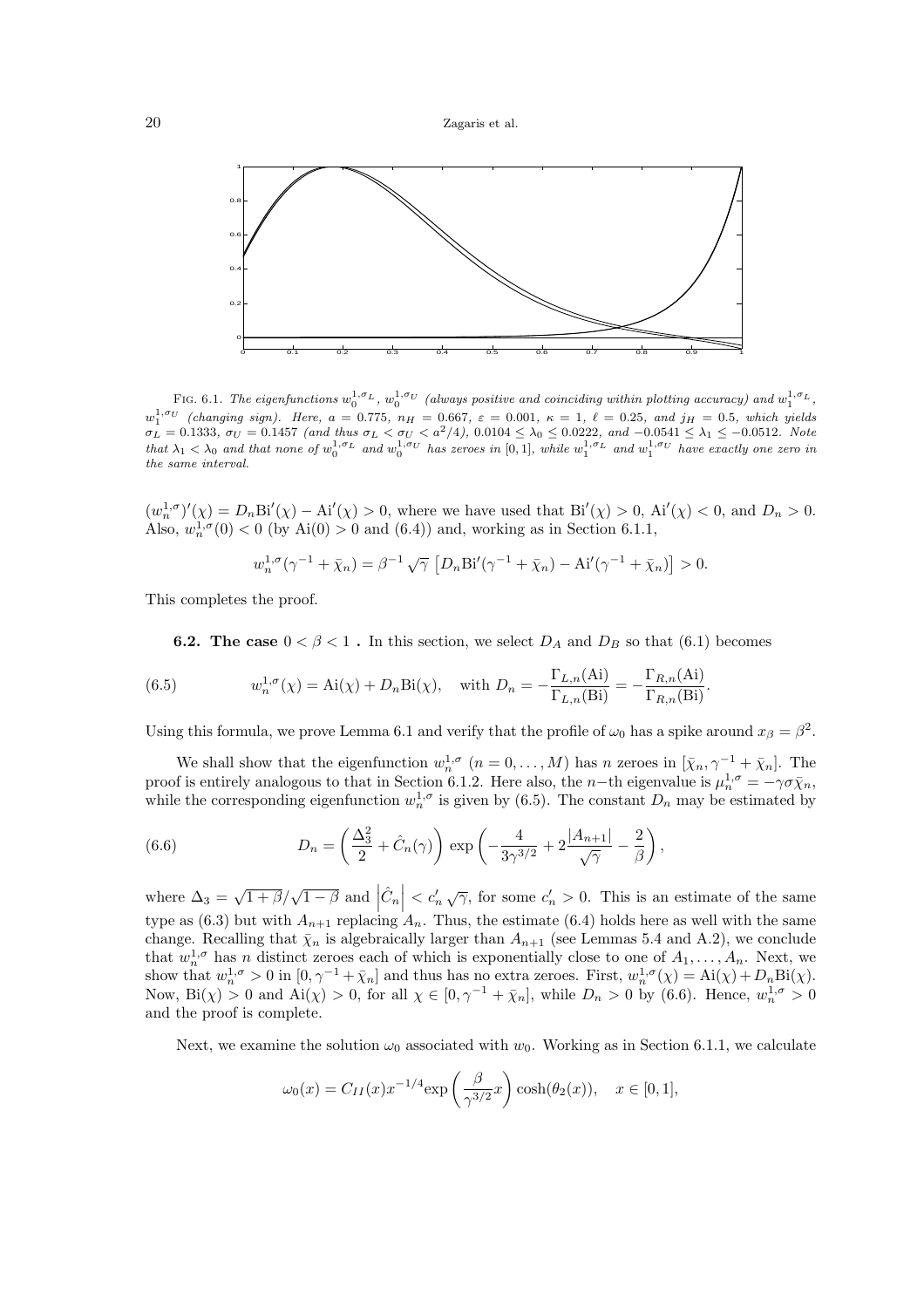where  $C_{II}(x) = C_{II,0} + C_{II,1}(x)$ ,  $\sup_{[0,1]} |C_{II,1}(x)| < c_{II} \sqrt{\gamma}$  for some  $c_{II} > 0$ , and

$$
\theta_2(x) = \frac{2}{3\gamma^{3/2}} \left( 1 - x^{3/2} \right) - \left( \frac{|A_1|}{\sqrt{\gamma}} - \frac{1}{\beta} \right) (1 - \sqrt{x}) - \log \Delta_3.
$$

The first two terms in the right member of the expression for  $\omega_0$  are bounded, while the other two correspond to boundary layers at  $x = 1$  and  $x = 0$ , respectively. A straightforward calculation shows that  $\omega_0$  corresponds to a spike of width  $\mathcal{O}(\gamma^{3/4}) = \mathcal{O}(\varepsilon^{1/4})$  around the point  $x_\beta$ , where

(6.7) 
$$
\left| x_{\beta} - \left( \beta^2 + |A_1| \gamma \right) \right| < c\gamma^2, \quad \text{for some} \quad c > 0.
$$

We remark that  $x_\beta$  does not correspond to the position of the DCM for the problem (1.14) involving the function f. This information is obtained in the next section, instead, through a WKB analysis.

7. The WKB approximation . In the previous sections, we derived strict bounds for the eigenvalues  $\mu_1,\ldots,\mu_M$  of  $\mathcal L$  and summarized them in Theorem 2.1. In this section, we use the WKB method to derive explicit (albeit asymptotic) formulas for these eigenvalues. The outcome of this analysis has already been summarized in Section 2.1.

7.1. The case  $A < \sigma_L$ .

7.1.1. WKB formulas for  $w$ . The eigenvalue problem  $(4.2)$  reads

(7.1) 
$$
\varepsilon w_{xx} = (F(x) - \mu) w, \text{ with } \mathcal{G}(w, 0) = \mathcal{G}(w, 1) = 0.
$$

Since we are interested in the regime  $\sigma_L > A$ , Lemma 4.3 states that the eigenvalues  $\mu_0, \ldots, \mu_M$  lie in a  $\mathcal{O}(\varepsilon^{1/3})$  region to the right of zero. Thus, for any  $0 \le n \le M$ ,

$$
F(x) < \mu_n, \quad \text{for } x \in [0, \bar{x}_n), \quad \text{and} \quad F(x) > \mu_n, \quad \text{for } x \in (\bar{x}_n, 1].
$$

Here,  $\bar{x}_n$  corresponds to a *turning point, i.e.,*  $F(\bar{x}_n) = \mu_n$ , and it is given by the formula

(7.2) 
$$
\bar{x}_n = \frac{1}{\kappa} \log \frac{1 + \mu_n (1 + \eta_H)(1 + j_H^{-1})}{1 - \mu_n (1 + \eta_H)(1 + j_H)}.
$$

Lemmas 4.3 and A.2 suggest that the eigenvalue  $\mu_n$  may be expanded asymptotically in powers of  $\varepsilon^{1/6}$  starting with  $\mathcal{O}(\varepsilon^{1/3})$  terms,  $\mu_n = \sum_{\ell=2}^{\infty} \varepsilon^{\ell/6} \mu_{n,\ell}$ . Thus, we also find

(7.3) 
$$
\bar{x}_n = \varepsilon^{1/3} \sigma_0^{-1} \mu_{n,2} + \varepsilon^{1/2} \sigma_0^{-1} \mu_{n,3} + \mathcal{O}\left(\varepsilon^{2/3}\right), \text{ where } \sigma_0 = F'(0).
$$

The solution in the region  $(\bar{x}_n, 1]$ , where  $F(x) - \mu_n > 0$ , can be determined using standard formulas  $([2, Sect. 10.1]),$ 

$$
(7.4) \t w_n(x) = [F(x) - \mu_n]^{-1/4} \left[ C_a \exp^{-\int_{\bar{x}_n}^x \sqrt{(F(s) - \mu_n)/\varepsilon} ds} + C_b e^{\int_{\bar{x}_n}^x \sqrt{(F(s) - \mu_n)/\varepsilon} ds} \right].
$$

Here,  $C_a$  and  $C_b$  are arbitrary constants, to leading order in  $\varepsilon$ . (Higher-order terms in the asymptotic expansions of  $C_a$  and  $C_b$  generally depend on x, see [2] for details.) Using this information and the asymptotic expansion for  $\mu_n$ , we may determine the principal part of the solution  $w_n$ ,

(7.5) 
$$
w_{n,0}(x) = [F(x)]^{-1/4} \left[ C_{a,0} e^{-\theta_3(x)} + C_{b,0} e^{\theta_3(x)} \right],
$$

for arbitrary constants  $C_{a,0}$  and  $C_{b,0}$  and where

$$
(7.6) \quad \theta_3(x) = \frac{1}{\varepsilon^{1/2}} \int_0^x \sqrt{F(s)} \, ds - \frac{1}{\varepsilon^{1/6}} \frac{\mu_{n,2}}{2} \int_0^x \frac{ds}{\sqrt{F(s)}} + \frac{\mu_{n,2}}{\sqrt{\sigma_0}} - \frac{2}{3} \sqrt{\sigma_0} - \frac{\mu_{n,3}}{2} \int_0^x \frac{ds}{\sqrt{F(s)}}.
$$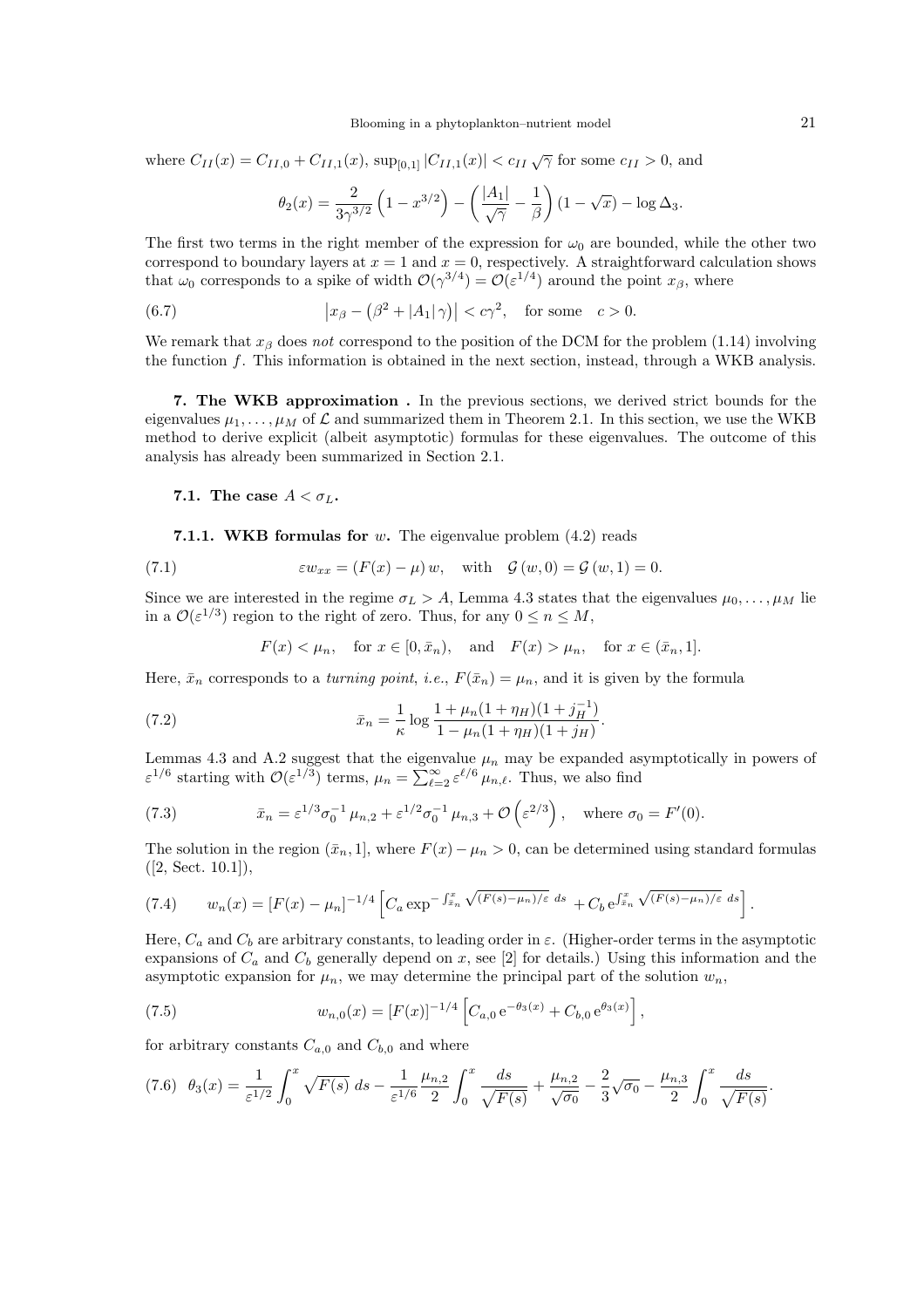To determine the solution in  $[0, \bar{x}_n)$ , we change independent variable through

(7.7)  $x = \varepsilon^{1/3} \sigma_0^{-1/3} (\chi - \bar{\chi}_n)$ , where  $\bar{\chi}_n = -\sigma_0^{-1/3} \varepsilon^{-1/3} \bar{x}_n = -\sigma_0^{-2/3} \mu_{n,2} + \mathcal{O}(\sqrt{\varepsilon}) < 0$ , and expand  $F(x) - \mu_n = F(x) - F(\bar{x}_n)$  asymptotically,

$$
(7.8) \tF(x) - F(\bar{x}_n) = F(\varepsilon^{1/3}\sigma_0^{-1/3}(\chi - \bar{\chi}_n)) - F(-\varepsilon^{1/3}\sigma_0^{-1/3}\bar{\chi}_n) = \varepsilon^{1/3}\sigma_0^{2/3}\chi + \mathcal{O}(\sqrt{\varepsilon}).
$$

As a result, (7.1) becomes the Airy equation  $(w_n)_{xx} = \chi w_n$ , to leading order, whence

(7.9) 
$$
w_{n,0}(\chi) = D_{a,0} \text{Ai}(\chi) + D_{b,0} \text{Bi}(\chi), \text{ with } \chi \in (-\sigma_0^{-2/3} \mu_{n,2}, 0].
$$

7.1.2. Boundary conditions for the WKB solution. Next, we determine the coefficients appearing in (7.5) and (7.9). Formula (7.5) represents the solution in the region  $(\bar{x}_n, 1]$ , and thus it must satisfy the boundary condition  $\mathcal{G}(w_n, 1) = 0$ . Using (4.3), we find, to leading order,

(7.10) 
$$
C_{a,0} (a + 2\sqrt{\sigma_1}) e^{-\theta_3(x)} + C_{b,0} (a - 2\sqrt{\sigma_1}) e^{\theta_3(x)} = 0, \text{ where } \sigma_1 = F(1).
$$

Next, the formula given in (7.9) is valid for  $\chi \in (-\sigma_0^{-2/3} \mu_{n,2}, 0]$  (equivalently, for  $x \in [0, \bar{x}_n)$ ), and thus it must satisfy the boundary condition  $\mathcal{G}(w, 0) = 0$ . Recasting the formula for  $\mathcal{G}$  given in (4.3) in terms of  $\chi$ , we obtain to leading order the equation

(7.11) 
$$
D_{a,0} \text{Ai}\left(-\sigma_0^{-2/3} \mu_{n,2}\right) + D_{b,0} \text{Bi}\left(-\sigma_0^{-2/3} \mu_{n,2}\right) = 0.
$$

Finally, (7.5) and (7.9) must also match in an intermediate length scale to the right of  $x = \bar{x}_n$ (equivalently, of  $\chi = 0$ ). To this end, we set  $\psi = \varepsilon^d (x - \bar{x}_n)$ , where  $1/5 < d < 1/3$  [2, Sect. 10.4], and recast (7.5) in terms of  $\psi$ . We find, to leading order and for all  $\mathcal{O}(1)$  and positive values of  $\psi$ ,

$$
w_{n,0}(x(\psi)) = \varepsilon^{-d/4} \sigma_0^{-1/4} \psi^{-1/4} \left[ C_{a,0} e^{-\theta_4(\psi) - \sigma_0^{-1} (\mu_{n,2})^{3/2}} + C_{b,0} e^{\theta_4(\psi) + \sigma_0^{-1} (\mu_{n,2})^{3/2}} \right],
$$

where  $\theta_4(\psi) = (2/3) \,\varepsilon^{(3d-1)/2} \sqrt{\sigma_0} \,\psi^{3/2}$ . Similarly, (7.9) yields

$$
w_{n,0}(\chi(\psi)) = \varepsilon^{1/12 - d/4} \sigma_0^{-1/12} \pi^{-1/2} \psi^{-1/4} \left[ \frac{D_{a,0}}{2} e^{-\theta_4(\psi)} + D_{b,0} e^{\theta_4(\psi)} \right].
$$

The matching condition around the turning point gives, then,

$$
(7.12) \tC_{a,0} = \varepsilon^{1/12} \frac{\sigma_0^{1/6}}{2\sqrt{\pi}} e^{\sigma_0^{-1}(\mu_{n,2})^{3/2}} D_{a,0} \text{ and } C_{b,0} = \varepsilon^{1/12} \frac{\sigma_0^{1/6}}{\sqrt{\pi}} e^{-\sigma_0^{-1}(\mu_{n,2})^{3/2}} D_{b,0}.
$$

7.1.3. The eigenvalues  $\mu_0, \ldots, \mu_n$ . The linear system (7.10)–(7.12) has a nontrivial solution if and only if the determinant corresponding to it vanishes identically,

$$
2\left(a-2\sqrt{\sigma_1}\right)e^{\theta_3(1)-\sigma_0^{-1}(\mu_{n,2})^{3/2}}\operatorname{Ai}(\sigma^{-2/3}\mu_{n,2}) + \left(a+2\sqrt{\sigma_1}\right)e^{-\theta_3(1)+\sigma_0^{-1}(\mu_{n,2})^{3/2}}\operatorname{Bi}(\sigma^{-2/3}\mu_{n,2}) = 0.
$$
  
Since  $\sigma_1 \ge \sigma_L$  by Lemma 2.1 and  $\sigma_L > A$  by assumption,  $a-2\sqrt{\sigma_1}$  is  $\mathcal{O}(1)$  and negative. Also,  $\theta_3(1)$  is  $\mathcal{O}(1)$  and positive by (7.6). Thus, the determinant condition reduces to  $\operatorname{Ai}(\sigma^{-2/3}\mu_{n,2}) = 0$ , whence  $\mu_{n,2} = -\sigma_0^{2/3} A_{n+1} = \sigma_0^{2/3} |A_{n+1}| > 0$ . Hence, we find for the eigenvalues of (1.14),

(7.13) 
$$
\lambda_n = \lambda^* - \varepsilon^{1/3} \sigma_0^{2/3} |A_{n+1}| + \mathcal{O}(\sqrt{\varepsilon}).
$$

Working in a similar way, we find  $\mu_{n,3} = -2\sigma_0/a$ .

Recalling that  $\sigma_0 = F'(0) = -f'(0)$  by (2.1) and Lemma 2.1 (see also Fig. 2.3), we find that the WKB formula (7.13) coincides—up to and including terms of  $\mathcal{O}(1)$  and  $\mathcal{O}(\varepsilon^{1/3})$ —(a) for  $0 < j_H < j_H^{(2)}$ , with the rigorous lower bound for  $\lambda_n$  derived in Theorem 2.1 and (b) for  $j_H > 1$ , with the rigorous upper bound for  $\lambda_n$  derived in the same theorem. For the remaining values of  $j_H$ , (7.13) yields a value for  $\lambda_n$  which lies in between the upper and lower bounds derived in Theorem 2.1—indeed, in that case,  $\sigma_L < F'(0) < \sigma_U$ , see Fig. 2.3.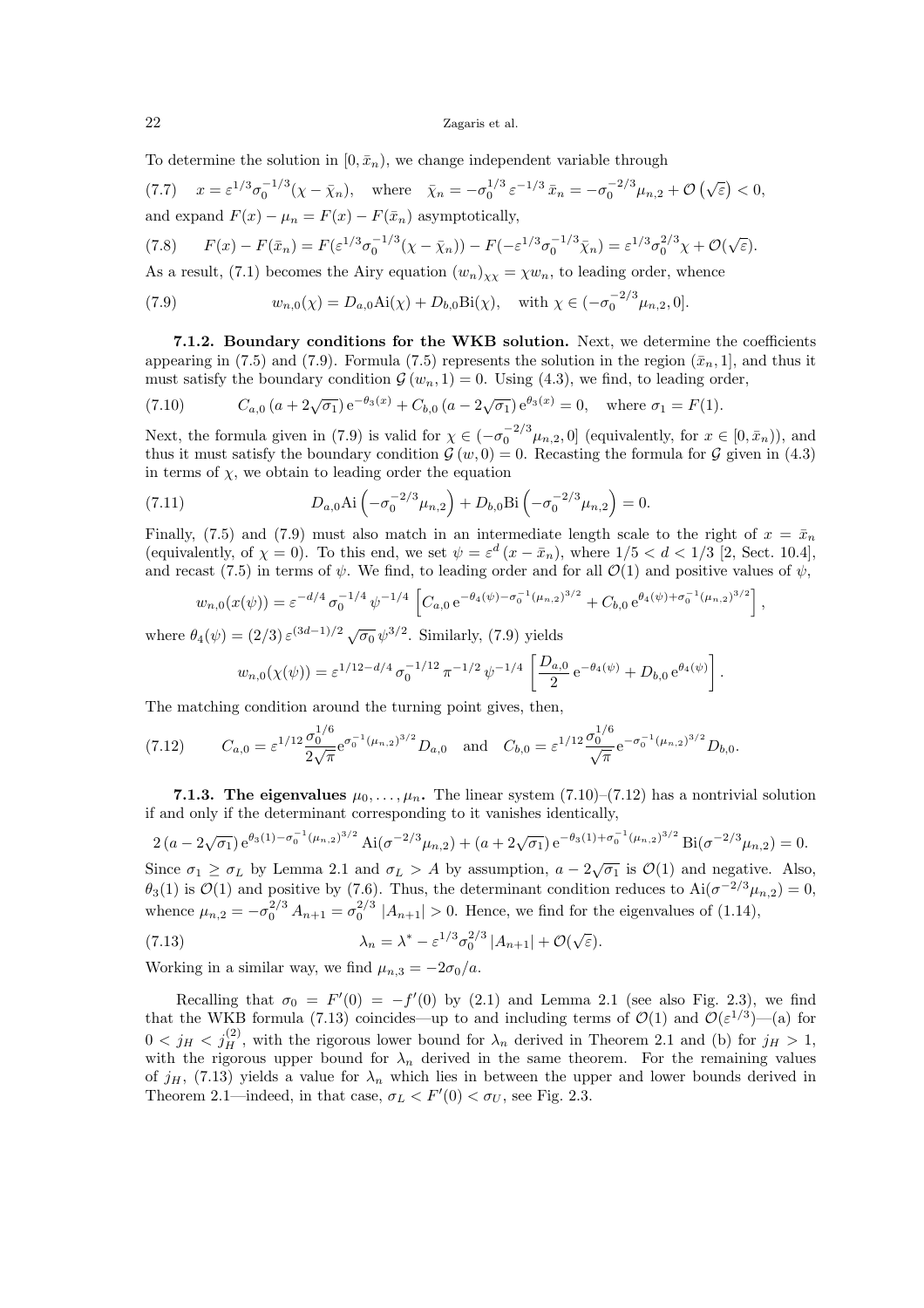

FIG. 7.1. The eigenfunction  $\omega_0$  as given by (7.14). Here,  $a = 0.5$ ,  $n_H = 0.667$ ,  $\varepsilon = 2 \cdot 10^{-7}$ ,  $\kappa = 1$ , and  $j_H = 0.5$ . The eigenfunction has been scaled so that its maximum value is equal to one.

**7.1.4.** The eigenfunctions  $w_0, \ldots, w_n$ . Finally, one may determine the constants  $C_a, C_b$ ,  $D_a$ , and  $D_b$  corresponding to the eigenfunction  $w_n$ , and thus also  $w_n$  itself, through (7.10)–(7.12). The principal part of  $w_n$  is given by the formula

(7.14) 
$$
w_{n,0}(x) = \begin{cases} \text{Ai}\left(A_{n+1} + \varepsilon^{-1/3}\sigma_0^{1/3}x\right), & \text{for } x \in [0, \varepsilon^{1/3}\sigma_0^{-1/3} |A_{n+1}|), \\ C\left[F(x)\right]^{-1/4} \cosh\Theta(x), & \text{for } x \in (\varepsilon^{1/3}\sigma_0^{-1/3} |A_{n+1}|, 1]. \end{cases}
$$

Here,

(7.15) 
$$
C = \varepsilon^{1/12} \frac{\sigma_0^{1/6}}{2\sqrt{\pi}} \Delta_4 e^{|A_{n+1}|^{3/2} - \Theta_3(1)}, \text{ where } \Delta_4 = \left(\frac{\sqrt{\sigma_1} + \sqrt{A}}{\sqrt{\sigma_1} - \sqrt{A}}\right)^{1/2},
$$

$$
(7.16) \qquad \Theta(x) = \varepsilon^{-1/2} \int_x^1 \sqrt{F(s)} \, ds - \left( \varepsilon^{-1/6} \frac{\sigma_0^{2/3} |A_{n+1}|}{2} - \frac{\sigma_0}{a} \right) \int_x^1 \frac{ds}{\sqrt{F(s)}} + \log \Delta_4.
$$

Recalling (4.1), we find

$$
(7.17) \qquad \omega_{n,0}(x) = \begin{cases} e^{\sqrt{A/\varepsilon}x} \text{Ai}\left(A_{n+1} + \varepsilon^{-1/3}\sigma_0^{1/3}x\right), & \text{for } x \in [0, \varepsilon^{1/3}\sigma_0^{-1/3} |A_{n+1}|), \\ C\left[F(x)\right]^{-1/4} e^{\sqrt{A/\varepsilon}x} \cosh\Theta(x), & \text{for } x \in (\varepsilon^{1/3}\sigma_0^{-1/3} |A_{n+1}|, 1]. \end{cases}
$$

A straightforward calculation shows that  $\omega_0$  corresponds to a spike around the point

(7.18) 
$$
x_{\text{DCM}} = x_{\text{DCM},0} + \mathcal{O}(\varepsilon^{1/3}),
$$

where  $x_{\text{DCM},0}$  is the unique solution to  $F(x_{\text{DCM},0}) = A = a^2/4$ . Thus,  $\omega_{0,0}$  indeed corresponds to a DCM. Furthermore, the location of the maximum phytoplankton concentration is expressed explicitly by this equation in terms of the rescaled biological parameters  $\kappa$ ,  $\eta_H$ ,  $j_H$ , and a.

7.2. The case  $A > \sigma_U$ . To obtain the eigenvalues and their corresponding eigenfunctions in this case, we work as in the preceding section. Here also, the eigenvalue problem (4.2) has the form (7.1). Since  $A > \sigma_U$ , the eigenvalue  $\mu_0$  is  $\mathcal{O}(1)$  and negative, while  $\mu_1, \ldots, \mu_M$  are  $\mathcal{O}(\varepsilon^{1/3})$  and positive, see Lemma 4.3. Due to the qualitative difference between  $\mu_0$  and the eigenvalues of higher order, we consider them separately.

We start with the case  $1 \le n \le M$ . Then, for each such n, the eigenvalue problem (7.1) has a unique turning point  $\bar{x}_n$  given by (7.2), and the analysis presented in the preceding section applies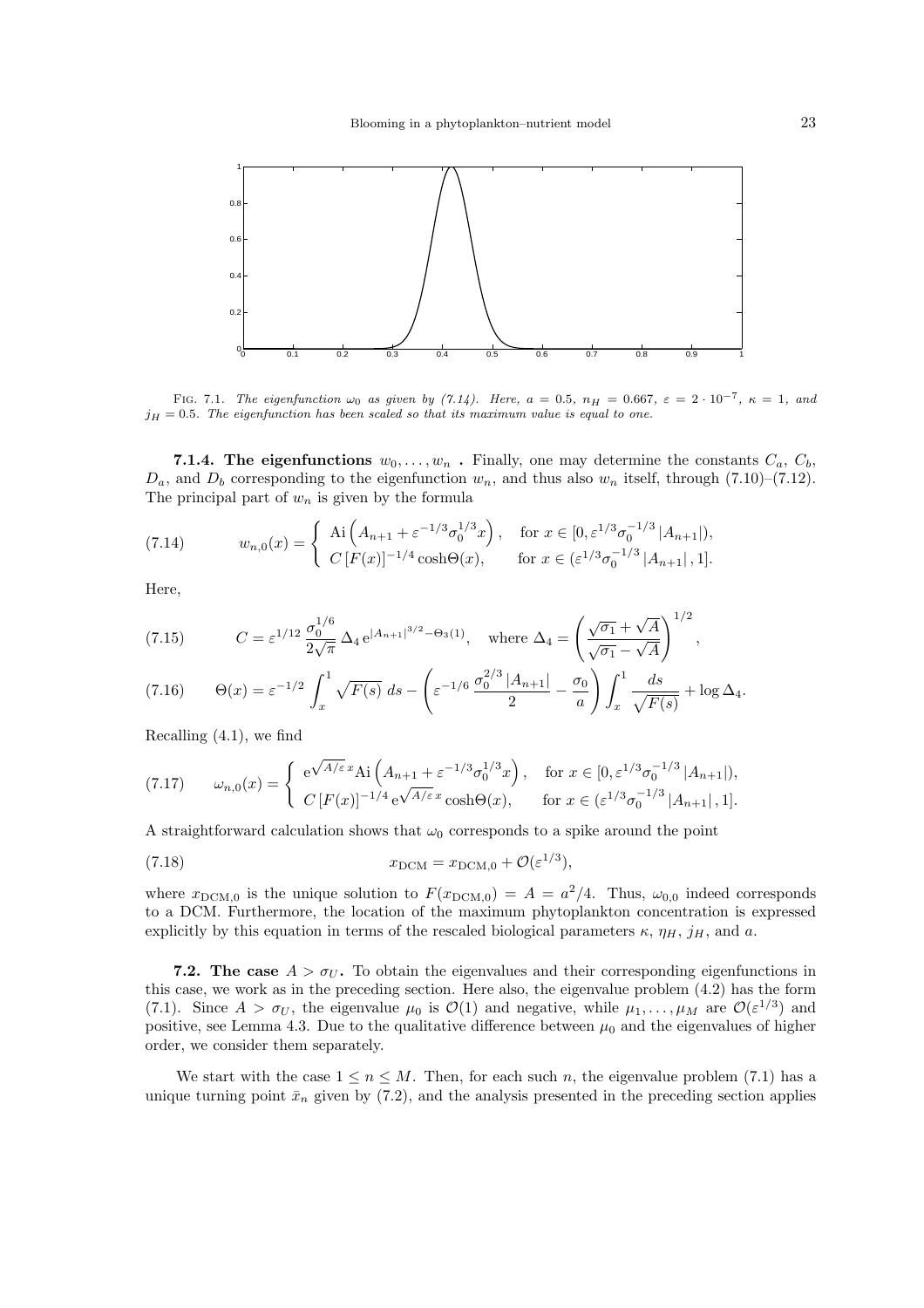here also. The formulas for  $\mu_n$  and  $\omega_n$ ,  $1 \leq n \leq M$ , are identical to those of the preceding section, with the sole modification that  $A_n$  in (7.13)–(7.16) must be replaced by  $A_{n-1}$ . This completes the analysis for the case  $1 \leq n \leq M$ .

Next, we treat the case  $n = 0$ . Since  $\mu_0 < 0 < F(x)$  for all  $x \in [0,1]$ , the eigenvalue problem (7.1) corresponding to  $\mu_0$  has no turning points. Thus, the WKB formula (7.4), with  $n = 0$  and  $\bar{x}_n$ replaced by zero, is valid for all  $x \in [0,1]$ . Lemmas 4.3 and A.2 suggest that  $\mu_0$  may be expanded asymptotically as  $\mu_0 = \sum_{\ell=0}^{\infty} \varepsilon^{\ell/2} \mu_{0,\ell}$ . Using this expansion, we calculate the principal part of  $w_0$ ,

(7.19) 
$$
w_{0,0}(x) = [F(x) - \mu_{0,0}]^{-1/4} \left[ C_{a,0} e^{-\theta_5(x)} + C_{b,0} e^{\theta_5(x)} \right],
$$

where  $C_{a,0}$  and  $C_{b,0}$  are arbitrary constants and

(7.20) 
$$
\theta_5(x) = \frac{1}{\varepsilon^{1/2}} \int_0^x \sqrt{F(s) - \mu_{0,0}} \, ds - \frac{\mu_{0,1}}{2} \int_0^x \frac{ds}{\sqrt{F(s) - \mu_{0,0}}}.
$$

Next, recalling the boundary conditions  $\mathcal{G}(w, 0) = \mathcal{G}(w, 1) = 0$ , we obtain, to leading order,

(7.21) 
$$
C_{a,0} (a + 2\sqrt{-\mu_{0,0}}) + C_{b,0} (a - 2\sqrt{-\mu_{0,0}}) = 0,
$$

$$
C_{a,0} (a + 2\sqrt{\sigma_1 - \mu_{0,0}}) e^{-\theta_5(1)} + C_{b,0} (a - 2\sqrt{\sigma_1 - \mu_{0,0}}) e^{\theta_5(1)} = 0,
$$

where we recall that  $\sigma_1 = F(1)$ . Here,  $\theta_5(1)$  is  $\mathcal{O}(1)$  and positive by (7.20), while  $a + 2\sqrt{-\mu_{0,0}} > 0$ . Thus, we obtain  $\mu_{0,0} = F(1) - A$ , to leading order, whence

$$
\lambda_{0,0}=f(1)-\ell.
$$

This is precisely (2.8). Using this formula, one may also determine  $C_{a,0}$  and  $C_{b,0}$  to obtain  $w_{0,0}$ ,

(7.22) 
$$
w_{0,0}(x) = [F(x) - \mu_{0,0}]^{-1/4} \sinh \Phi(x),
$$

for  $x \in [0, 1]$  and up to a multiplicative constant. Here,

$$
\Phi(x) = \frac{1}{\varepsilon^{1/2}} \int_0^x \sqrt{F(s) - \mu_{0,0}} \, ds - \frac{\mu_{0,1}}{2} \int_0^x \frac{ds}{\sqrt{F(s) - \mu_{0,0}}} + \log \Delta_5,
$$

where

$$
\Delta_5 = \beta_1 + \sqrt{\beta_1^2 - 1} \quad \text{and} \quad \beta_1 = \frac{\sqrt{A}}{F(1)}.
$$

Recalling (4.1), we find

$$
\omega_{0,0}(x) = [F(x) - \mu_{0,0}]^{-1/4} e^{ax/2\sqrt{\varepsilon}} \sinh \Phi(x), \text{ for } x \in [0,1].
$$

The profile of  $\omega_0$  corresponds to a boundary layer at the point  $x = 1$ .

7.3. The transitional regime  $\sigma_L < A < \sigma_U$ . Equations (2.9) and (2.8) may be used to derive information for the transitional regime  $\sigma_L < A < \sigma_U$  (see Theorem 2.1 and the discussion in Section 2). In particular, the transition between the case where  $\lambda_0$  is associated with a boundary layer (in biological terms, with a BL) and the case where it is associated with a spike (that is, with a DCM) occurs, to leading order, when  $f(1) - \ell = \lambda^*$ . Recalling (2.5), we rewrite this equation as

(7.23) 
$$
F(1) = f(0) - f(1) = A.
$$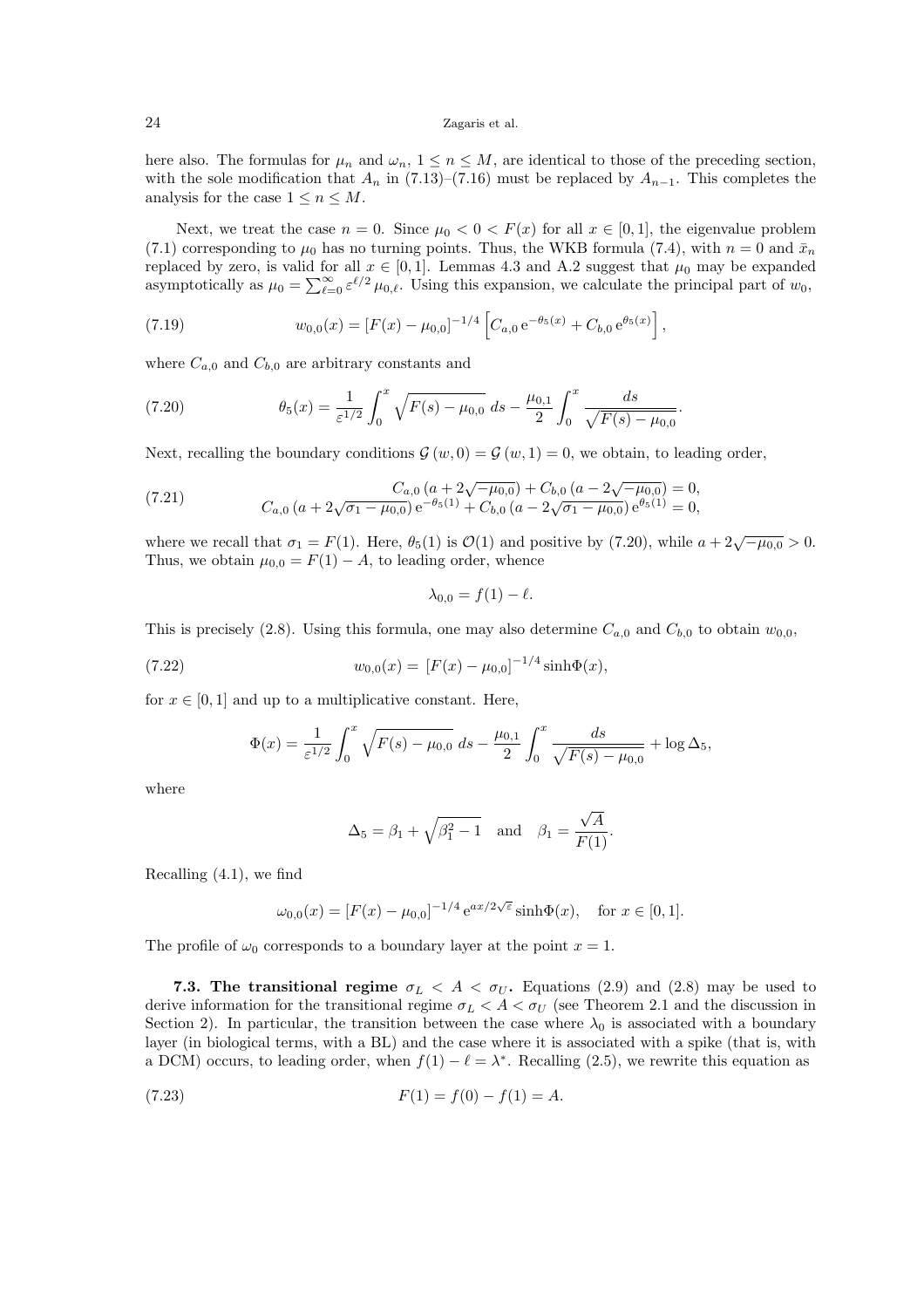This condition reduces, to leading order, to  $A = \sigma_U$ , for  $0 < j_H \le j_H^{(1)}$ , and to  $A = \sigma_L$ , for  $j_H \ge j_H^{(2)}$ . For  $j_H^{(1)} < j_H < j_H^{(2)}$ , this transitional value of A lies between  $\sigma_U$  and  $\sigma_L$ , see Section 2 and Fig. 2.3.

Appendix A. Basic properties of the Airy functions . In this section, we summarize some properties of the Airy functions Ai and Bi which we use repeatedly.

LEMMA A.1. Let  $p > 0$  and q be real numbers. Then,

$$
\Gamma(\text{Ai}, \gamma^{-1} p + q) = (\pi^{-1/2}/2) (\gamma p^{-1})^{1/4} \exp \left( - (2/3) (\gamma^{-1} p)^{3/2} - q (\gamma^{-1} p)^{1/2} \right)
$$
  
\n
$$
\cdot \left[ (1 + \beta^{-1} \sqrt{p}) \left( 1 - (q^2/4) (\gamma p^{-1})^{1/2} + (q/4) (q^3/8 - 1) \gamma p^{-1} \right) - (1/48) (5 - 5q^3 + q^6/8 - (43 - q^3 - q^6/8) \beta^{-1} \sqrt{p}) (\gamma p^{-1})^{3/2} \right], \quad \gamma \downarrow 0,
$$
  
\n
$$
\Gamma(\text{Bi}, \gamma^{-1} p + q) = \pi^{-1/2} (\gamma p^{-1})^{1/4} \exp \left( (2/3) (\gamma^{-1} p)^{3/2} + q (\gamma^{-1} p)^{1/2} \right)
$$
  
\n
$$
\left[ (1 - \beta^{-1} \sqrt{p}) \left( 1 + (q^2/4) (\gamma p^{-1})^{1/2} + (q/4) (q^3/8 - 1) \gamma p^{-1} \right) + (1/48) (5 - 5q^3 + q^6/8 + (43 - q^3 - q^6/8) \beta^{-1} \sqrt{p}) (\gamma p^{-1})^{3/2} \right], \quad \gamma \downarrow 0,
$$

where the remainders of  $\mathcal{O}(\gamma^2)$  were omitted from within the square brackets.

Proof. We only derive the first of these asymptotic expansions. The second one is derived in an entirely analogous manner. Definition (5.2) yields

$$
\Gamma\left(\mathrm{Ai},\gamma^{-1} p + q\right) = \mathrm{Ai}\left(\gamma^{-1} p + q\right) - \sqrt{\gamma} \beta^{-1} \mathrm{Ai}'\left(\gamma^{-1} p + q\right).
$$

Then, we recall the standard asymptotic expansions [2]

$$
\text{Ai}(z) = \left(\pi^{-1/2} z^{-1/4}/2\right) \exp\left(-(2/3) z^{3/2}\right) \left[1 - (5/48) z^{-3/2} + \mathcal{O}(z^{-3})\right], \quad z \uparrow \infty,
$$
\n
$$
\text{Ai}'(z) = -\left(\pi^{-1/2} z^{1/4}/2\right) \exp\left(-(2/3) z^{3/2}\right) \left[1 + (7/48) z^{-3/2} + \mathcal{O}(z^{-3})\right], \quad z \uparrow \infty,
$$
\n
$$
\left(\gamma^{-1} p + q\right)^r = p^r \gamma^{-r} + \sum_{k=1}^{\infty} \frac{1}{k!} \left(\prod_{j=0}^{k-1} (r - j)\right) p^{r-k} q^k \gamma^{k-r}.
$$

The desired equation now follows by combining these asymptotic expansions.

COROLLARY A.1. Let p and q be as in Lemma A.1. Then, for  $\gamma \downarrow 0$ ,

$$
\Gamma(\text{Ai}', \gamma^{-1} p + q) = -(\pi^{-1/2}/2) (\gamma^{-1} p)^{1/4} \exp(-(2/3) (\gamma^{-1} p)^{3/2} - q (\gamma^{-1} p)^{1/2})
$$
  
\n
$$
\cdot [(1 + \beta^{-1} \sqrt{p}) (1 - (q^2/4) (\gamma p^{-1})^{1/2}) + (q/4) ((q^3/8 - 1) + (q^3/8 + 3) \beta^{-1} \sqrt{p}) \gamma p^{-1}
$$
  
\n
$$
-(1/48) (-19 + q^3 + q^6/8 + (-7 + 7q^3 + q^6/8) \beta^{-1} \sqrt{p}) (\gamma p^{-1})^{3/2} ,
$$
  
\n
$$
\Gamma(\text{Bi}', \gamma^{-1} p + q) = \pi^{-1/2} (\gamma^{-1} p)^{1/4} \exp((2/3) (\gamma^{-1} p)^{3/2} + q (\gamma^{-1} p)^{1/2})
$$
  
\n
$$
[(1 - \beta^{-1} \sqrt{p}) (1 + (q^2/4) (\gamma p^{-1})^{1/2}) + (q/4) ((q^3/8 - 1) - (q^3/8 + 3) \beta^{-1} \sqrt{p}) \gamma p^{-1}
$$
  
\n
$$
+(1/48) (-19 + q^3 + q^6/8 - (-7 + 7q^3 + q^6/8) \beta^{-1} \sqrt{p}) (\gamma p^{-1})^{3/2} ,
$$

where the remainders of  $\mathcal{O}(\gamma^2)$  were omitted from within the square brackets.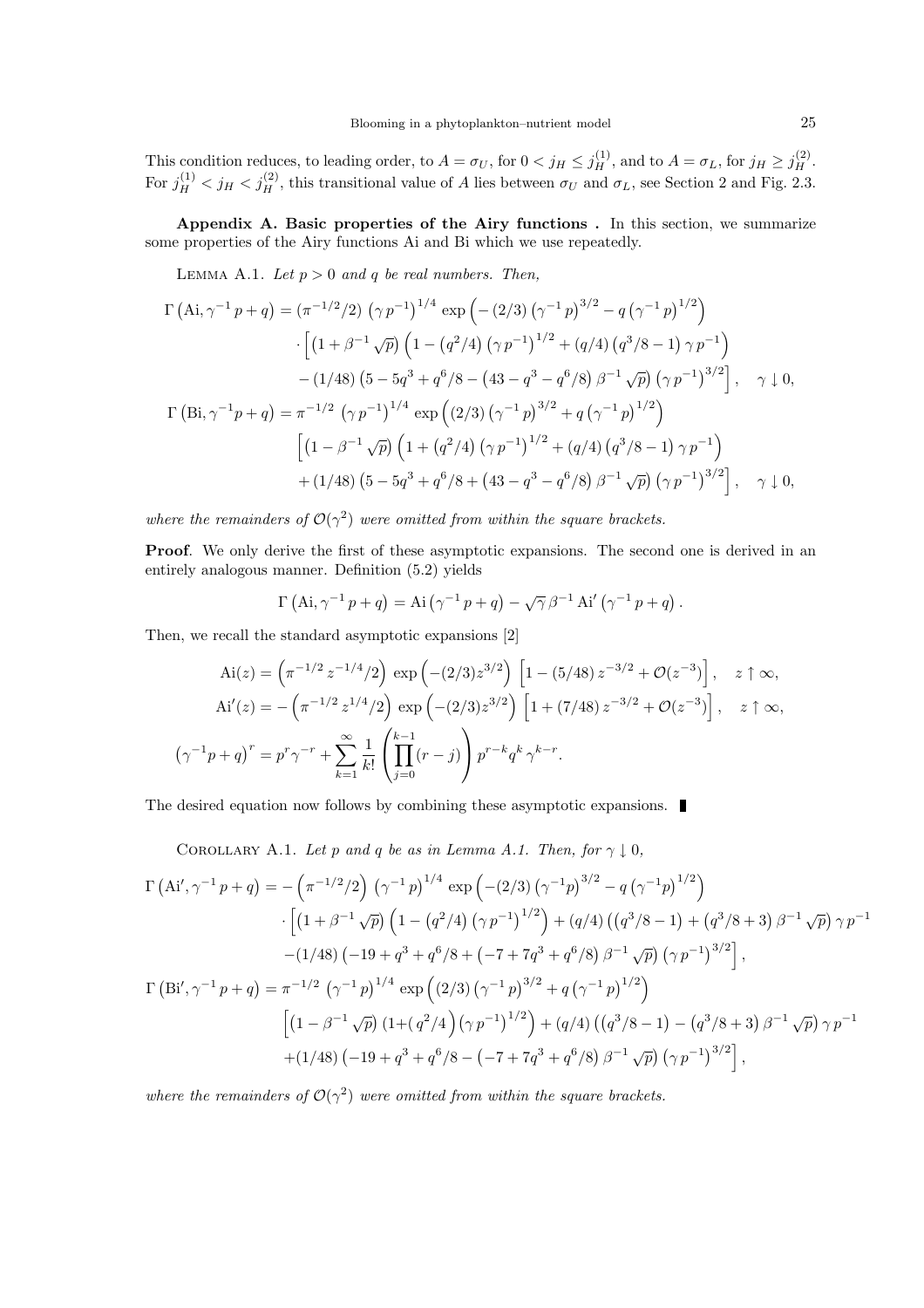**Proof.** Definition (5.2) and the identities  $Ai''(z) = zAi(z)$  and  $Bi''(z) = zBi(z)$  yield

$$
\Gamma\left(\text{Ai}', \gamma^{-1}p + q\right) = \text{Ai}'\left(\gamma^{-1}p + q\right) - \sqrt{\gamma}\beta^{-1}\left(\gamma^{-1}p + q\right)\text{Ai}\left(\gamma^{-1}p + q\right).
$$
  

$$
\Gamma\left(\text{Bi}', \gamma^{-1} + \bar{\chi}\right) = \text{Bi}'\left(\gamma^{-1}p + q\right) - \sqrt{\gamma}\beta^{-1}\left(\gamma^{-1}p + q\right)\text{Bi}\left(\gamma^{-1}p + q\right).
$$

The desired result now follows from Lemma A.1.

LEMMA A.2. The function  $\Gamma(\text{Ai}, \bar{\chi})$  has no positive roots. Further, for any  $M \in \mathbb{N}$ , there is  $\varepsilon_0 > 0$  such that, for all  $0 < \varepsilon < \varepsilon_0$ ,  $\Gamma(\mathrm{Ai}, \bar{\chi})$  has roots  $A'_{M,\sigma} < \ldots < A'_{1,\sigma} < 0$  satisfying

$$
\left|A'_{n,\sigma} - \left(A_n + \sqrt{\gamma}\,\beta^{-1}\right)\right| < c_a \,\gamma, \quad \text{for some} \quad c_a > 0.
$$

Here,  $A_n < 0$  is the n-th root of Ai, see Fig. 2.1, and  $\beta$ ,  $\gamma$  are given in (2.3). For  $\beta > 1$  (equivalently,  $for~0<\sigma< a^2/4$ ), the function  $\Gamma(\text{Bi},\gamma^{-1}(1+\bar{\psi}))$  defined in (2.4) has a root  $B_{0,\sigma}>0$  satisfying

$$
\left| B_{0,\sigma} - \left( \beta^2 - 1 + 2\gamma^{3/2} \beta^{-1} \right) \right| < c_b \gamma^3, \quad \text{for some} \quad c_b > 0.
$$

**Proof.** The fact that there exist no positive roots of  $\Gamma(Ai, \bar{\chi})$  is immediate by the definition of  $\Gamma(\text{Ai}, \bar{\chi})$  (see (2.4)) and the fact that  $\text{Ai}(\bar{\chi}) > 0$  and  $\text{Ai}'(\bar{\chi}) < 0$  for all  $\bar{\chi} > 0$ .

Next, the existence of M discrete and negative roots may be proved as follows. Fix  $|A_M|$  <  $X \leq |A_{M+1}|$  and let  $I_1, \ldots, I_M$  be disjoint intervals around  $A_1, \ldots, A_M$ , respectively. Definition (2.4) implies that  $\Gamma(\mathbf{Ai}, \cdot)$  is  $\mathcal{O}(\sqrt{\gamma})$  close to Ai over  $[-X, 0]$  in the norm introduced in (5.10). Thus, for all  $0 < \gamma < \gamma_0$  and  $\gamma_0$  small enough,  $\Gamma(\text{Ai}, \bar{\chi})$  has M distinct roots  $A'_{1,\sigma} \in I_1, \ldots, A'_{M,\sigma} \in I_M$  in [-X, 0]. That these are ordered as  $A'_{M,\sigma} < \ldots < A'_{1,\sigma}$  follows from  $A_{M,\sigma} < \ldots < A_{1,\sigma}$  and the fact that  $I_1, \ldots, I_M$  were chosen to be disjoint. The bounds on  $A'_{1,\sigma}, \ldots, A'_{M,\sigma}$  may be derived by writing  $A'_{n,\sigma} = \sum_{\ell \geq 0} \varepsilon^{\ell/6} a_{n,\sigma}^{(\ell)}$ , substituting into the equation  $\Gamma(Ai, \bar{\chi}) = 0$ , and expanding asymptotically.

The existence of  $B_{0,\sigma} > 0$  and the bound on it may be established using Lemma A.1 (with  $p = 1 + \bar{\psi} \text{ and } q = 0$ .

Appendix B. Proof of Lemma  $5.2$ . Using definition  $(5.8)$ , we calculate

(B.1) 
$$
\mathcal{A}(\bar{\chi}) - \Gamma(\text{Ai}, \bar{\chi}) = -\frac{\Gamma(\text{Ai}, \gamma^{-1} + \bar{\chi})}{\Gamma(\text{Bi}, \gamma^{-1} + \bar{\chi})} \Gamma(\text{Bi}, \bar{\chi}).
$$

To estimate the fraction in the right member, we apply standard theory for Airy functions ([2]), see Appendix A. Using Lemma A.1 (with  $p = 1$  and  $q = \overline{\chi}$ ), we find that

$$
\sup_{\bar{\chi}\in[X,0]}\left|\exp\left(\frac{4}{3\gamma^{3/2}}+\frac{2\bar{\chi}}{\gamma^{1/2}}\right)\frac{\Gamma\left(\mathrm{Ai},\gamma^{-1}+\bar{\chi}\right)}{\Gamma\left(\mathrm{Bi},\gamma^{-1}+\bar{\chi}\right)}-\frac{1}{2}\frac{\beta+1}{\beta-1}\right|
$$

for some  $c_1 > 0$  and  $\gamma$  small enough. Therefore,

(B.2) 
$$
\sup_{\bar{\chi} \in [X,0]} \left| \frac{\Gamma(\mathrm{Ai}, \gamma^{-1} + \bar{\chi})}{\Gamma(\mathrm{Bi}, \gamma^{-1} + \bar{\chi})} \right| < c_2 \exp\left(-\frac{4 + 6\gamma X}{3\gamma^{3/2}}\right),
$$

for some  $c_2 > 0$ . Next,  $\sup_{[X,0]} |\Gamma(\text{Bi}, \cdot)| \le c_3$ , for some  $c_3 > 0$ , since Bi and Bi' are uniformly bounded over  $[X, 0]$ . Combining these estimates, we find

(B.3) 
$$
\sup_{\bar{\chi}\in[X,0]}|\mathcal{A}(\bar{\chi}) - \Gamma(\text{Ai},\bar{\chi})| < c_4 \exp\left(-\frac{4+6\,\gamma X}{3\gamma^{3/2}}\right),
$$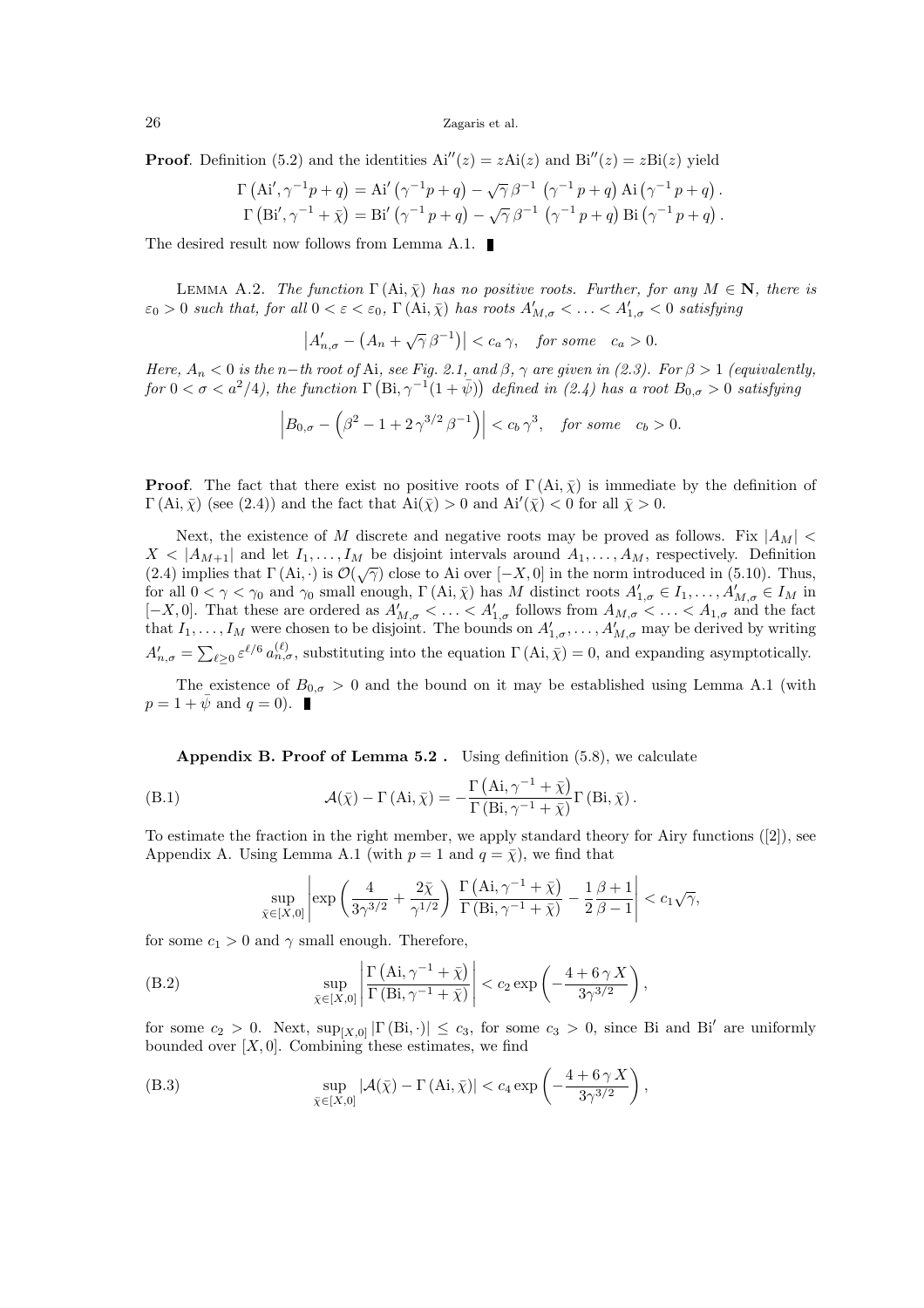for some  $c_4 > 0$  and for all  $\gamma$  small enough.

Next, differentiating (B.1), we calculate

$$
\mathcal{A}'(\bar{\chi}) - \Gamma(\mathbf{Ai}', \bar{\chi}) = \left( \frac{\Gamma(\mathbf{Ai}, \gamma^{-1} + \bar{\chi}) \Gamma(\mathbf{Bi}', \gamma^{-1} + \bar{\chi})}{[\Gamma(\mathbf{Bi}, \gamma^{-1} + \bar{\chi})]^2} - \frac{\Gamma(\mathbf{Ai}', \gamma^{-1} + \bar{\chi})}{\Gamma(\mathbf{Bi}, \gamma^{-1} + \bar{\chi})} \right) \Gamma(\mathbf{Bi}, \bar{\chi})
$$
\n(B.4)\n
$$
- \frac{\Gamma(\mathbf{Ai}, \gamma^{-1} + \bar{\chi})}{\Gamma(\mathbf{Bi}, \gamma^{-1} + \bar{\chi})} \Gamma(\mathbf{Bi}', \bar{\chi}).
$$

Using Lemma A.1, we may bound the term in parentheses by

$$
\frac{c_1'}{\sqrt{\gamma}}\exp\left(-\frac{4+6\,\gamma\,X}{3\,\gamma^{3/2}}\right),\,
$$

for some  $c'_1 > 0$ . Next,  $\Gamma(Bi, \bar{\chi})$  was uniformly bounded by a constant  $c_3$  above. Also, the term  $\Gamma(\text{Bi}', \bar{\chi})$  may be bounded by a constant  $c'_3$ , since

$$
\Gamma\left(\mathrm{Bi}',\bar{\chi}\right) = \mathrm{Bi}'(\bar{\chi}) - \sqrt{\gamma} \,\beta \,\mathrm{Bi}''(\bar{\chi}) = \mathrm{Bi}'(\bar{\chi}) - \sqrt{\gamma} \,\beta \,\bar{\chi} \,\mathrm{Bi}(\bar{\chi}),
$$

and the term multiplying it in  $(B.4)$  was bound in  $(B.2)$ . These inequalities yield, then,

(B.5) 
$$
||A'(\cdot) - Ai'(\cdot)||_{[X,0]} < c'_2 \gamma^{-1/2} \exp\left(-\frac{4 + 6X\gamma}{3\gamma^{3/2}}\right),
$$

for some  $c'_2 > 0$  and for all  $\gamma$  small enough. Equation (5.11) follows now from (B.3) and (B.5).

Appendix C. Proof of Lemma 5.3 . Definition (5.9) yields

(C.1) 
$$
\mathcal{B}(\gamma^{-1}\bar{\psi}) - \Gamma\left(\text{Bi}, \gamma^{-1}(1+\bar{\psi})\right) = -\frac{\Gamma\left(\text{Bi}, \gamma^{-1}\bar{\psi}\right)}{\Gamma\left(\text{Ai}, \gamma^{-1}\bar{\psi}\right)}\Gamma\left(\text{Ai}, \gamma^{-1}(1+\bar{\psi})\right).
$$

To estimate the right member, we work as in Appendix B. Using Lemma A.1 twice (once with  $p = \bar{\psi}, q = 0$  and once with  $p = 1 + \bar{\psi}, q = 0$ , we obtain

$$
\text{(C.2)} \sup_{\bar{\psi}\in[\Psi_R,\Psi_L]}\left|E(\gamma^{-1}(1+\bar{\psi}))\,\frac{\Gamma\left(\mathrm{Bi},\gamma^{-1}\bar{\psi}\right)}{\Gamma\left(\mathrm{Ai},\gamma^{-1}\bar{\psi}\right)}\Gamma\left(\mathrm{Ai},\gamma^{-1}(1+\bar{\psi})\right)\right|\leq c_1\,\gamma^{1/4}\,\left[\frac{E(\gamma^{-1}(1+\Psi_L))}{E(\gamma^{-1}\Psi_L)}\right]^2,
$$

for some  $c_1 > 0$  and  $\gamma$  small enough.

Next, differentiating (C.1), we calculate

$$
\mathcal{B}'(\gamma^{-1}\bar{\psi}) - \Gamma'(\text{Bi}, \gamma^{-1}(1+\bar{\psi})) = -\frac{\Gamma(\text{Bi}, \gamma^{-1}\bar{\psi})}{\Gamma(\text{Ai}, \gamma^{-1}\bar{\psi})} \Gamma(\text{Ai}', \gamma^{-1}(1+\bar{\psi})) + \left( \frac{\Gamma(\text{Bi}, \gamma^{-1}\bar{\psi}) \Gamma(\text{Ai}', \gamma^{-1}\bar{\psi})}{[\Gamma(\text{Ai}, \gamma^{-1}\bar{\psi})]^2} - \frac{\Gamma(\text{Bi}', \gamma^{-1}\bar{\psi})}{\Gamma(\text{Ai}, \gamma^{-1}\bar{\psi})} \right) \Gamma(\text{Ai}, \gamma^{-1}(1+\bar{\psi})) .
$$

Using Lemma A.1 and Corollary A.1 to estimate the right member, we find

$$
\text{(C.3)} \sup_{\bar{\psi}\in[\Psi_R,\Psi_L]} \left| E(\gamma^{-1}(1+\bar{\psi})) \left[ \mathcal{B}'(\gamma^{-1}\bar{\psi}) - \Gamma'(Bi, \gamma^{-1}(1+\bar{\psi})) \right] \right| < c'_1 \gamma^{-1/4} \left[ \frac{E(\gamma^{-1}(1+\Psi_L))}{E(\gamma^{-1}\Psi_L)} \right]^2,
$$

for some  $c'_1 > 0$  and  $\gamma$  small enough.

The desired result follows from  $(C.2)$  and  $(C.3)$ .

 $\sim$